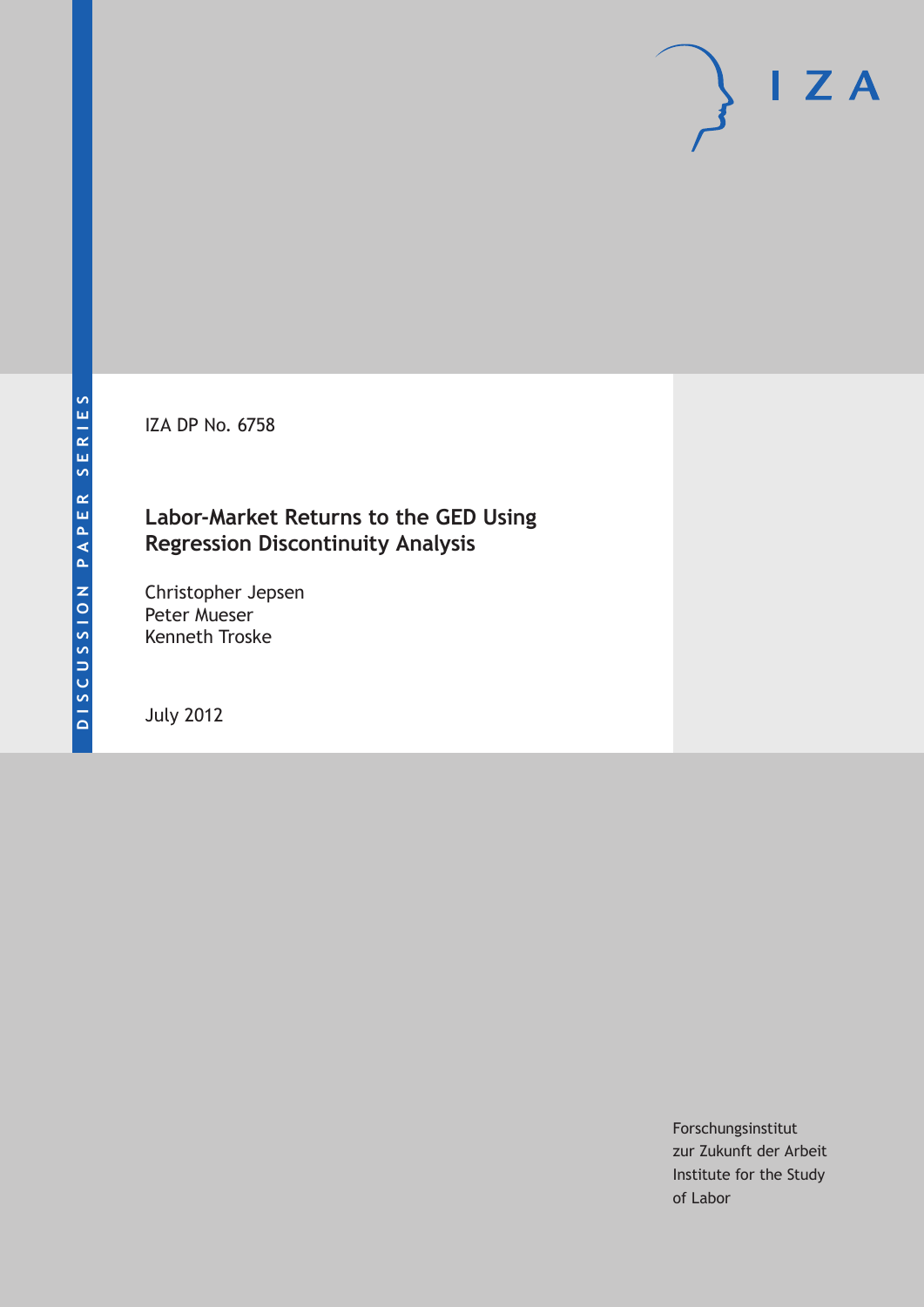# **Labor-Market Returns to the GED Using Regression Discontinuity Analysis**

### **Christopher Jepsen**

*University of Kentucky*

### **Peter Mueser**

*University of Missouri-Columbia and IZA*

### **Kenneth Troske**

*University of Kentucky and IZA*

Discussion Paper No. 6758 July 2012

IZA

P.O. Box 7240 53072 Bonn Germany

Phone: +49-228-3894-0 Fax: +49-228-3894-180 E-mail: [iza@iza.org](mailto:iza@iza.org)

Any opinions expressed here are those of the author(s) and not those of IZA. Research published in this series may include views on policy, but the institute itself takes no institutional policy positions.

The Institute for the Study of Labor (IZA) in Bonn is a local and virtual international research center and a place of communication between science, politics and business. IZA is an independent nonprofit organization supported by Deutsche Post Foundation. The center is associated with the University of Bonn and offers a stimulating research environment through its international network, workshops and conferences, data service, project support, research visits and doctoral program. IZA engages in (i) original and internationally competitive research in all fields of labor economics, (ii) development of policy concepts, and (iii) dissemination of research results and concepts to the interested public.

<span id="page-1-0"></span>IZA Discussion Papers often represent preliminary work and are circulated to encourage discussion. Citation of such a paper should account for its provisional character. A revised version may be available directly from the author.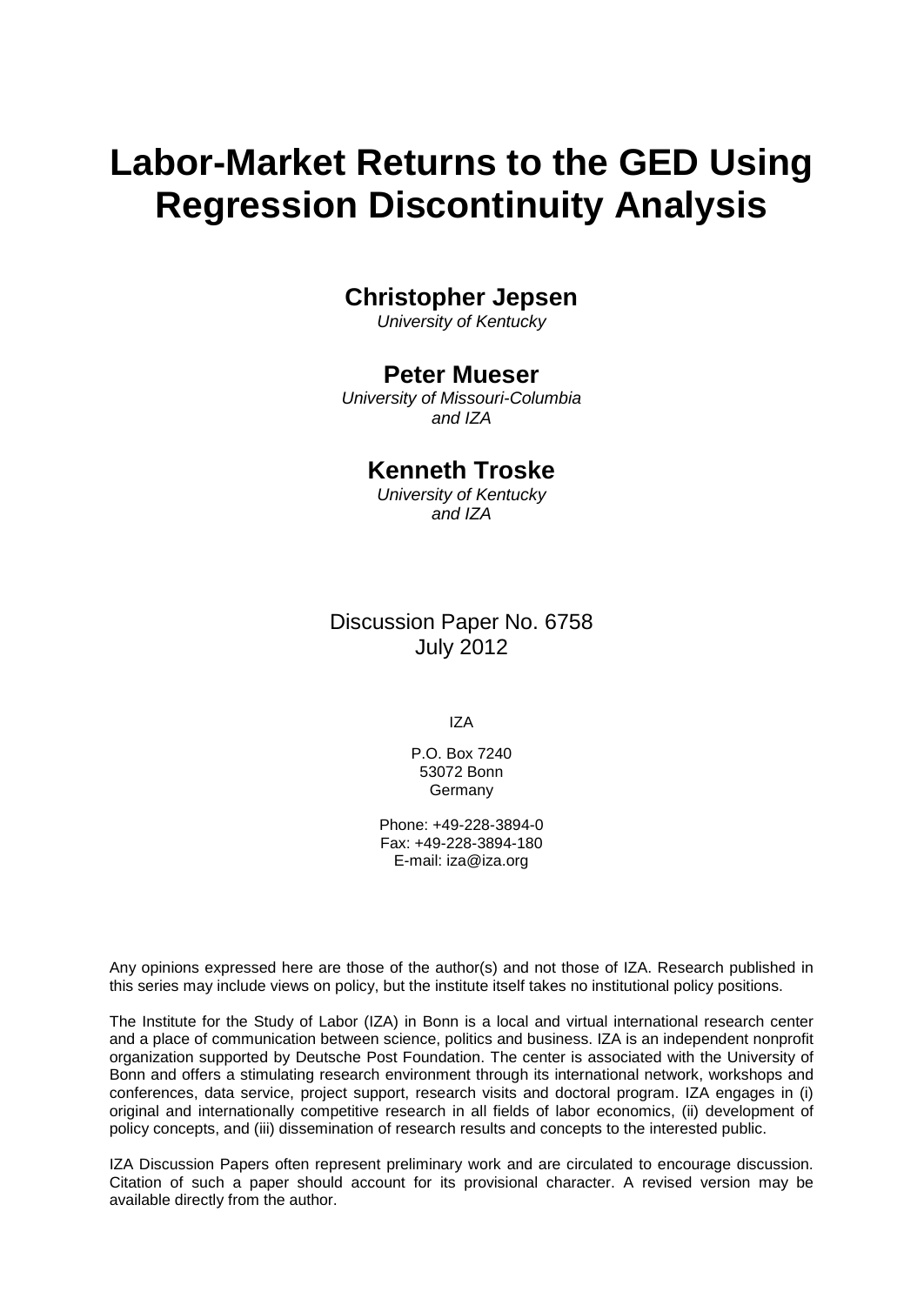IZA Discussion Paper No. 6758 July 2012

# **ABSTRACT**

# **Labor-Market Returns to the GED Using Regression Discontinuity Analysis[\\*](#page-1-0)**

We evaluate the labor-market returns to General Educational Development (GED) certification using state administrative data. We develop a fuzzy regression discontinuity (FRD) method to account for the fact that GED test takers can repeatedly retake the test until they pass it. Our technique can be applied to other situations where program participation is determined by a score on a "retake-able" test. Previous regression discontinuity estimates of the returns to GED certification have not accounted for retaking behavior, so these estimates may be biased. We find that the effect of GED certification on either employment or earnings is not statistically significant. GED certification increases postsecondary participation by up to four percentage points for men and up to eight percentage points for women.

JEL Classification: J24, I21

Keywords: GED, high school dropouts

Corresponding author:

Peter Mueser Department of Economics 118 Professional Building University of Missouri-Columbia Columbia, Missouri 65211 USA E-mail: [mueserp@missouri.edu](mailto:mueserp@missouri.edu)

We thank Kyung-Seong Jeon and Laura Coogan for excellent research assistance, and we thank the Spencer Foundation for financial assistance. We thank Tom Ahn, Paco Martorell, Richard Murnane, John Papay, Jeffrey Smith and seminar participants at the 2009 APPAM conference, the 2010 Midwest Economics Association conference, the 2010 SOLE/EALE conference, the 2010 Western Economic Association conference, the 2010 Midwest Econometrics Group conference, the 2011 Econometric Society Summer Meetings, the 2011 Southern Economic Association conference, the University of Missouri, Indiana University Purdue University Indianapolis, MDRC, and the Ohio State University for useful comments. All opinions and errors are the authors' sole responsibility.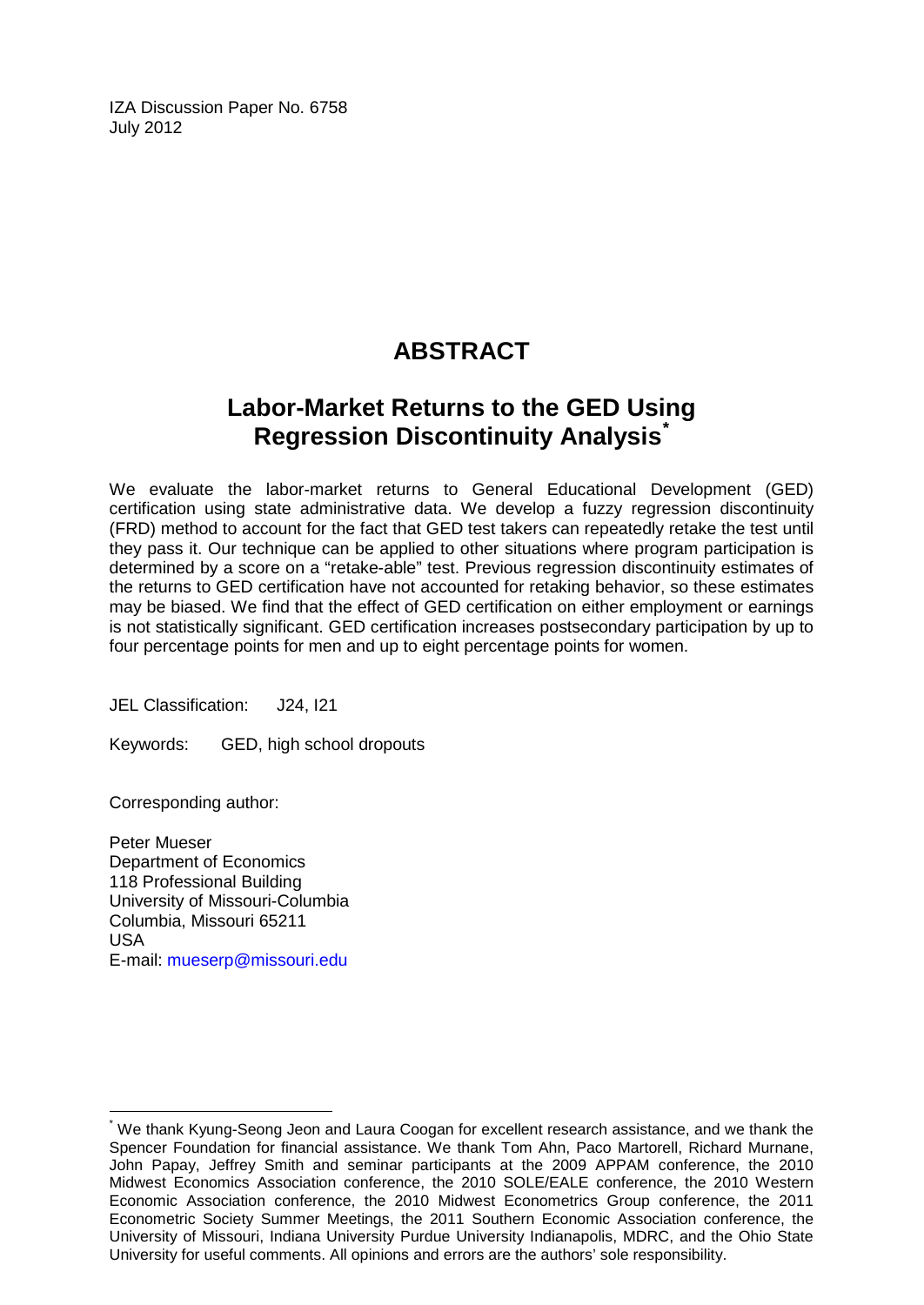#### **I. Introduction**

Labor-market opportunities for high school dropouts have declined substantially in recent years. Certification on the General Educational Development (GED) test provides potential benefits to dropouts. Dropouts with GED certification may be able to signal to employers that they have higher skills than the "average" dropout. Many postsecondary institutions require high school graduation or GED certification for admission to degree-seeking programs.

In this paper, we evaluate the labor-market returns to GED certification in state administrative data. We develop a fuzzy regression discontinuity (FRD) method to account for the fact that GED test takers can repeatedly retake the test until they pass it. This method estimates the local average treatment effect (LATE) for test takers around the cutoff for passing the GED. Our technique, based on the discontinuity generated by the score from multiple test scores, can be applied to other situations where program participation is determined by a score on a "retake-able" test, including the original application of regression discontinuity in Thistlewaite and Campbell (1960). Other examples of retake-able tests where this technique can be applied include civil service exams, the bar exam, votes for unionization, and licensure exams such as drivers' licenses. Previous regression discontinuity estimates of the returns to a GED have not accounted for retaking behavior, so these estimates may be biased.

We find that the estimated effects of GED certification on either employment or earnings are generally small and not statistically significant. GED certification increases postsecondary participation in the months following certification by up to four percentage points for men and up to eight percentage points for women. Finally, the results from our preferred FRD model often differ from results of a sharp regression discontinuity (SRD) design, ignoring the ability of students to retake the test.

1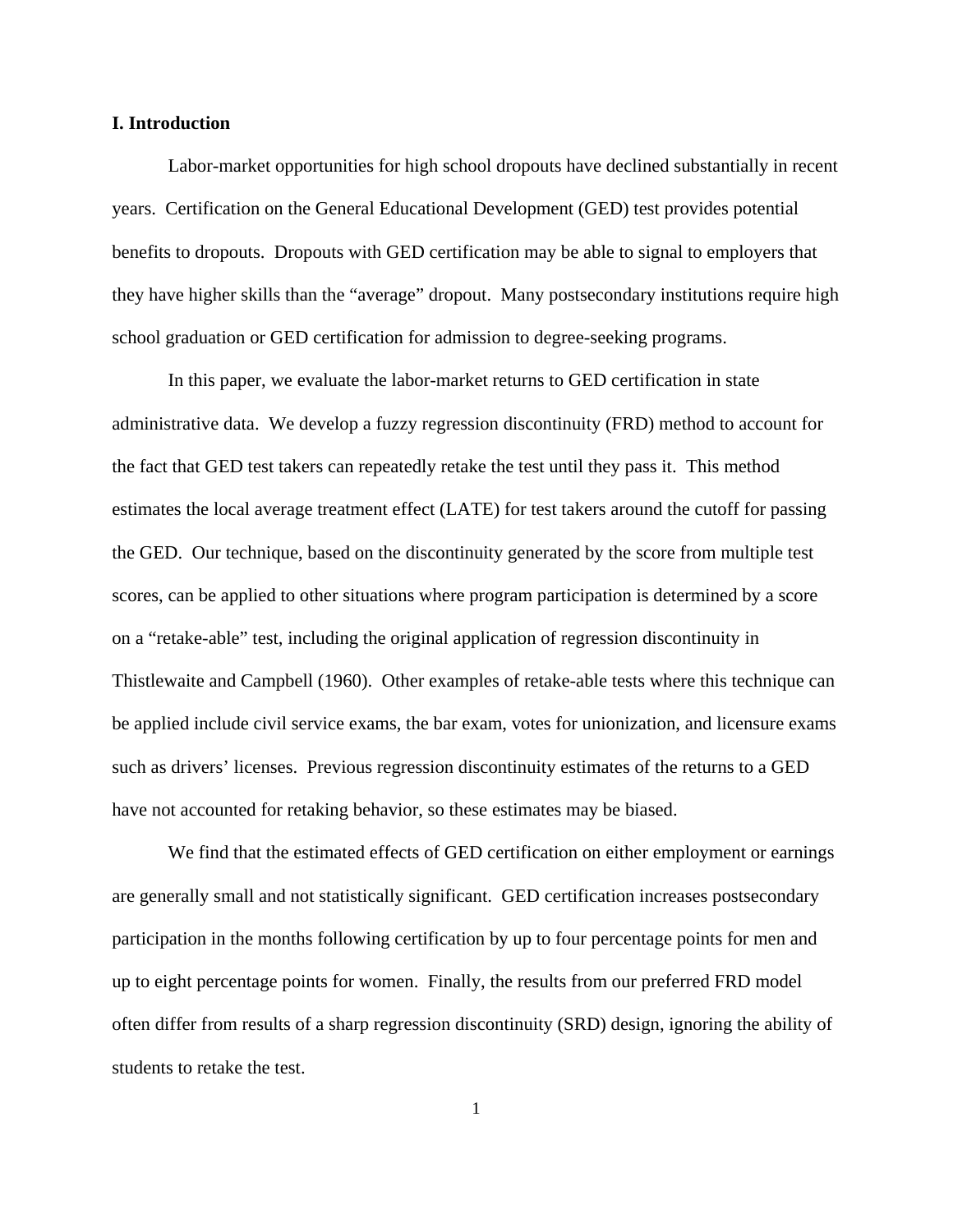#### **II. Relation to Previous Literature**

#### *II.A. Regression Discontinuity Literature*

Recent research on regression discontinuity (RD) methods has provided clear guidelines for determining the validity of a potential regression discontinuity analysis (Imbens and Lemieux, 2008; Lee and Lemieux, 2010; Schochet et al., 2010). However, there is little guidance for researchers with treatment measures that violate the requirements this research has identified. One often-violated criterion for a valid RD design is that the density of the variable that determines treatment, called the running variable, be smooth on either side of the discontinuity. The violation of this condition suggests that the score may be manipulated in ways that bias estimates of impact. In our context, the RD analysis requires that the GED test score density be smooth on either side of the passing threshold. As we will show later, this condition does not hold for the score on the most recent attempt of the GED test but does hold for the earlier attempts if they are properly classified.

Our paper provides a valuable contribution to the RD literature by presenting a valid RD approach for situations where the treatment is based on a test score, and individuals can retake the test in order to improve their scores. The seminal paper on RD, Thistlewaite and Campbell (1960), is an evaluation of a merit scholarship program where retaking and general manipulation of the running variable are issues. Their Table 1 shows that the merit test score density is not smooth on both sides of the passing threshold, suggesting that their regression discontinuity results may not be valid.

Little previous work has addressed the issue of test retaking with respect to RD models. Pantal, Podgursky, and Mueser (2006) show that retaking the ACT to satisfy a scholarship criterion is a significant issue, and they use initial ACT scores as instruments in their RD

2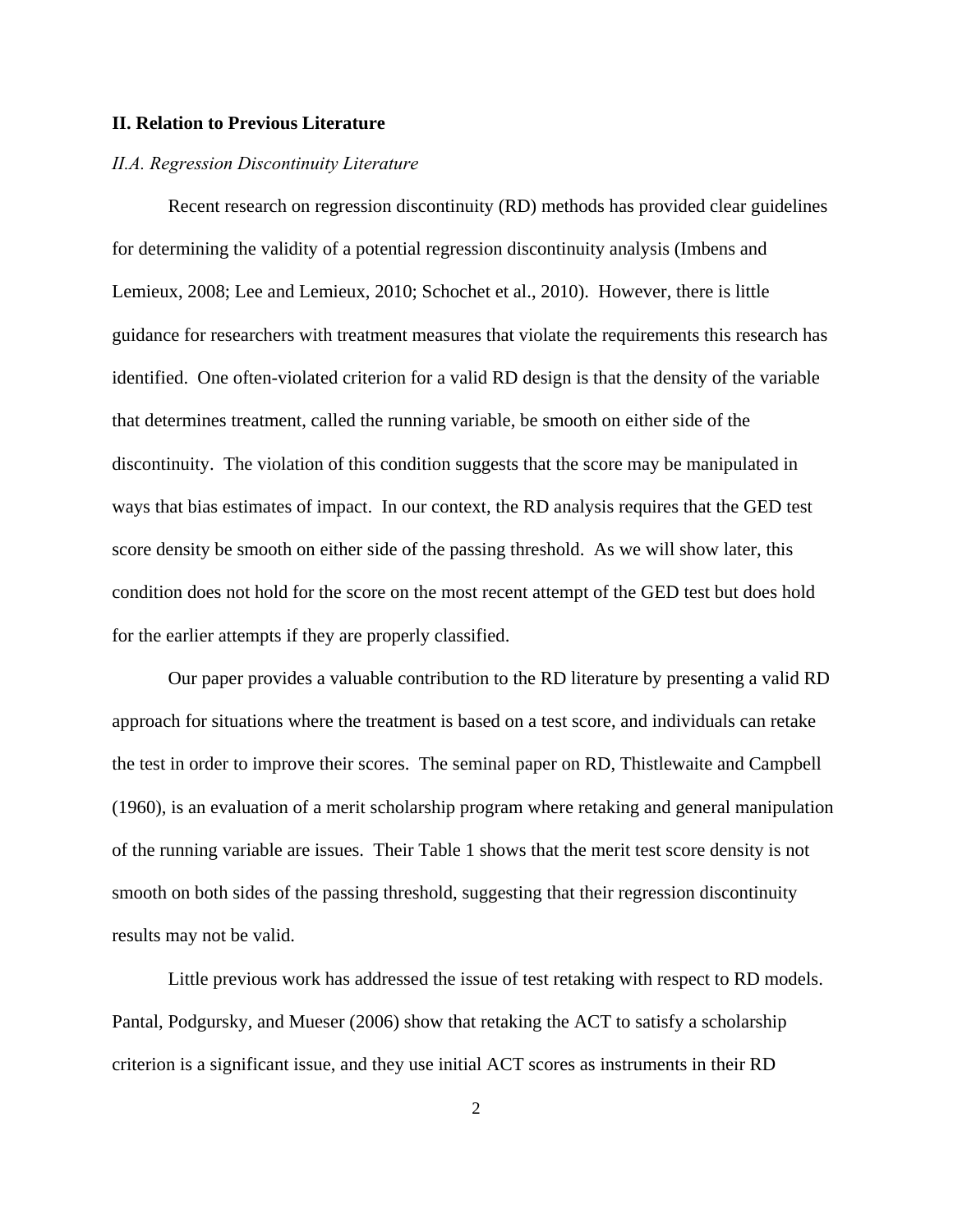analysis of a college scholarship program in Missouri. Similarly, Martorell and McFarlin (2011) use the initial remedial education scores in a FRD analysis of college remediation in Texas in order to eliminate bias due to test retaking, although their analysis does not address the methodological significance of this choice.

We also present estimates that exploit the multidimensional character of the GED certification criteria, which is based on both total and subtest scores. Although there has been increased interest in developing such models (Papay, Murnane, Willett, 2011; Reardon and Robinson, 2010), current applications, especially those using an FRD design, are very limited. *II.B. GED Literature* 

Early work on the GED analyzed survey data from the National Longitudinal Survey of Youth (NLSY) and High School and Beyond (HSB) survey. Cameron and Heckman (1993) show that male GED recipients have lower earnings than high school graduates in a cross-section of NLSY data. They estimate models that account for the selection that occurs because wage data are not available for nonworkers, and individuals with missing wage data are unlikely to be similar to individuals with wage data on all dimensions. Heckman and LaFontaine (2006) use more recent NLSY data (through 2000) as well as two other data sets, and they find no economic returns to GED certification. Cao, Stromsdorfer, and Weeks (1996) produce similar results for women using NLSY data as well as data from Washington State.

Murnane, Willett, and Boudett (1995, 1999) extend the work on the GED based on a panel analysis of the NLSY data, comparing male GED recipients to other high school dropouts. They include multiple years of data for each person and include either person-level random effects or fixed effects to account for person-specific correlation in unobservables. The authors find positive effects of the GED on hourly wage growth. Boudett, Murnane, and Willett (2000)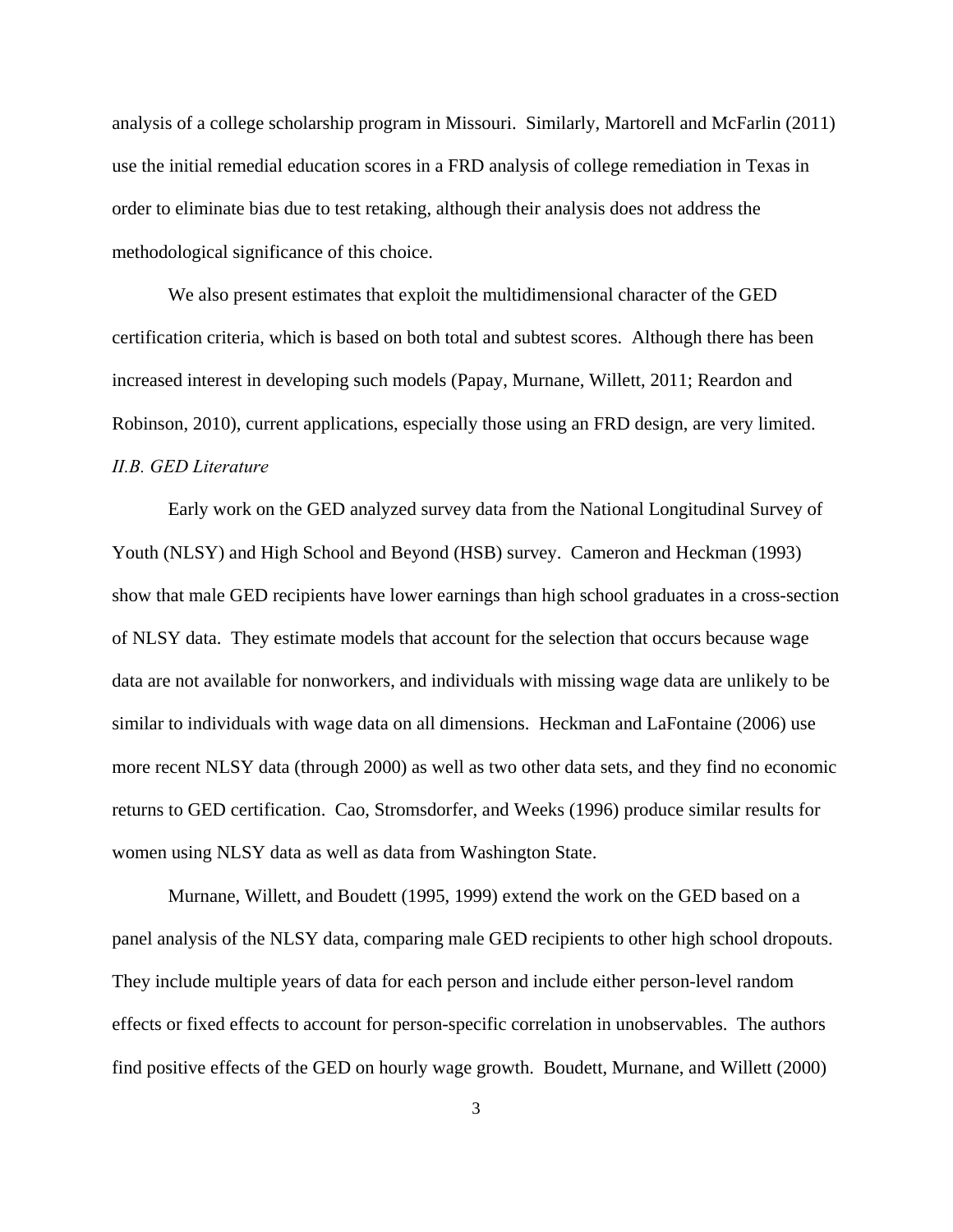use the same approach and find positive effects of the GED on annual earnings for women in the NLSY.

Murnane, Willett, and Tyler (2000) use High School and Beyond (HSB) data to allow the effect of the GED on earnings to vary by cognitive ability (as measured by  $10<sup>th</sup>$  grade math scores). Using OLS models on males in the 1992 follow-up study, they find that labor-market gains associated with the GED are concentrated among recipients with low cognitive skills. Using the same model, Murnane, Willett, and Tyler (2003) find similar results for women in the HSB data.

Tyler, Murnane, and Willett (2000a, 2000b) use administrative data from the Social Security Administration (SSA) to study the effects of the GED on earnings. Using grouped data cells (to satisfy SSA data privacy requirements), they estimate differences in mean outcomes for individuals near the passing threshold in each state, thereby exploiting differences across states and over time in passing thresholds. Tyler, Murnane, and Willett (2000a) compare mean earnings by GED score for individuals aged 16-21 who took the GED in 1989 or 1990 in New York and Florida. They find a consistent, positive association between GED certification and annual earnings for nonwhite males, white females, and nonwhite females. Tyler, Murnane, and Willett (2000b) look at GED test takers aged 16 to 21 who last took the GED in 1990 in 42 states. They use method-of-moments estimators based on estimated differences in mean outcomes. The authors find positive effects of GED certification on earnings for whites (males and females) but not for nonwhites. However, Rubinstein (2003) suggests that estimates of GED impacts based on this approach could be biased because differences across states in passing standards are endogenous.

4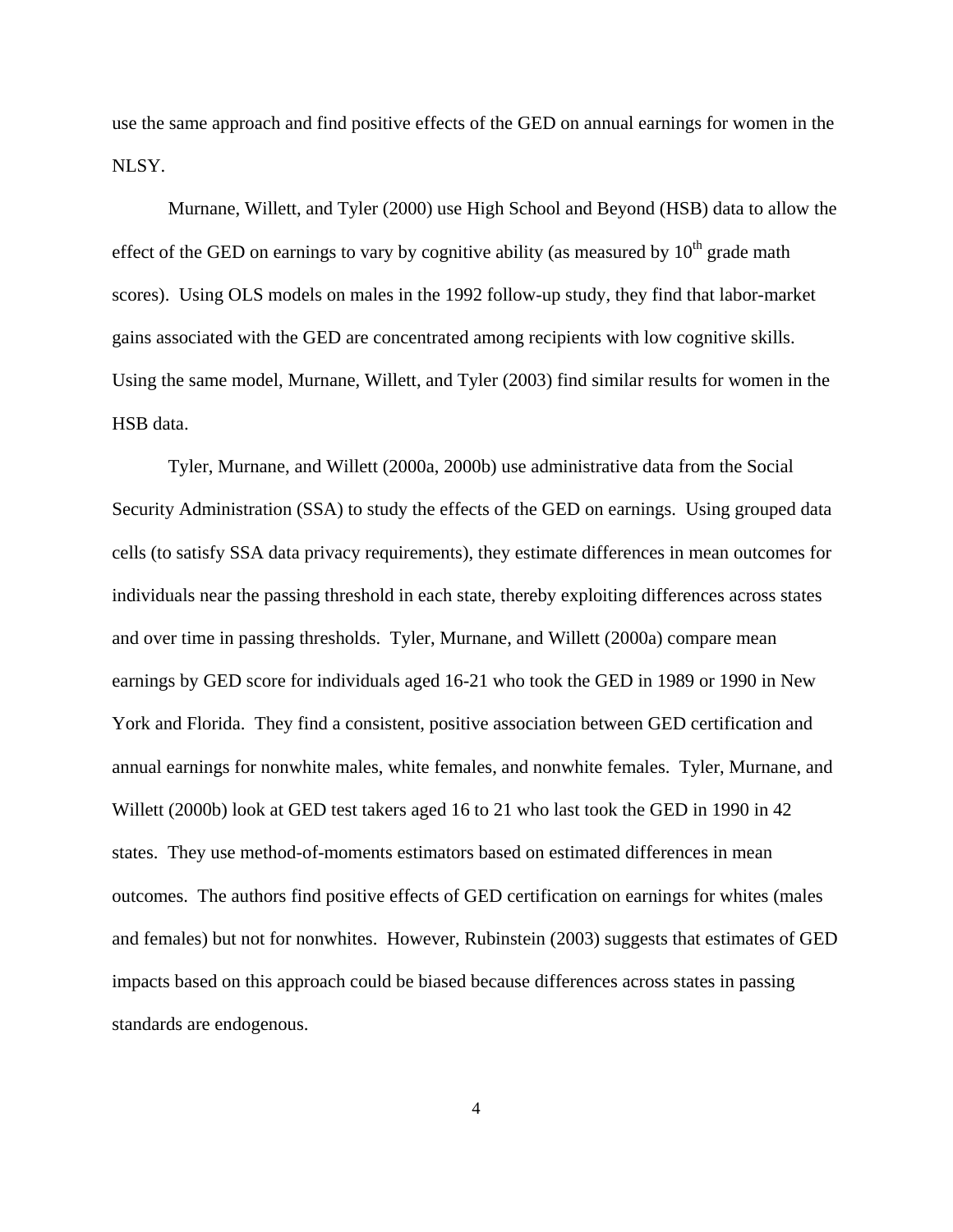Recent GED research on earnings has utilized administrative earnings records matched with records of GED test takers to compare GED recipients with dropouts who took but did not pass the GED. For example, Tyler (2004) uses administrative data for Florida men, and he finds positive long-run earnings effects. Lofstrom and Tyler (2008) use administrative data for Texas men, but they find no impact of the GED on earnings—identified through the state's 1997 increase in the passing standard—possibly due to the low GED threshold that existed prior to the 1997 change.

Both papers use several techniques including regression discontinuity analysis. OLS models – even with pre-GED earnings – are unlikely to capture all the relevant differences between test takers who receive the GED and test takers who do not. The student fixed effects models control for all time-invariant determinants of earnings, but they cannot capture any changes over time experienced by individuals that affect both GED receipt and earnings. Although RD models offer the potential of overcoming such problems due to unmeasured factors, the validity of RD rests on several assumptions that are not adequately considered in these analyses. In particular, we show below that students' ability to retake the test if they do not pass seriously compromises the validity of estimates based on RD models that use last test score as the forcing variable as these papers do. Lofstrom and Tyler (2008) conduct a robustness test where they limit the sample to students who take the test only once, but we show below that the sample of single test takers does not satisfy conditions for implementation of a valid regression discontinuity design.

Based on both a summary of the academic literature on the GED and their own analysis, Heckman, Humphries, and Mader (2010) argue that the test has few if any benefits in terms of labor-market outcomes. They infer that there are substantial non-cognitive differences between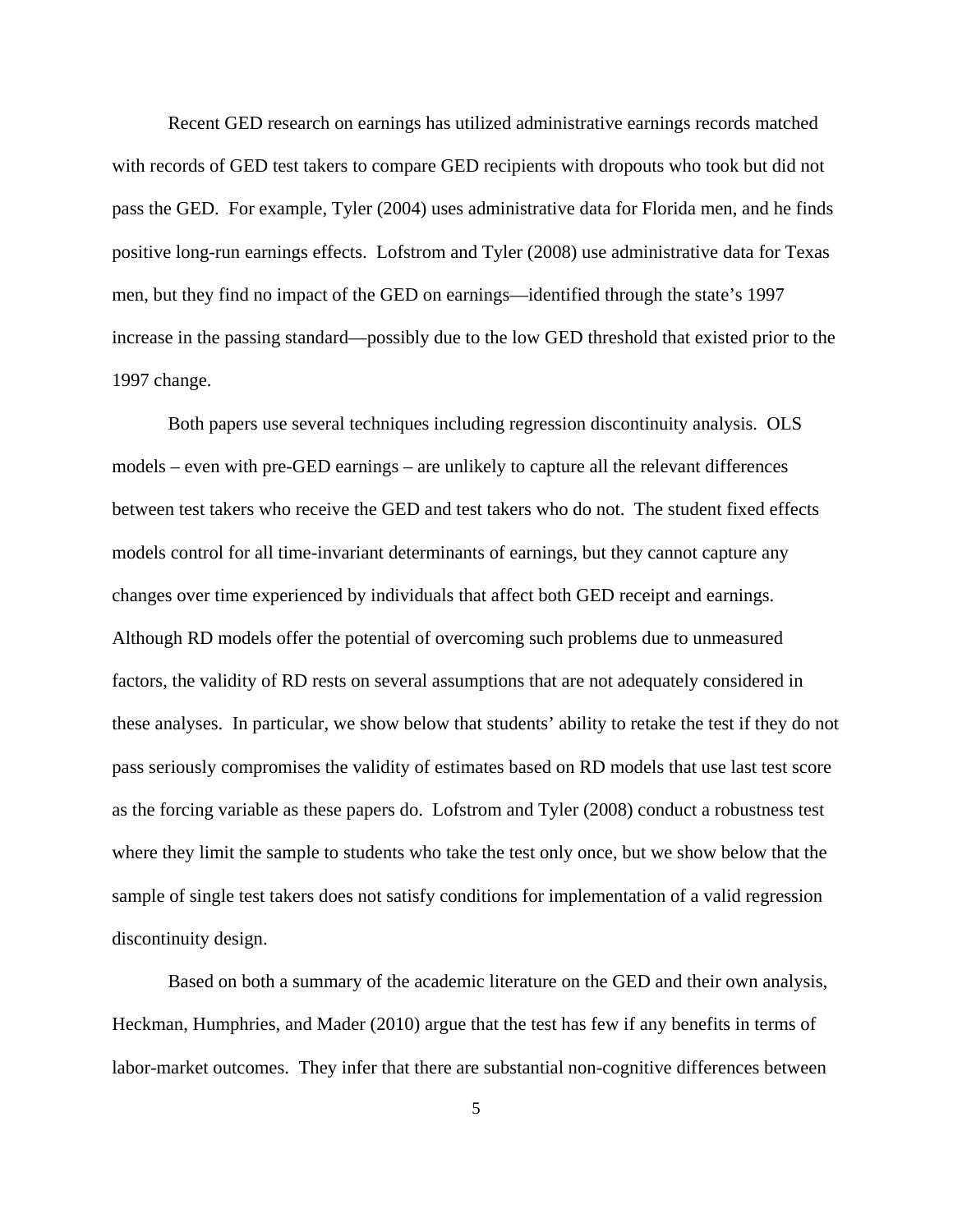GED recipients and traditional high school graduates, and they suggest that the availability of the GED may induce individuals to drop out and forgo valuable non-cognitive benefits of school attendance.

Our analysis provides several contributions to the GED literature. First, the inferences that can be drawn from HSB and NLSY are limited by a lack of recent data and small samples. Both data sets contain only information on men and women in their 20s and 30s, and Heckman, Humphries, and Mader (2010) is the only study with earnings outcomes since 2001. Each data set has a sample of roughly 300 GED recipients and 300 high school dropouts of each gender. In contrast, in our analyses we will use administrative data from Missouri for over 100,000 individuals who took the GED between 1995 and 2005. We will match these data with earnings data covering the period 1993-2008, providing us with earnings for several years before and after individuals took the GED. The extended follow-up period allows us to examine the persistence of the impact of GED certification on earnings.

Second, as noted above, the previous GED research using regression discontinuity analysis failed to account for the ability of students to retake the GED. Our analysis illustrates how estimates that do not explicitly account for retaking are not valid, and we provide a technique based on multiple GED test scores to produce valid regression discontinuity estimates.

Third, nearly all the previous work focuses on the returns of the GED for men, with the studies for women based solely on NLSY, HSB, and grouped SSA data. As discussed previously, the NLSY and HSB survey data comprise small samples of dropouts and GED recipients, and there are concerns about potential endogeneity in the models using SSA data.

6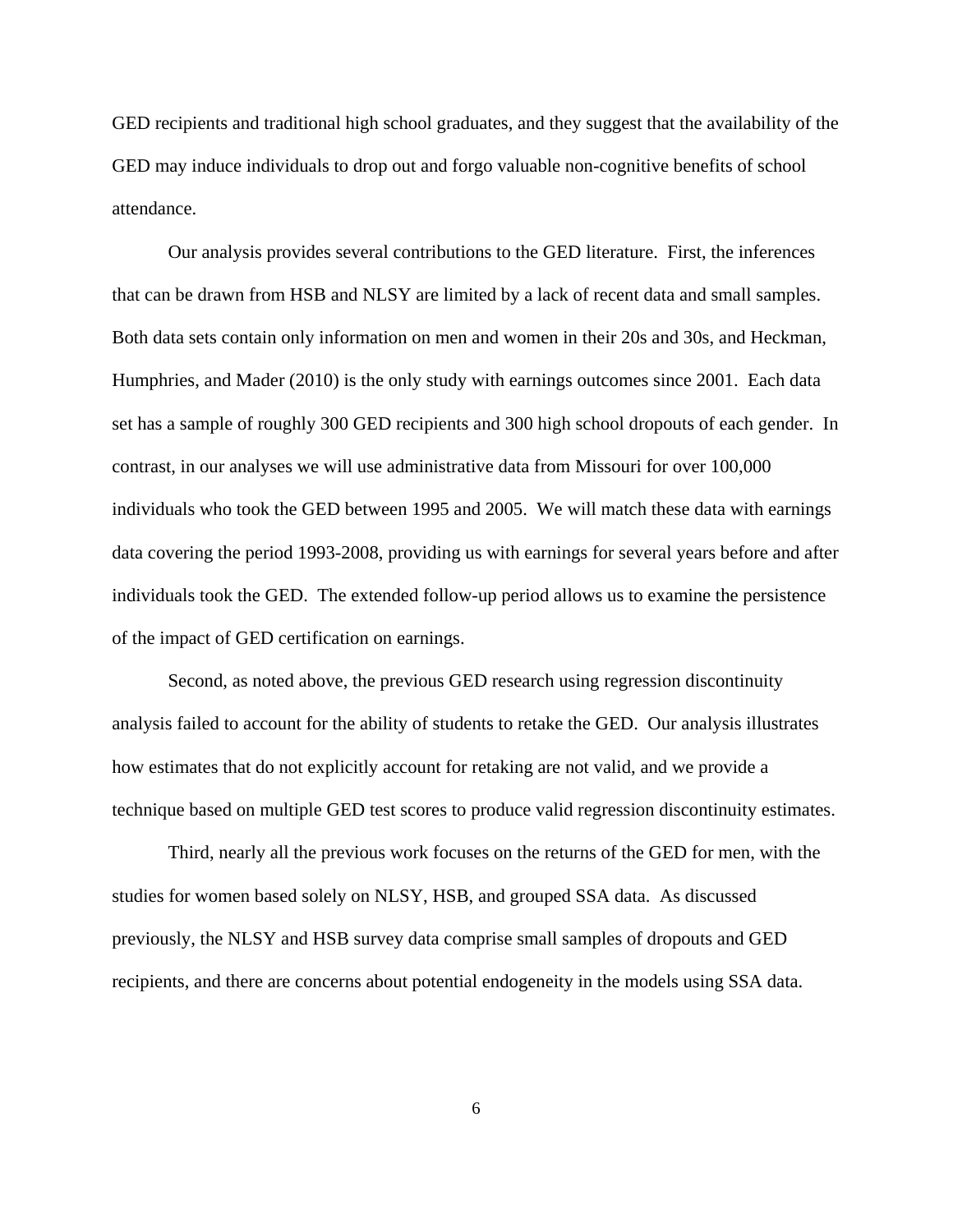#### **III. GED Test and GED Data**

Nationwide, nearly 700,000 people took the GED test in 2008, and 73 percent of these received GED certification (GED Testing Service 2009). The GED test is a seven-and-a-half hour test consisting of five subtests (reading, writing, social studies, science, and mathematics). The version of the GED introduced in 2002—and referred to as the 2002 GED—replaced the previous version, which had been in place since 1988; the next version of the GED is scheduled for release in 2012.

To obtain GED certification in Missouri, test takers must obtain a minimum score on each of the five subtests and must obtain a total test score of at least 2250 out of a maximum of 4000. Certification of high school equivalency is based on a composite which combines all subtests taken over the prior two years, i.e., each subtest score is "valid" for two years before it expires. Many individuals with scores below the required thresholds retake the test—often several times—within two years, and they often retake only certain subjects rather than retaking the entire exam.<sup>1</sup> Scoring of tests is done at a center outside the state, and it appears unlikely that test scores could be manipulated by local administrators.

Advent of the 2002 version of the GED test altered the certification criteria in several ways. First, the minimum permitted subtest score prior to 2002 was 400, and this was raised to 410 (missing subtest scores are coded as zeros). Further, scores from earlier versions could not be combined with the 2002 version, so students who had taken the exam prior to 2002 but had not passed it had to meet the criteria based on their scores on the new version of the test. For this reason, and also because it was widely believed that the new test version would impose higher

 $1$  Students can take the test up to six times in any two-year period. Subject to certain constraints, states set their own criteria for certification based on test performance, but differences between states are minor, especially since 2002. Note that a given version of the test includes multiple forms that are normed to the same scale, so when a student retakes the exam, the particular questions are different.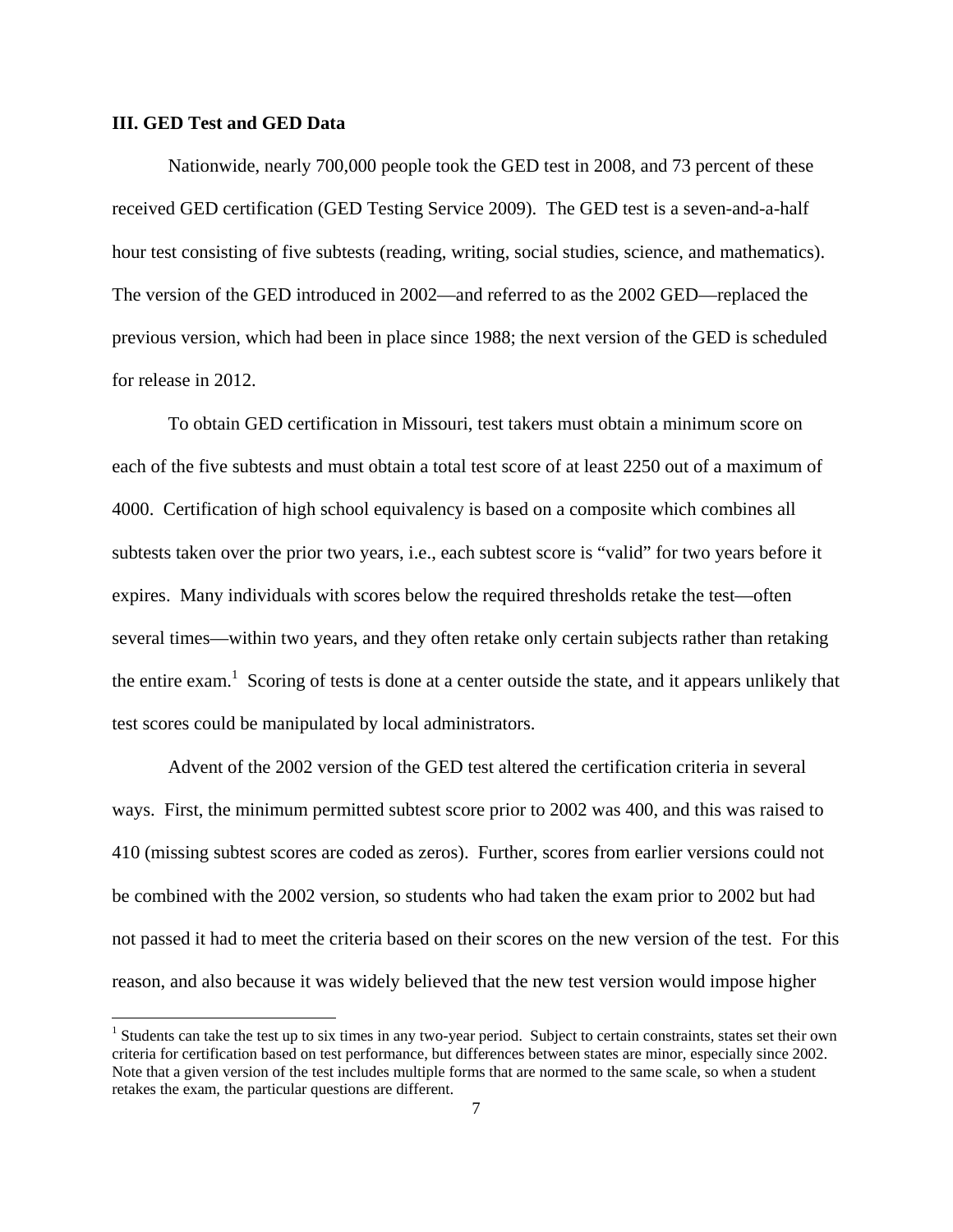standards, we explore the sensitivity of our findings by estimating separate models for each time period (1995-2001 and 2002-2005).

Our basic sample consists of any individual who took the GED test for the first time in Missouri between 1995 and 2005.<sup>2</sup> For each individual taking the test within this period, we have access to data on the most recent ten test scores taken for each version of the test, whenever the tests were taken. We exclude individuals who have taken either version of the test ten or more times because we cannot identify the first test; there were 86 individuals excluded for this reason. We exclude individuals who took the GED test while incarcerated because their labormarket outcomes are likely constrained by their incarceration.<sup>3</sup> We exclude individuals with missing information on gender or race/ethnicity. Individuals who received their GED through the DANTE program, which provides state certification for tests taken by military personnel outside the state, are also excluded because test scores are only reported for program participants who received GED certification; individuals who took the GED test through the military but did not pass are not in the data. Finally, we exclude individuals who took the GED as part of Missouri's GED Option program. This program, similar to those offered in several other states, allows high school students at risk of dropping out to use the GED test to help achieve a high school diploma rather than GED certification. Descriptive statistics for the regression sample are in Appendix Table A1.<sup>4</sup>

<sup>&</sup>lt;sup>2</sup> Don Eisinger, Tom Robbins, and Bill Poteet of Missouri's Department of Elementary and Secondary Education provided invaluable assistance in procuring and interpreting the GED data.

 $3$  Tyler (2004) also points out that GED recipients with criminal records may have different labor-market returns to a GED due to their criminal history.

<sup>&</sup>lt;sup>4</sup> As discussed later, the only difference between the regression sample used in our main analysis below and the full sample used in Tables 1 and 2 and Figures 1 through 3 is that the regression sample is limited to individuals with test scores between 1500 and 3000.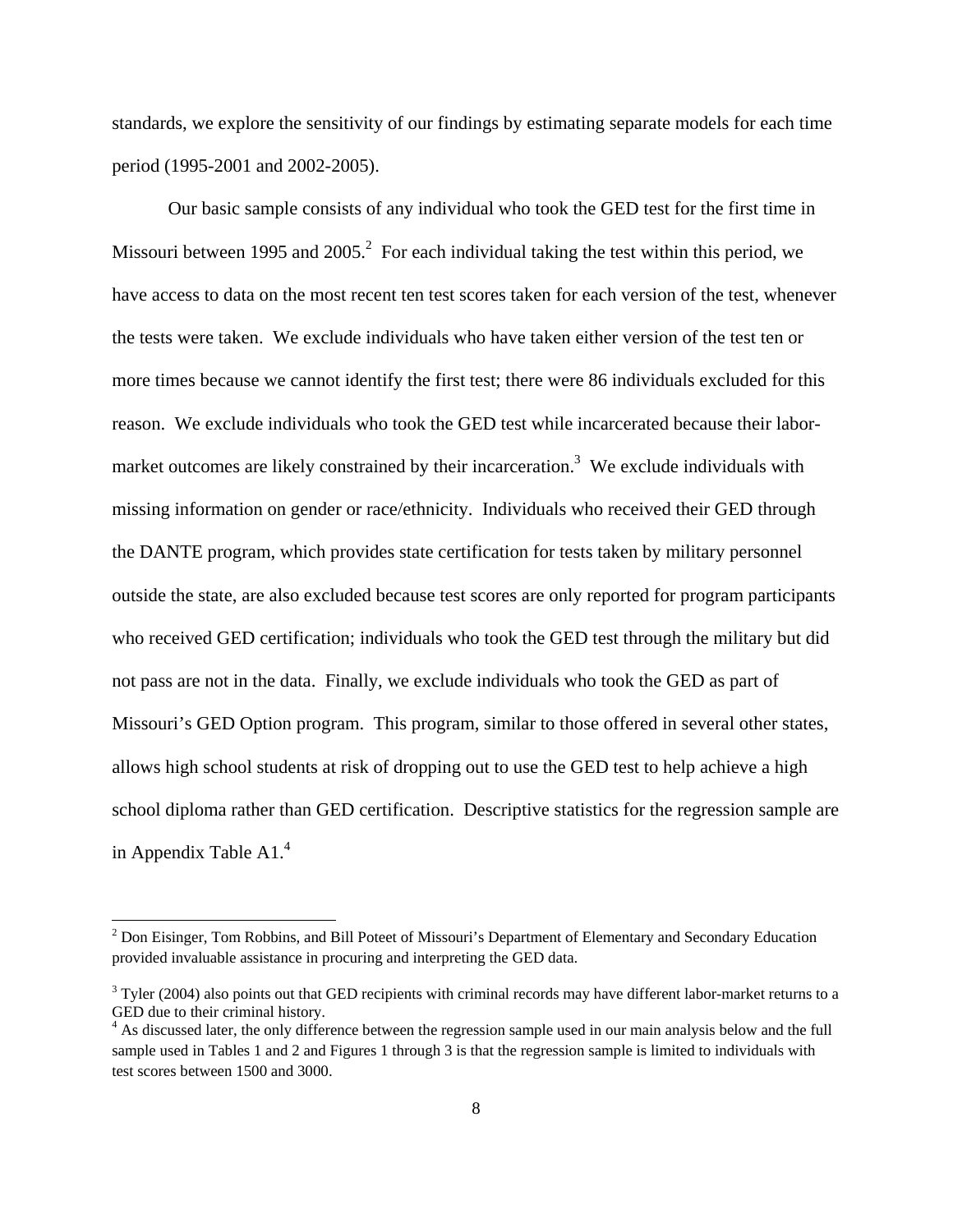Quarterly earnings in all UI-covered jobs are available as reported by employers in Missouri and Kansas to the states' unemployment insurance programs. We use data through the second quarter of 2009.

Table 1 provides a tabulation of the GED scores, and an indicator of whether the test was later retaken, for individuals taking the exam for the first time in the period of our study 1995- 2005. The first observation is that the overwhelming majority of individuals in our study nearly 80 percent—obtain a score above the total passing threshold of 2250. It is therefore important to keep in mind that a regression discontinuity design will provide a LATE impact estimate for those near the threshold, individuals whose test performance is substantially below the median.

The table also shows the proportion of the test takers who retake the test within the period of our study. The bottom line in the table (right column) indicates that only about 16 percent of the test takers take the test more than once. Previous studies using RD methods have pointed to such small proportions to justify analyses that ignore test retaking. However, the overall likelihood of retaking the test is misleading in the case at hand, since the large majority of scores that satisfy the GED passing criteria with the first test are not relevant for the RD analysis, since they are far from the passing threshold. The right hand column shows that for those who do not pass, test retaking is very common. Among those with scores in the range 2200-2240, just below the passing threshold, almost 70 percent retake the GED test, and, for those with lower scores, more than half of the initial test takers retake the test. Of those who just barely meet the threshold (those with total scores 2250-2290), more than a fifth retake the test, reflecting their need to satisfy the minimum required score on each of the five subtests.

9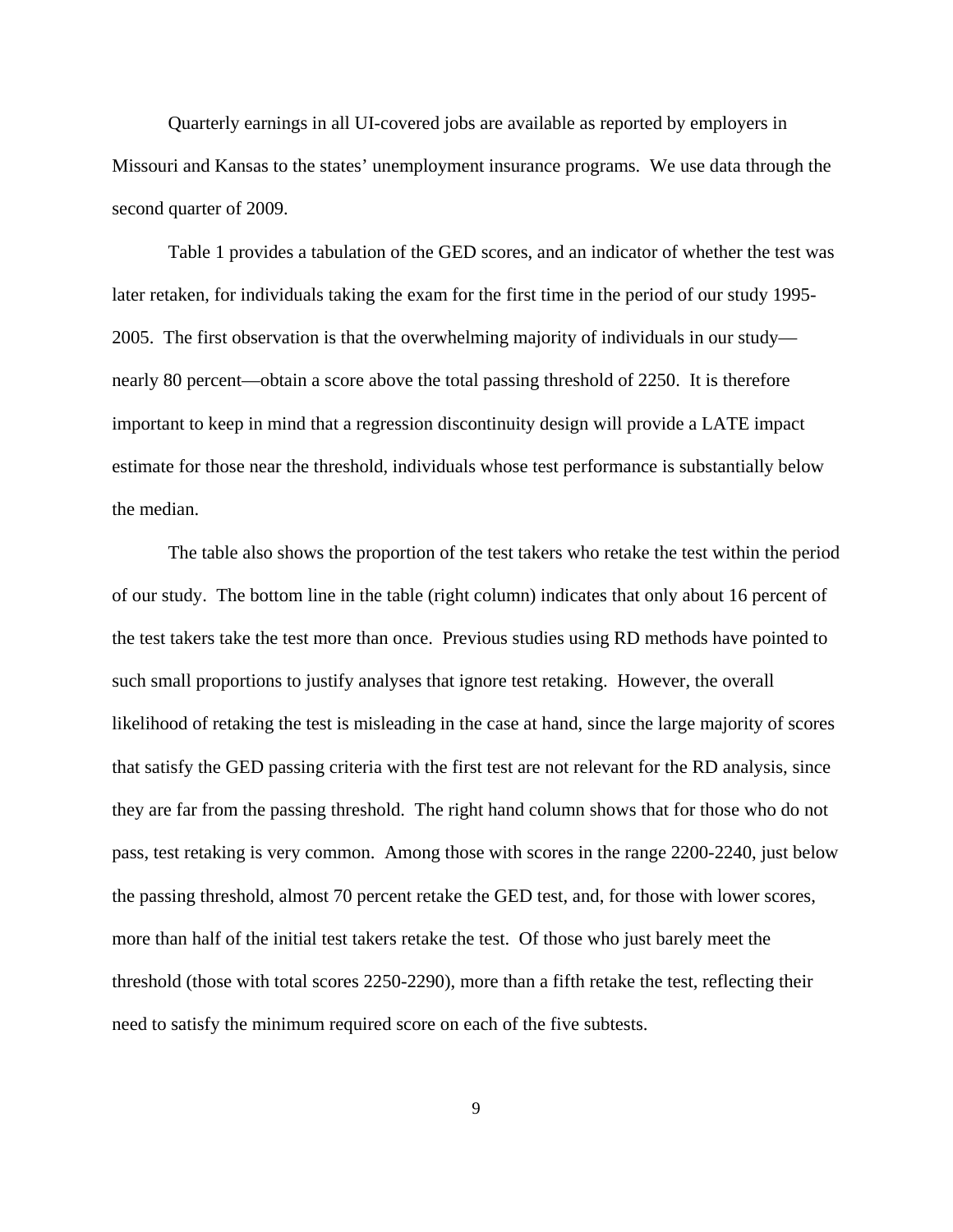In the analysis that follows, we will define GED certification in two ways. First, when we present basic statistics on GED certification, we measure GED certification as having received GED certification during the entire sample period, i.e. by the end of 2008. This definition is the most inclusive and avoids the challenges of reporting multiple measures of GED certification. In practice, the vast majority of people who ultimately receive certification receive it within two years of first taking the test. Second, when we look at the effect of GED certification on quarterly earnings, employment, and postsecondary education, we measure GED certification at the start of the quarter in which the outcome is measured. For example, when the dependent variable is quarterly earnings 12 quarters after the initial GED test, GED certification is measured as of the start of the  $12<sup>th</sup>$  quarter.

#### *Test Score: Examining Discontinuities*

The discussion above makes clear that individuals whose scores are close to the passing threshold are very likely to retake the GED test, yet it is the "final" test score—obtained by combining the highest subtests taken over a two-year period—that determines GED certification. Consequently, the final test score is an obvious candidate for a conventional regression discontinuity analysis. Such an approach ignores both the fact that some individuals retake the test and that some whose scores meet the overall test score threshold do not satisfy the minimum on each of the subtest scores.

Figure 1 presents the distribution of the final test scores for individuals who took the GED test in 1995-2005. The sample of test takers is slightly different from that considered above because individuals may have taken their first test prior to this period. The vertical axis identifies the number of individuals who obtain a given test score as a proportion of the total number, so the "bin size" for density calculations is a single score (possible test scores are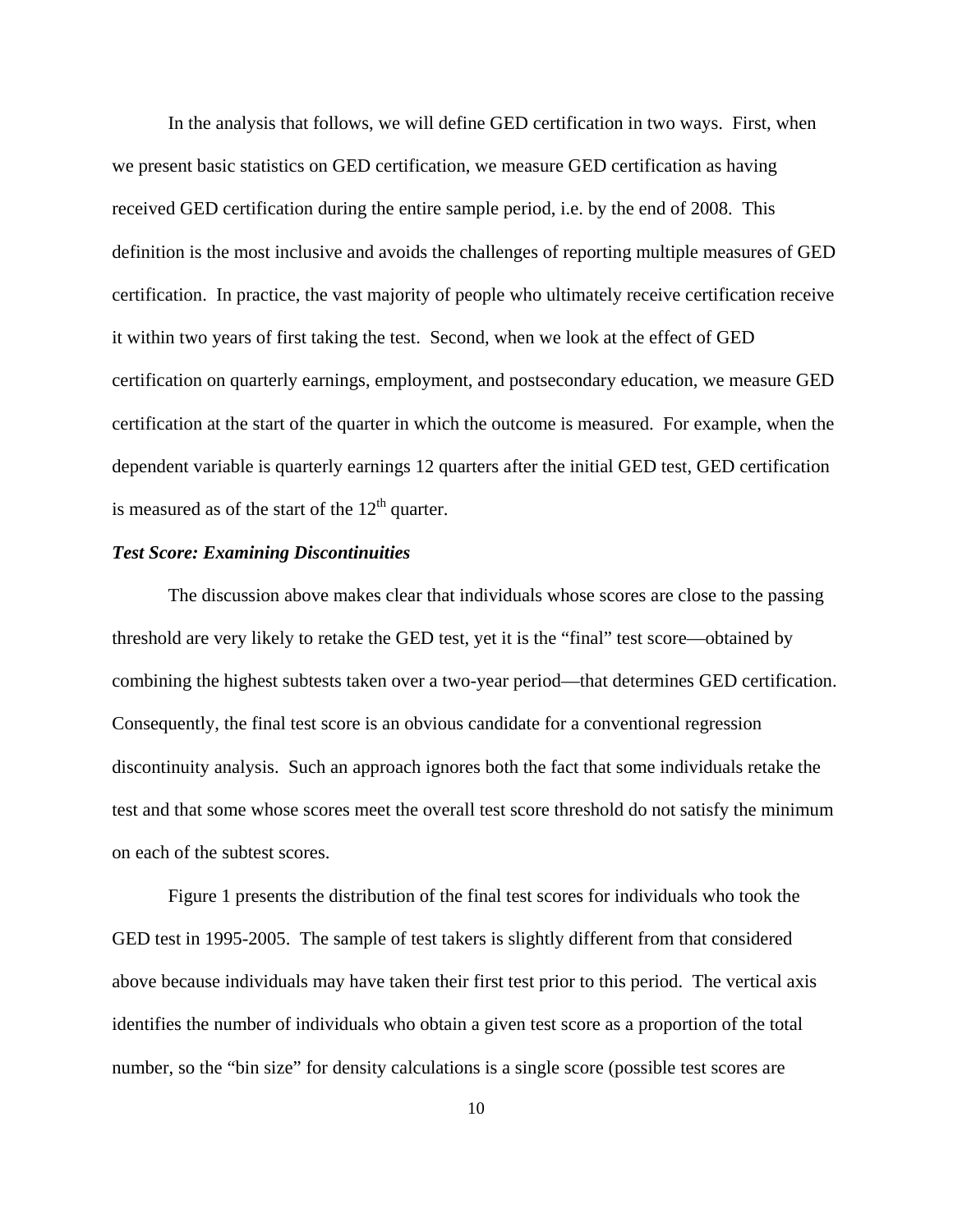multiples of 10). The trend line fits a local linear regression that is based on a triangular kernel with a bandwidth covering eight scores (80 points), allowing for a potential discontinuity at the threshold  $2250$ .<sup>5</sup>

Simply eyeballing the curve, we can see that the discontinuity in the density is extraordinary. The log discontinuity is close to 0.92, implying that the density to the right of 2250 is approximately two and one-half times that immediately to the left, a difference that is easily statistically significant. Even though only 16 percent of individuals retake the test, the very high retake probability for those close to the cutoff point causes a dramatic redistribution in the final score.

Given that the final test score displays a marked discontinuity, it would appear highly likely that there would be discontinuities in the values for relevant characteristics. Those who choose to retake the test would be expected to differ in various ways, causing those with scores just above the threshold to differ systematically from those below. In order to test for a discontinuity in a demographic variable *X* (which we define below), we fit a fourth order polynomial in the test score, allowing for the function to change discontinuously at 2250:

$$
X = \alpha_{xl} + \alpha_{xlr}D_r + \sum_{j=1}^{4} {\beta_{xlj}[D_l(score-2250)]^j + \beta_{xij}[D_r(score-2250)]^j} + v.
$$

 $D_r(D_l)$  is a dummy variable indicating whether that score equals or exceeds (is below) the passing threshold, and *score* is the total score on the GED test.  $\beta_{xij}$  and  $\beta_{xrj}$  are estimated coefficients that capture the relationship between the GED score and the outcome variable, and the coefficient  $\alpha_{\mu}$  identifies the extent of any discontinuity.

<sup>&</sup>lt;sup>5</sup> These methods correspond to those recommended by McCrary (2008).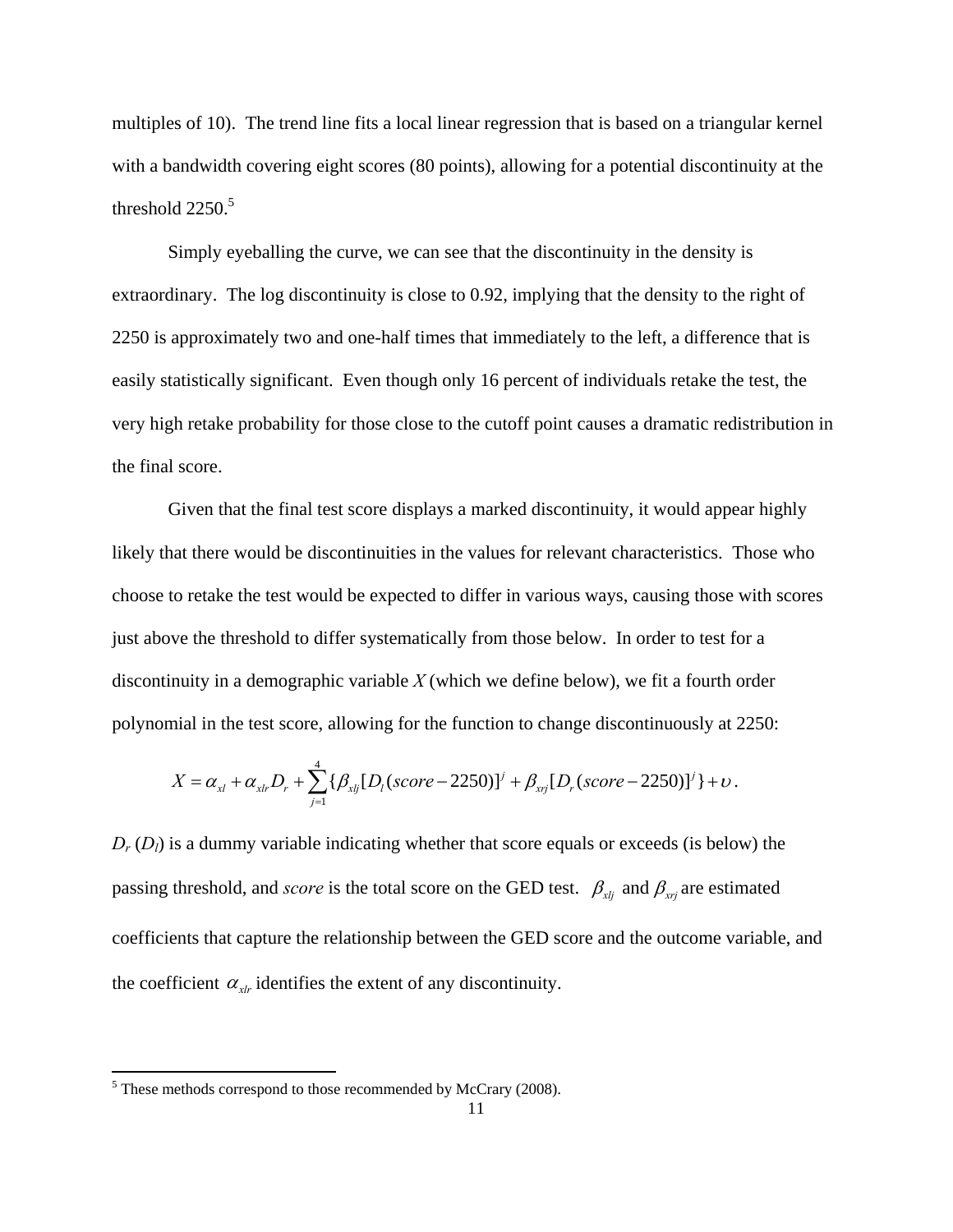Table 2, column 1, provides estimates for this parameter, where the variable *X* is one of the following: gender (male), race (nonwhite), age, whether the test taker took the test more than once, and earnings in the quarter prior to taking the test.  $6$  There are several statistically significant differences. Males are slightly underrepresented above the threshold, although the difference is not quite statistically significant. The proportion of nonwhites is approximately three percentage points higher above the threshold than below, a difference that is easily statistically significant. Those just above the threshold are also slightly younger and have lower prior earnings than those just below. Finally, we see that those above the threshold are slightly less likely to have retaken the test. This reflects the fact, indicated in Table 1, that those whose first test is below the threshold have much stronger incentives to retake the test. Many of them will not achieve a score that exceeds the threshold. A countervailing force—which reduces the size of the discontinuity on this measure—reflects the fact that many individuals exceed the threshold by virtue of taking the test repeated times. It is clear that the central assumptions of the RD model are violated if we take the final test score as the continuous running variable (see Imbens and Lemieux, 2008; McCrary, 2008).

One strategy to avoid this problem would be to limit consideration to the cases in which individuals have not taken the test a second time. As noted above, Lofstrom and Tyler (2008) limit their sample in this way as a robustness check for their RD estimation approach, apparently under the assumption that this group would not suffer from the same bias. Figure 2 presents the distribution of scores for individuals who took the test for the first time in the period 1995-2005 and did not take the test a second time through 2008. The most notable observation is that a

 6 The sample in the first column is the set of individuals taking the test for the *last* time between 1995 and 2005. The second column is the subset of individuals in the first column who only take the test once. The sample in the third is the set of individuals taking the test for the *first* time between 1995 and 2005.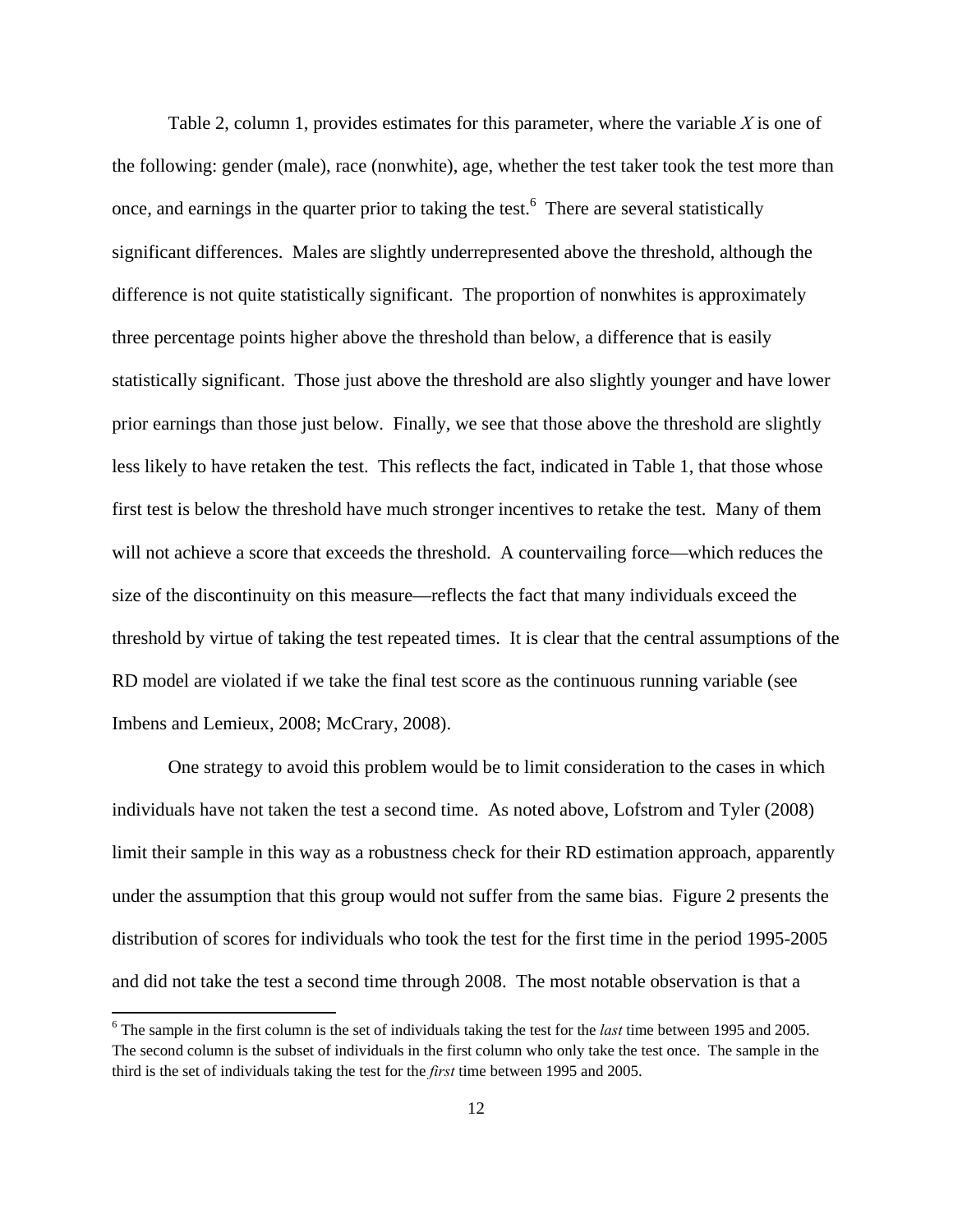marked discontinuity is present just as in the final test score—in fact, measured in log form, the discontinuity size is slightly larger for this sample. This similarity indicates that the discontinuity identified in the final score is not primarily a result of the fact that the final score combines scores from previous tests. Rather, it occurs because of selection, with scores just below the threshold depleted because individuals with these scores are very likely to retake the test.

A simple alternative is to use the first test score as the continuous variable underlying GED certification. Although GED certification is not predicted perfectly by the first score, there is a strong discontinuity in the relationship between first test score and ultimate GED certification, allowing us to apply a Fuzzy Regression Discontinuity (FRD) design. The FRD design requires that the first test score display continuous relationships with all pre-existing factors that may predict GED certification and employment outcomes. Table 2 (column 3) shows that there is no discontinuity in the characteristics of individuals around this measure. Figure 3 presents the distribution of the first test score, using the same method to identify discontinuities as for the densities above. Here we see that, in contrast to the final score and the score for those taking the test only once, there is essentially no discontinuity in the density at the 2250 threshold. This measure is therefore suitable for a FRD design.

Although the analysis based on the first test provides an unbiased estimate of the impact of the GED, it ignores information implicit in later test scores. For example, of those who take the test a second time, a portion will get scores that are just above the threshold of 2250, and a portion will get scores that are just below. As with the first test, the threshold will not perfectly identify whether the test taker obtains a GED, but passing a threshold is associated with the probability of ultimately obtaining a GED degree. Hence, the full distribution of scores from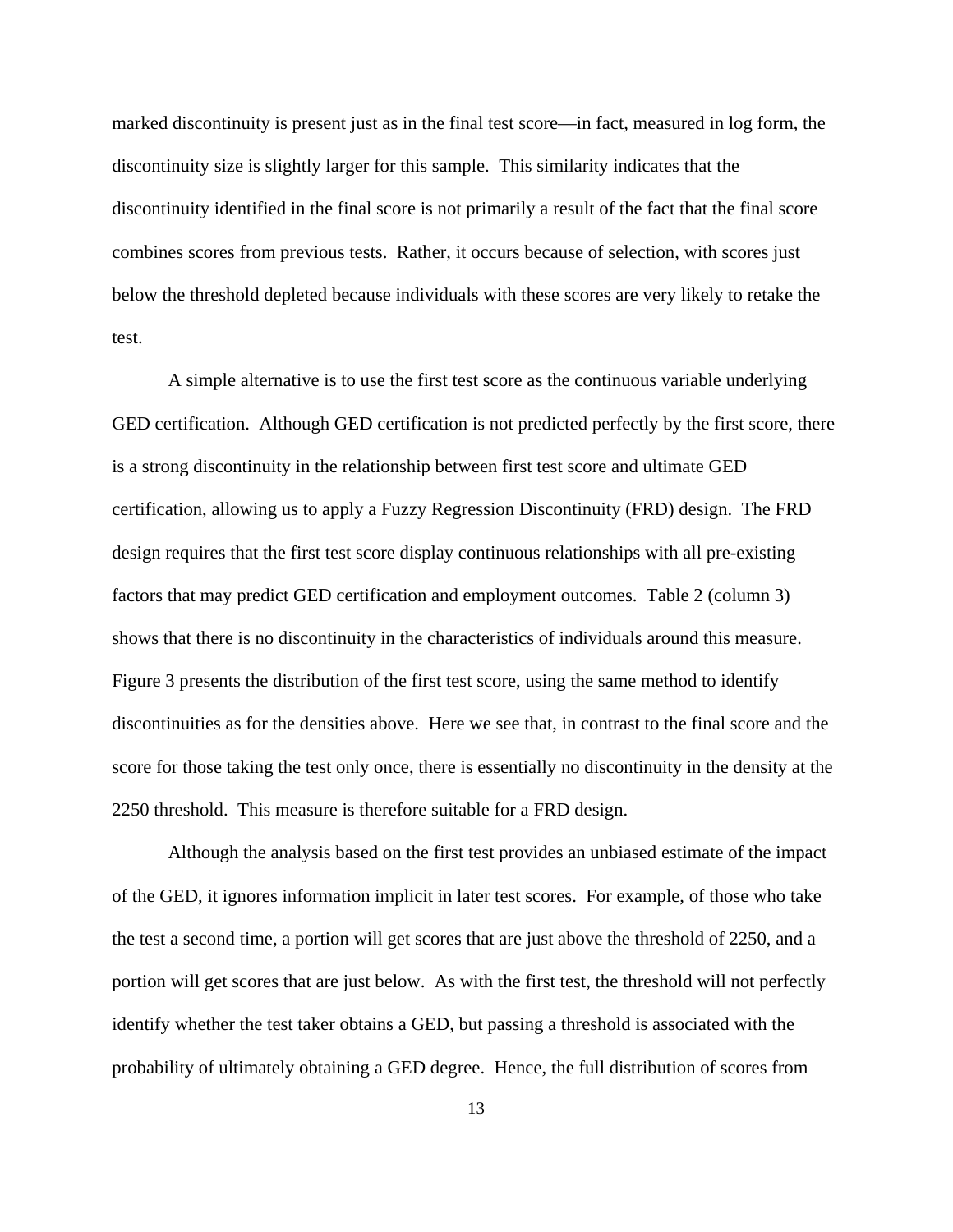second tests should satisfy the basic assumptions necessary for the FRD. The same logic allows use of later test scores as well, as long as these are properly classified by parity, i.e., the number of prior tests taken.

For those retaking the test, the threshold is only relevant for an individual who obtains a greater score than that on the prior test, and so in analyses of later tests we focus on the compound score to that point and include only an individual whose compound score after taking a given test is greater than the previous scores. We also omit all those whose prior scores are above the threshold. Although this is a selected sample of test scores, the observed distribution of scores is expected to satisfy necessary continuity conditions at the threshold. This approach could be used to provide separate estimates of program impact based on each test, but, in the present analysis, we have chosen to constrain impacts to be the same in order to improve statistical power.

#### **IV. Applying Fuzzy Regression Discontinuity Methods**

The analysis will focus on first tests taken between 1995 and 2005, and second and third tests taken within two years of taking the first test. The diagnostics suggest that the each GED test score, properly identified by parity, is not subject to manipulation or selection effects. Since those at or above the test threshold are appreciably more likely to receive GED certification than those below, these data are appropriate for a fuzzy regression discontinuity (FRD) design. In order to fix ideas, we begin by describing our formal model as applied to an analysis based on the first test. We then expand the presentation to include later tests.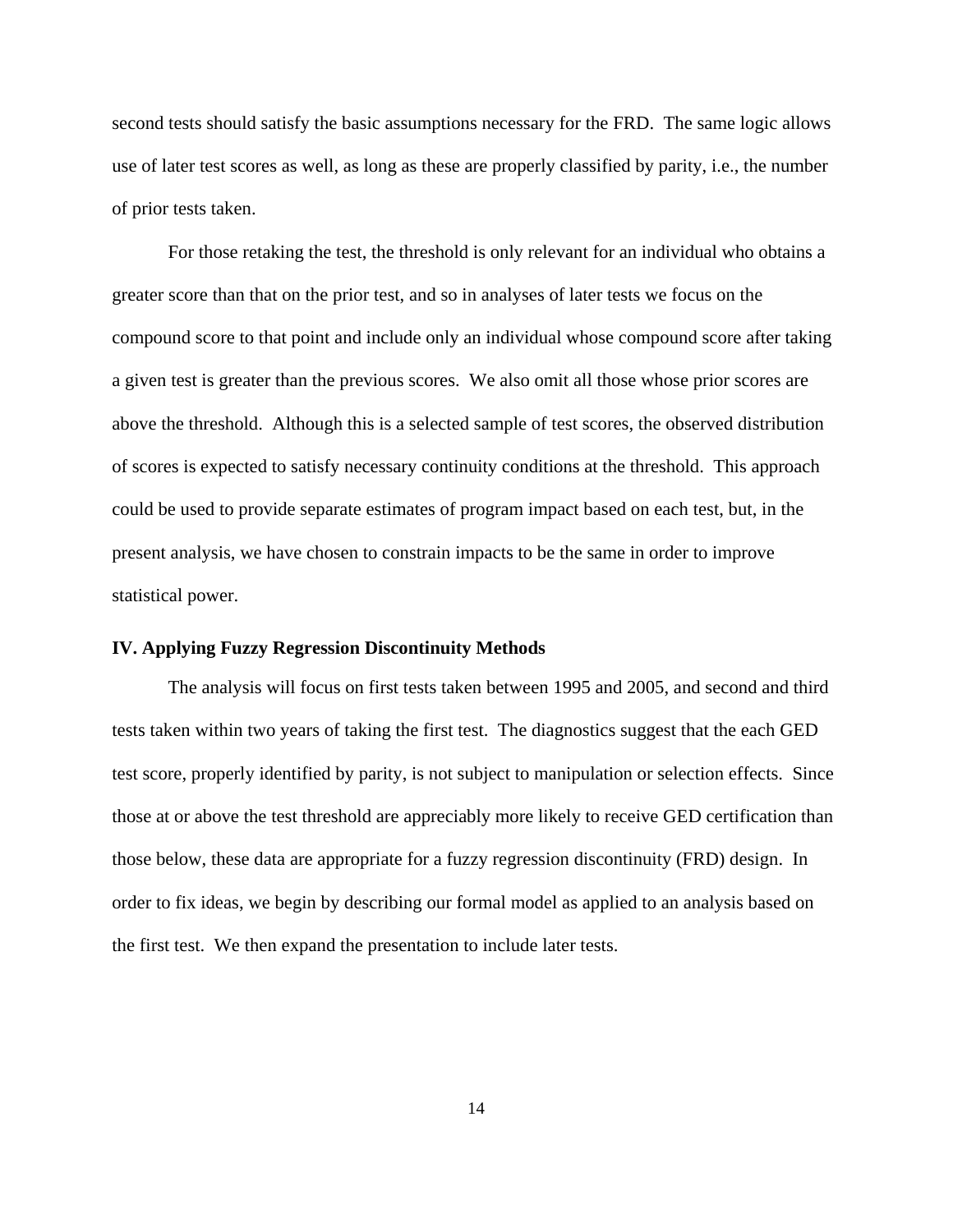The equation predicting GED certification is written:  $7$ 

(1) 
$$
GED = \alpha_{wI} + \alpha_{wIr} D_r + \sum_{j=1}^{p} \beta_{wlj} [D_l (T - 2250)]^j + \sum_{j=1}^{p} \beta_{wri} [D_r (T - 2250)]^j + X \eta_w + \varepsilon,
$$

where *T* is the total score on the first GED test,  $D_l(D_r)$  is a dummy indicating whether that score is below (equals or exceeds) the passing threshold, *p* indicates the order of the polynomial, and *X*  is a set of covariates (earnings in four quarters prior to first GED attempt, race, year of first GED test, and quarter of the year – winter, spring, summer or fall). Units are individuals who take a first GED test, and individual subscripts are suppressed.  $\beta_{wij}$  and  $\beta_{wij}$  are estimated coefficients identifying the relationship of the first GED test score with GED certification, below and above the 2250 threshold, respectively. The estimated parameter  $\alpha_{wlr}$  indicates the discontinuity at the threshold.

If we fit the same structure predicting the outcome variable, we can write:

(2) 
$$
Y = \alpha_{yl} + \alpha_{yl} D_r + \sum_{j=1}^p \beta_{ylj} [D_l (T - 2250)]^j + \sum_{j=1}^p \beta_{yrj} [D_r (T - 2250)]^j + X \eta_y + v.
$$

The estimate of program impact is based on the relative size of the regression discontinuity estimated in equation (1) and that estimated in equation (2). Assuming that the discontinuity in (1) induces the discontinuity in equation (2), the impact of the program can be written:

$$
(3) \qquad \tau = \alpha_{\text{ylr}} / \alpha_{\text{wlr}}.
$$

Figure 4 provides a graph that illustrates the estimation methods underlying equations (1) and  $(2)$ .<sup>8</sup> Here the focus is on earnings in quarter 12. The discontinuity assumed in equation (1)

 $7$  The formal model presented here follows closely from that presented in Imbens and Lemieux (2008). See also McCrary (2008) and Lee and Lemieux (2010).

 $8$  The figure shows the results from the specification that excludes demographics. The figure with demographics has the same pattern as Figure 4.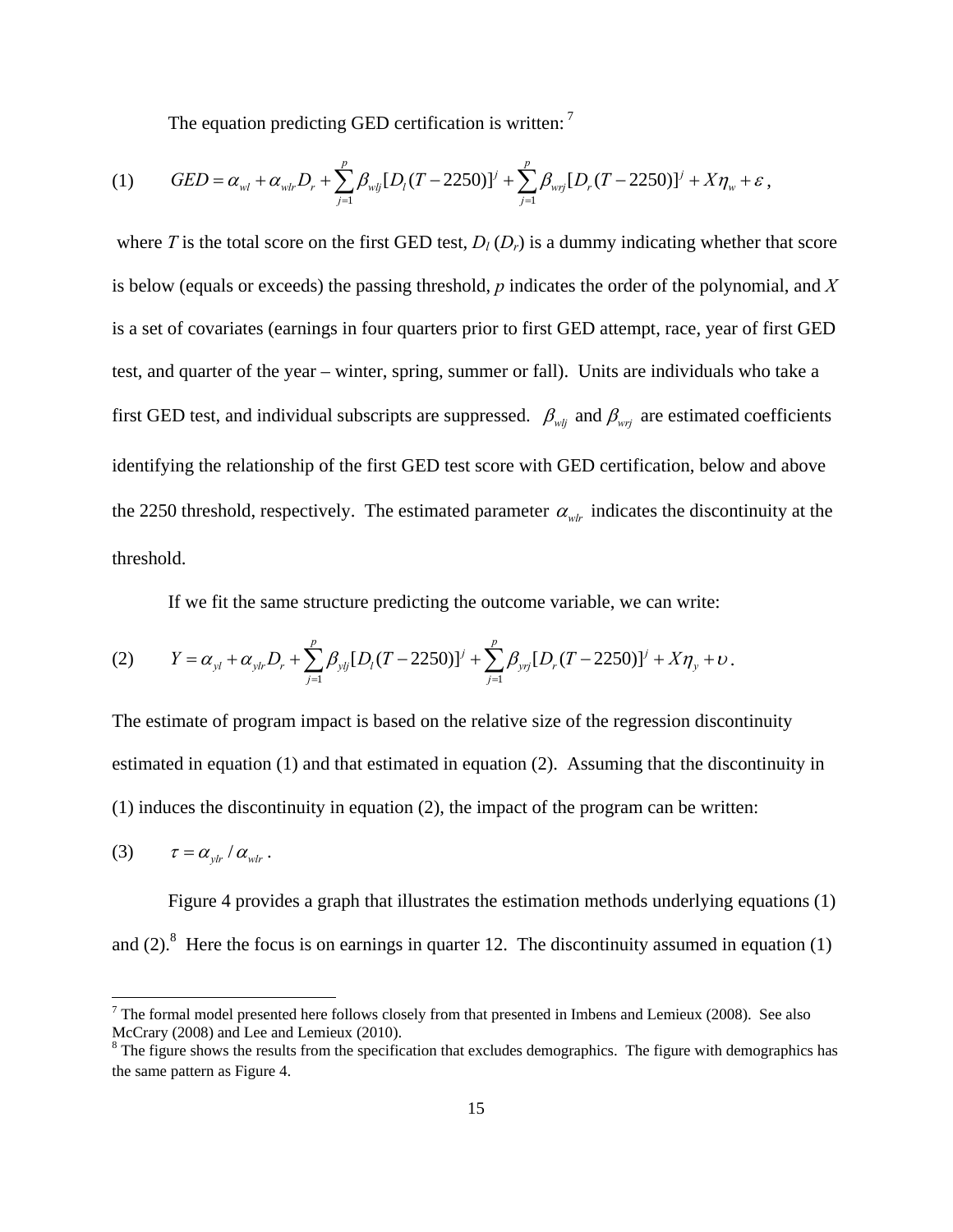is clearly present in the data, confirming that those who score just above the threshold on the overall GED score are appreciably more likely to have a GED within two years. The graph for earnings does not show a discontinuity at this point, suggesting that there is little impact on quarter 12 earnings.

As Imbens and Lemieux (2008) observe (see also Hahn, Todd and van der Kaauw, 2001), the FRD can be formulated as an instrumental variables system, where the treatment variable (GED certification in our case) is instrumented with the continuous measure and dummy variables capturing the discontinuity. Equation (1) is then the auxiliary equation. The outcome variable can be fitted with the following specification:

(4) 
$$
Y = \alpha_{l} + \tau \widehat{GED} + \sum_{j=1}^{p} \beta_{ij} [D_{l} (T - 2250)]^{j} + \sum_{j=1}^{p} \beta_{ij} [D_{r} (T - 2250)]^{j} + X\eta + \upsilon,
$$

where *GED* is the predicted value from equation (1). Since the polynomial is of the same order in equations (1) and (4), estimates of  $\tau$  based on equations (1) through (3) are numerically identical to those based on equations (1) and (4). Values away from the discontinuity have no effect on the estimate of impact  $\tau$ , except insofar as they influence the estimate of the extent of the discontinuity.

In order to improve precision, we perform the analysis using up to three tests, so units of analysis are individuals by test score. The specifications for the second test and the third test are the same as that specified above, except that the score on the prior test is controlled. The twostage system implied by equations (1) and (4) are revised as follows:

(5) 
$$
GED = \alpha_{wkl} + \alpha_{wklr}D_r + \sum_{j=1}^p \beta_{wklj} [D_{kl}(T_k - 2250)]^j + \sum_{j=1}^p \beta_{wkrj} [D_{kr}(T_k - 2250)]^j
$$

$$
+ \phi_{wkl} T_{k-1} + \phi_{wkl} T_{k-1}^2 + X\eta_w + \varepsilon_k
$$
16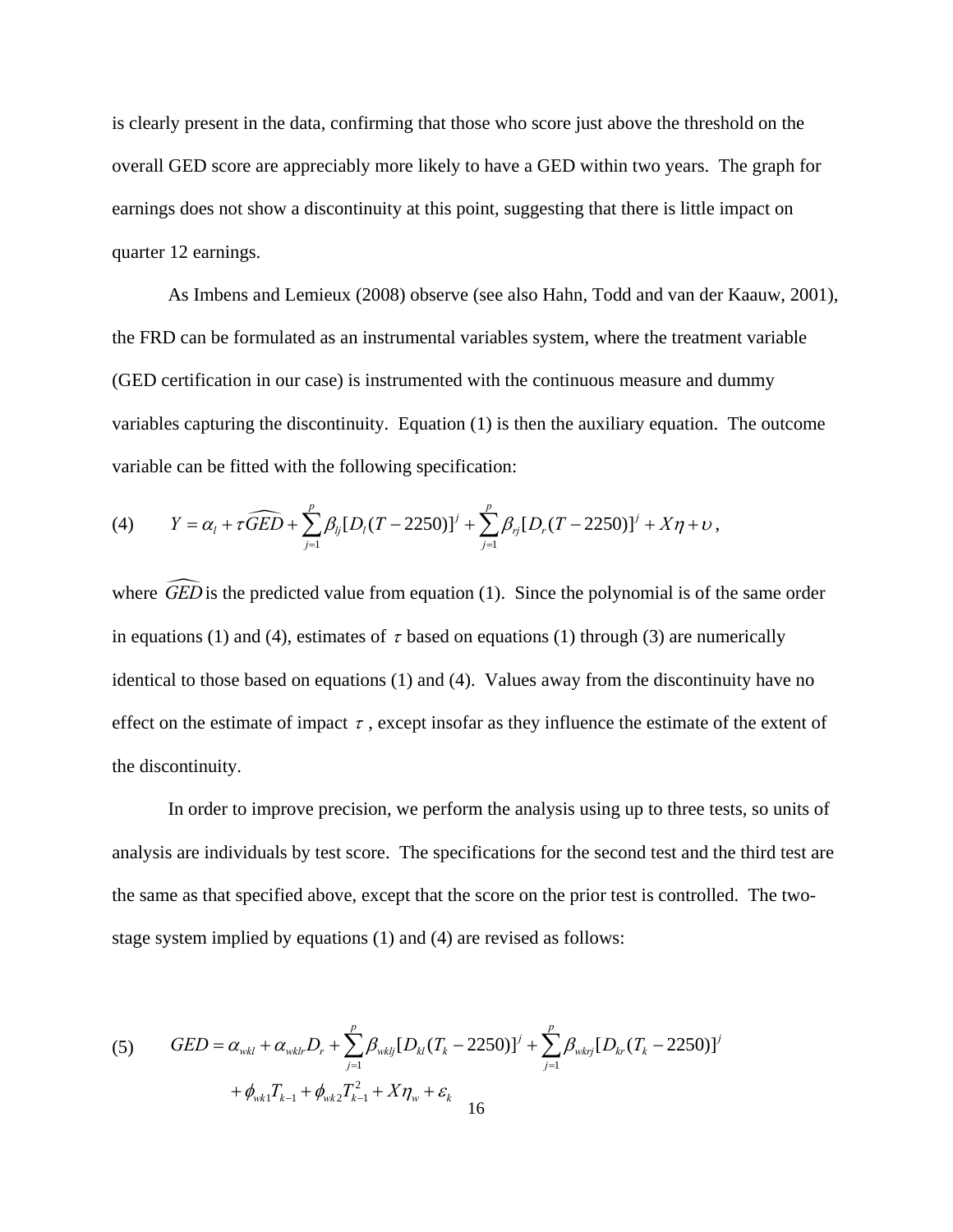(6) 
$$
Y = \alpha_{kl} + \tau \widehat{GED} + \sum_{j=1}^{p} \beta_{klj} [D_{kl} (T_k - 2250)]^{j} + \sum_{j=1}^{p} \beta_{krj} [D_{kr} (T_k - 2250)]^{j} + \phi_{k1} T_{k-1} + \phi_{k2} T_{k-1}^{2} + X\eta + \nu_k
$$

where *k* identifies the parity of the test (e.g.,  $k=1$  is the first test,  $k=2$  is the second test), and  $T_k$  is the score associated with test *k*. We have added test parity subscripts to  $\alpha$  and  $\beta$ , so that they are estimated separately for each of the three tests. As noted above, the sample for  $T_k$  for k=2, 3 includes only cases where  $T_k > T_{k-1}$  <2250. The specification controls for prior test score for the second and third tests, but in the case of the first test, no prior test is available, i.e., we take  $\phi_{w11} = \phi_{w12} = \phi_{11} = \phi_{12} = 0$ . Only  $\tau$  is constrained to be same across all test scores, that is, we assume that the effect of getting a GED after taking any of the tests is the same, but we recognize that crossing a threshold has a different effect on the likelihood of getting a GED depending on the parity of the test, and that the relationship between test performance and earnings above and below the threshold depends on the test parity.

 The above specification allows each individual to be included in the analysis up to three times, so the dependent variable is the same when the individual case is repeated, although in each case the prediction is based on a different test score. We account for clustering on individuals in calculating standard errors. For simplicity, we report the results from the quadratic model where  $p=2$ . The results from the cubic model  $(p=3)$  are less precisely estimated but show a similar pattern.

As noted above, our basic sample includes individuals who first take the GED test in 1995 to 2005. We exclude test takers in 2006 through 2008 because these individuals do not have sufficient earnings and education data after their initial GED test score. In addition, the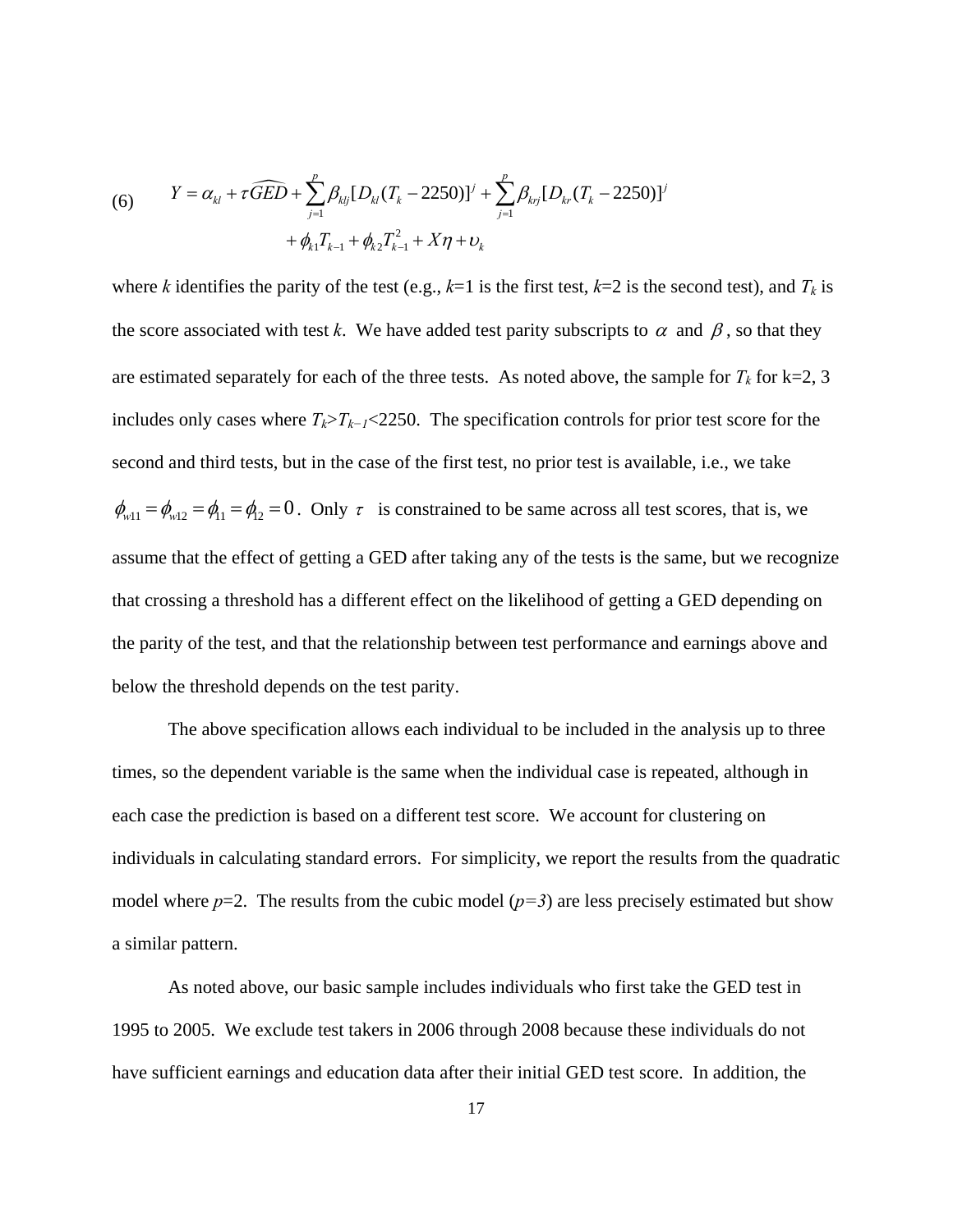sample is limited to individuals with initial test scores between 1500 and 3000 because the observed relationship between test score and GED receipt is irregular below 1500, and because there is very little variation in GED receipt above 3000. This approach eliminated 8 percent of the cases below the threshold and 12 percent of the cases above the threshold. For the remainder of the paper, we will refer to the regression analysis sample as the full sample. In keeping with previous GED research, all regressions are estimated separately for men and women.

Three dependent variables are considered for the analysis, each measured quarterly relative to the initial GED test attempt. The first dependent variable is quarterly earnings. The second measure is employment, a dichotomous variable equal to one for individuals with positive earnings in the quarter. The final measure is an indicator of whether the individual enrolled in public postsecondary education in Missouri at any time during the quarter. Earnings and employment outcomes are available for 30 quarters after the initial GED attempt, whereas postsecondary education is available for 16 quarters after the initial GED attempt.

Table 3 presents estimates based on equation (5), the first stage of the two-stage equation, applied to quarter 12. In Table 3, the dependent variable is a dichotomous variable for passing the GED test, and the model is estimated with clustered standard errors for each individual. Note that the first-stage estimates for the three second-stage outcomes (quarterly income, employment, and postsecondary education) are identical because they are all based on the same sample and the same first-stage regression. The discontinuity at the threshold for the first test is associated with a 34 percentage point increase in the likelihood that men obtain GED certification. The discontinuity increases to 47 percentage points for the second attempt and 40 percentage points

<sup>&</sup>lt;sup>9</sup> The results from the first-stage equation vary from quarter to quarter because the dependent variable is GED certification as of the beginning of the quarter and because the sample size varies depending on the number of GED test attempts as of the beginning of the quarter. For brevity, the table contains the results for quarter 12 after the initial GED test. The results from other quarters show a very similar pattern.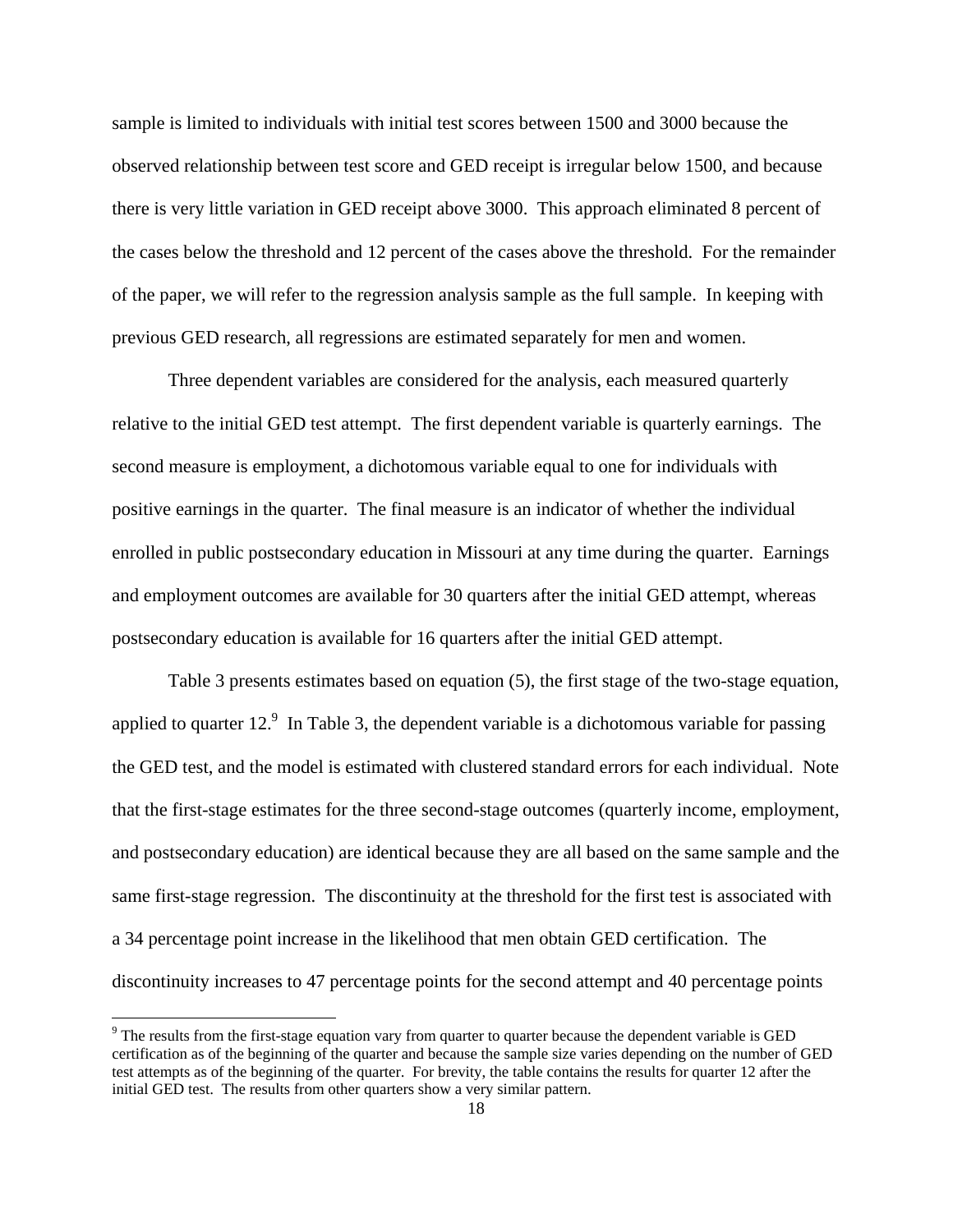for the third attempt. For women, the discontinuities are 30 percentage points for the first attempt, 47 percentage points for the second attempt, and 46 percentage points for the third attempt. All the discontinuity variables are significant at the one-percent level (two-sided test).

Parameter estimates for the GED impact from the basic model in equations (5) and (6), estimated separately for men and women, are in the leftmost columns of Tables 4 through 6. As mentioned previously, we consider three dependent variables: quarterly earnings, employment, and postsecondary attendance. The first two columns in each table contain the estimated impact, *<sup>τ</sup>*, and its standard error as identified by the discontinuity in *GED* from the basic FRD. The coefficient and standard error are from a separate regression for each quarter and outcome. For example, one regression is estimated for employment in the tenth quarter after the initial GED attempt.

In Table 4, the dependent variable is quarterly earnings, where quarters are measured from 1 to 30 quarters after the initial GED test attempt. The quarter in which the individual first attempts the GED is labeled quarter 0. In the basic model, although the estimated coefficients vary from quarter to quarter, only 2 of the 30 coefficients reported are statistically significant at the five-percent level (two-sided test) for men; one is statistically significant at the ten-percent level for women. Thus, in most cases, we cannot reject the hypothesis that the GED has no effect on quarterly earnings. For men, the GED does appear to be associated with higher quarterly earnings of \$230 to \$240 in quarters 5 and 6 following the initial GED test. The estimates have nontrivial standard errors, especially in later quarters where the sample size is smaller because individuals who took the GED in the later years do not have earnings data from all 30 quarters.

19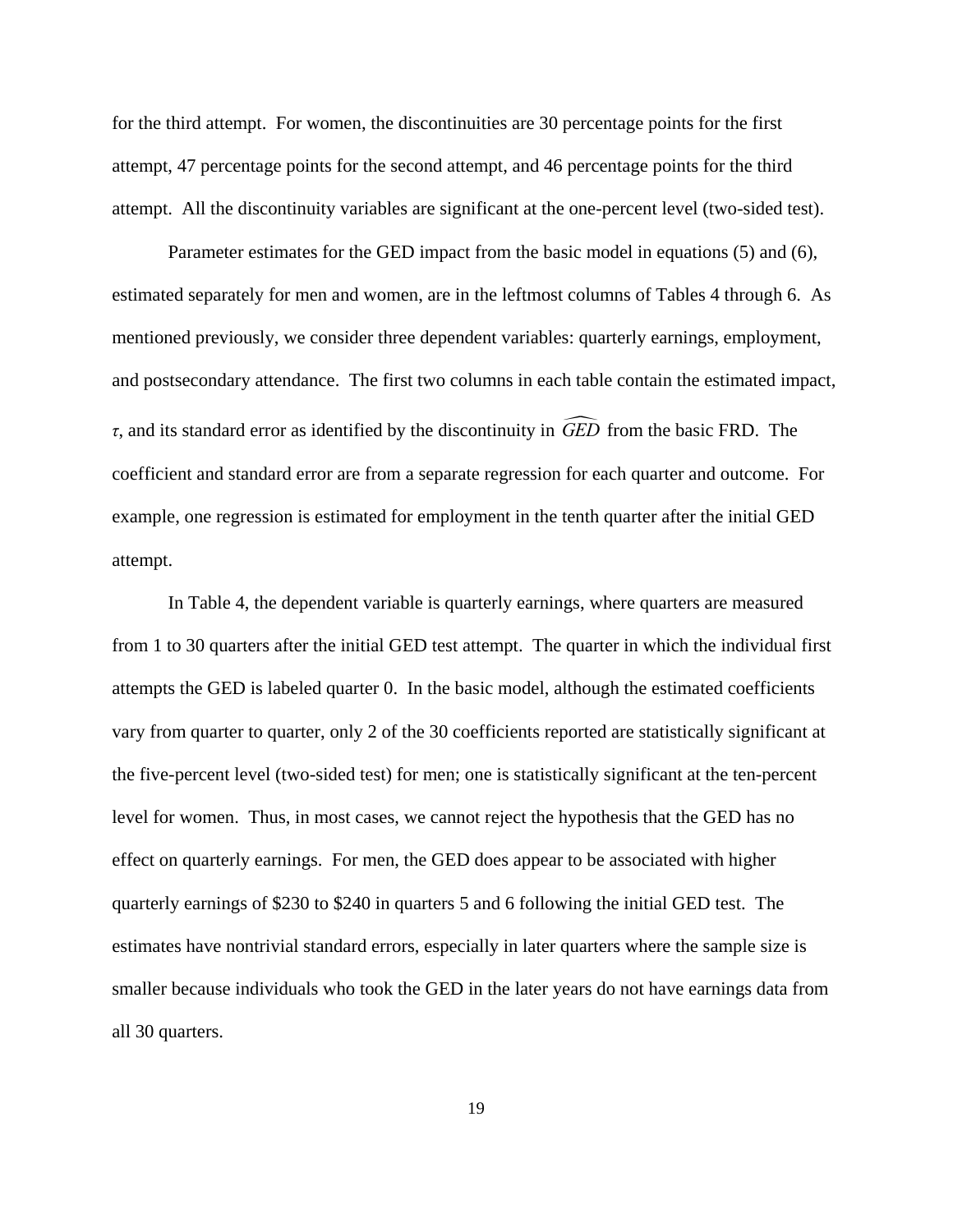One obvious factor that may reduce employment for GED recipients would be enrollment in postsecondary education. In unreported results, we reproduced our earnings analysis limiting the sample to those not enrolled in public postsecondary education in Missouri during that quarter. The results from this sample were nearly identical to the results reported in the tables. We also estimated effects taking the dependent variable as log earnings rather than earnings, limiting consideration to those with positive earnings in the quarter. Impact estimates in this specification were qualitatively similar to those in our base analyses.<sup>10</sup>

In Table 5 the dependent variable is a dichotomous variable for employment, measured as having positive earnings in the quarter. None of the basic FRD coefficients in either table are statistically significant at the five percent level (two-sided test). As with earnings, the results for employment are not sensitive to the inclusion of individuals attending postsecondary education during the quarter.

Table 6 presents results for postsecondary enrollment in public institutions in Missouri. For men, the basic model indicates that GED certification is associated with increased postsecondary enrollment of two to four percentage points in the first five quarters after the test. We also see a positive effect for men of as much as three percentage points in quarters 9 to 11. In other quarters, the effect is small and not statistically significant. For women, the effect is much larger. GED certification is associated with an increased likelihood of postsecondary attendance for the first eight quarters after the initial GED attempt. The effect size is eight percentage points in the first quarter after the test, and it declines to three percentage points in the

 $10$  Focusing on only those employed may induce bias in estimates, but in these analyses such biases are likely to be small since GED does not predict employment (see employment results below).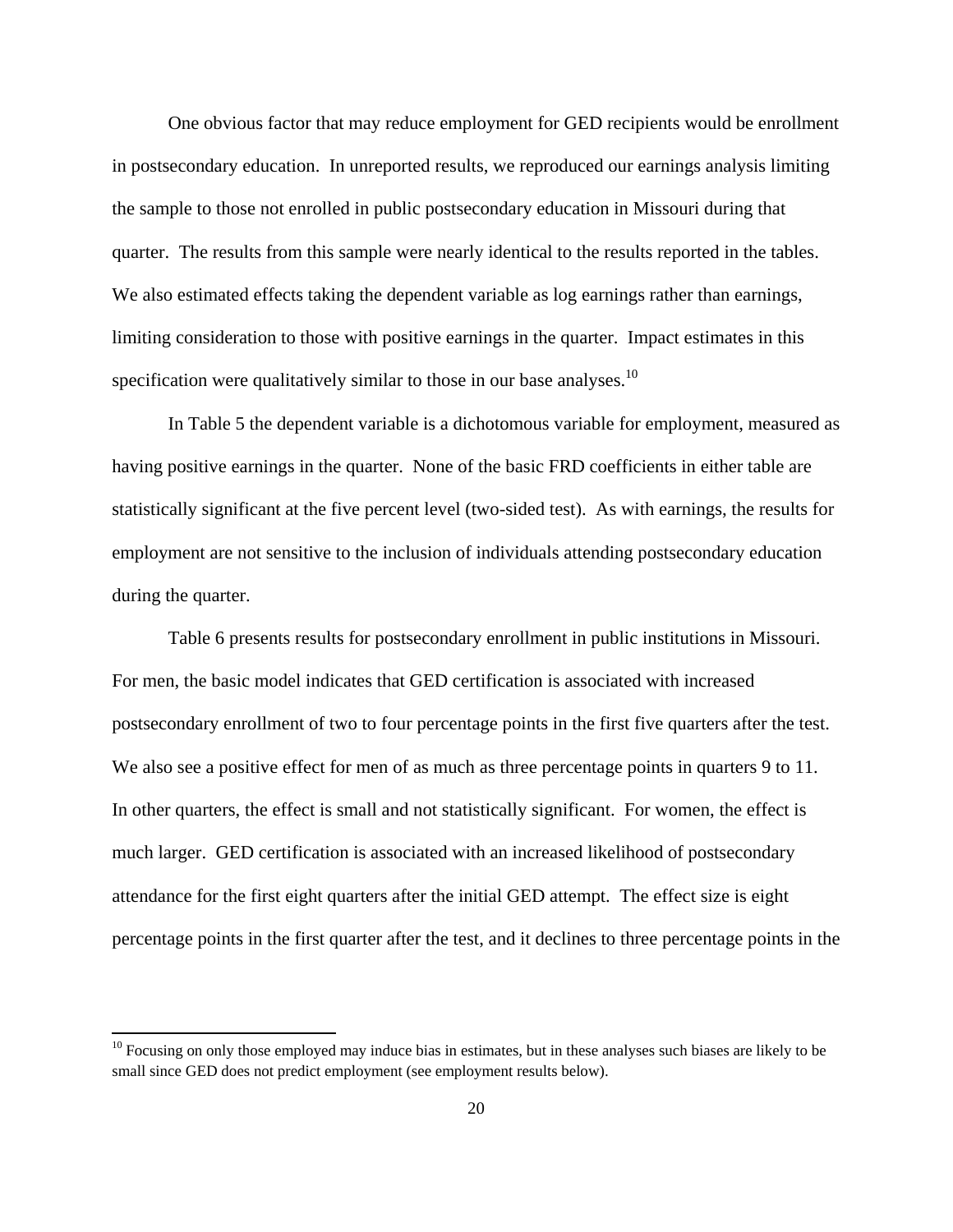eighth quarter after the test. In subsequent quarters, the effect continues to decline, and it is not statistically different from zero.

All reported estimates suffer from sizable standard errors as is typical in IV models. As noted above, in an effort to improve the estimation equations, these results are from models that control for demographic characteristics, employment prior to taking the GED, and other factors. The exclusion of the these measures increased the standard errors by as much as one third in the quarters immediately following the first GED test, but the pattern of results were nearly identical to the reported results. Because the test changed in 2002 (and prior test scores were no longer accepted at that point), we fitted models allowing the slope of the test score on GED certification and the dependent variable to differ by period. We also fitted the full model separately for the period prior to and after the implementation of the new test in 2002. In none of these models were results substantively different from those we report.

Lee and Lemieux (2010) suggest using multiple methods, both parametric and nonparametric, for conducting regression discontinuity analysis. In response, we also fitted estimates based on a local linear regression approach using software developed by Fuji, Imbens, and Kalyanaraman (2009), which, in essence, specifies a linear regression on each side of the threshold. In this approach, the choice of bandwidth is critical. Power improves as bandwidth increases, but, if there is any nonlinearity in the relationship between the running variable and the outcome, larger bandwidths induce greater bias. Because standard formulas for optimal bandwidth were unstable, we obtained estimates for a large number of bandwidths, varying from as little as 30 points (four data points), to as much as 750 points (up to 76 data points). In order to get a sense of whether nonlinearities were biasing our results, we examined graphs of the data and the estimated functions, as well as examining how estimates varied with bandwidth. We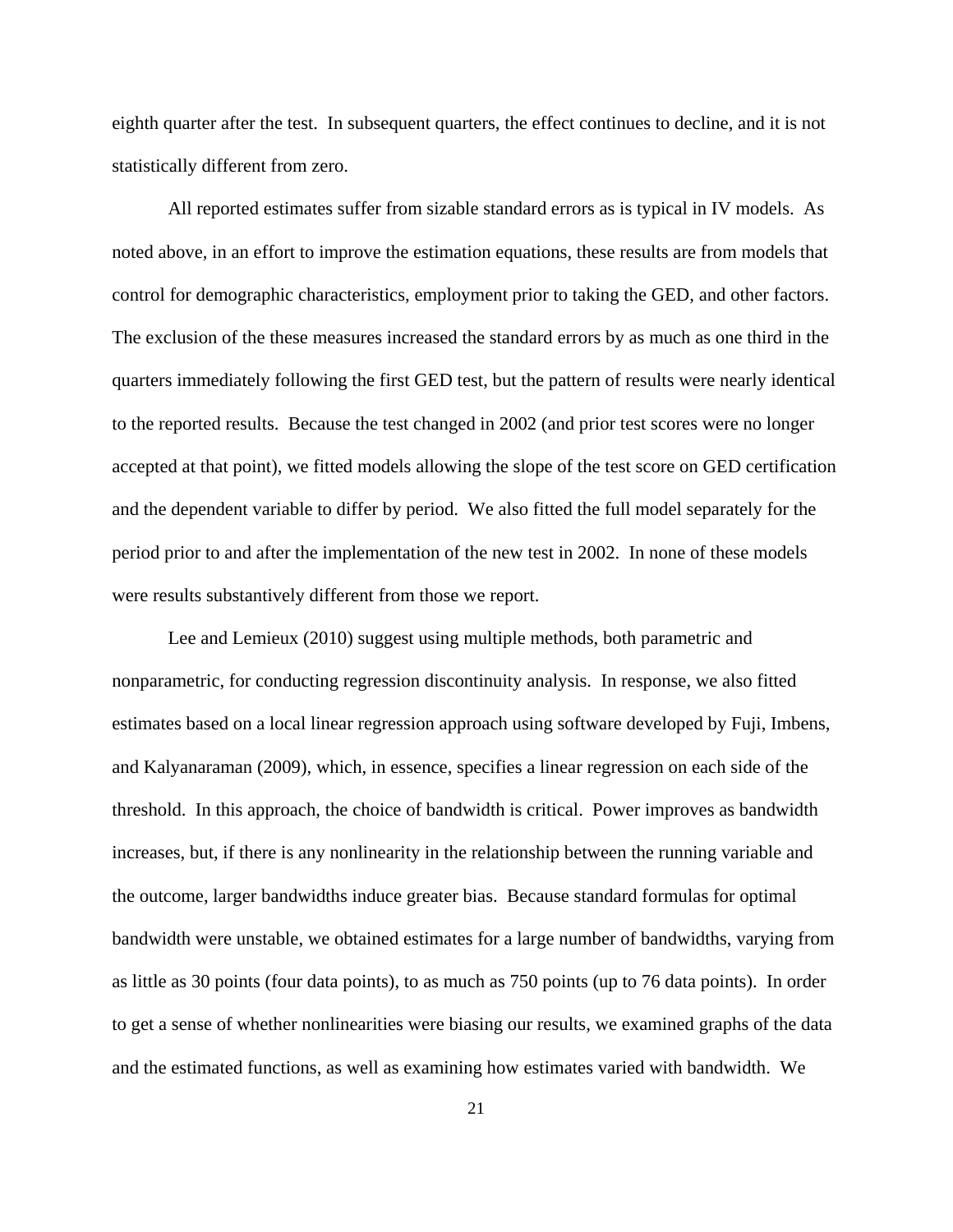found that the appropriate bandwidth varied across cases considered. In no case were our final results based on these analyses seriously at variance with those presented here; nor were the precision of estimates substantially greater.

#### *Multiple-Discontinuity Design*

The approach above focuses on the overall GED test score, but it ignores the fact that individuals who have scores at or above 2250 face a discontinuity based on their *subtest* scores. Furthermore, those individuals who have subtest scores that are below the subtest threshold do *not* obtain the GED if their overall scores exceed the threshold, as do those with higher subtest scores. It is possible to identify sharper discontinuities based on both the total score and the lowest subtest score, essentially generalizing the FRD design to multiple dimensions.

If we create separate variables identifying whether GED overall and subtest scores meet these two criteria, the interaction between these measures identifies individuals who receive GED certification on the basis of their initial performance. The model does not, however, conform to a sharp RD design—even if reinterpreted in two dimensions—because those who fail to meet one of the criteria may still obtain GED certification when they retake the exam. This complication also opens up the possibility that there may be multiple discontinuities, which are not present in a sharp RD design. For example, when an individual has not exceeded the *overall* score threshold, if multiple test taking cannot occur, the *subtest* threshold is irrelevant. However, given the possibility of retaking the test, a subtest threshold may well influence GED certification even when the overall score falls short because those who meet the subtest criteria will have an easier time meeting the joint criteria on future tries.

Whereas the conventional FRD (or RD) setup focuses only on properly identifying the functional form of a single variable, here the functional form is multivariate. In addition to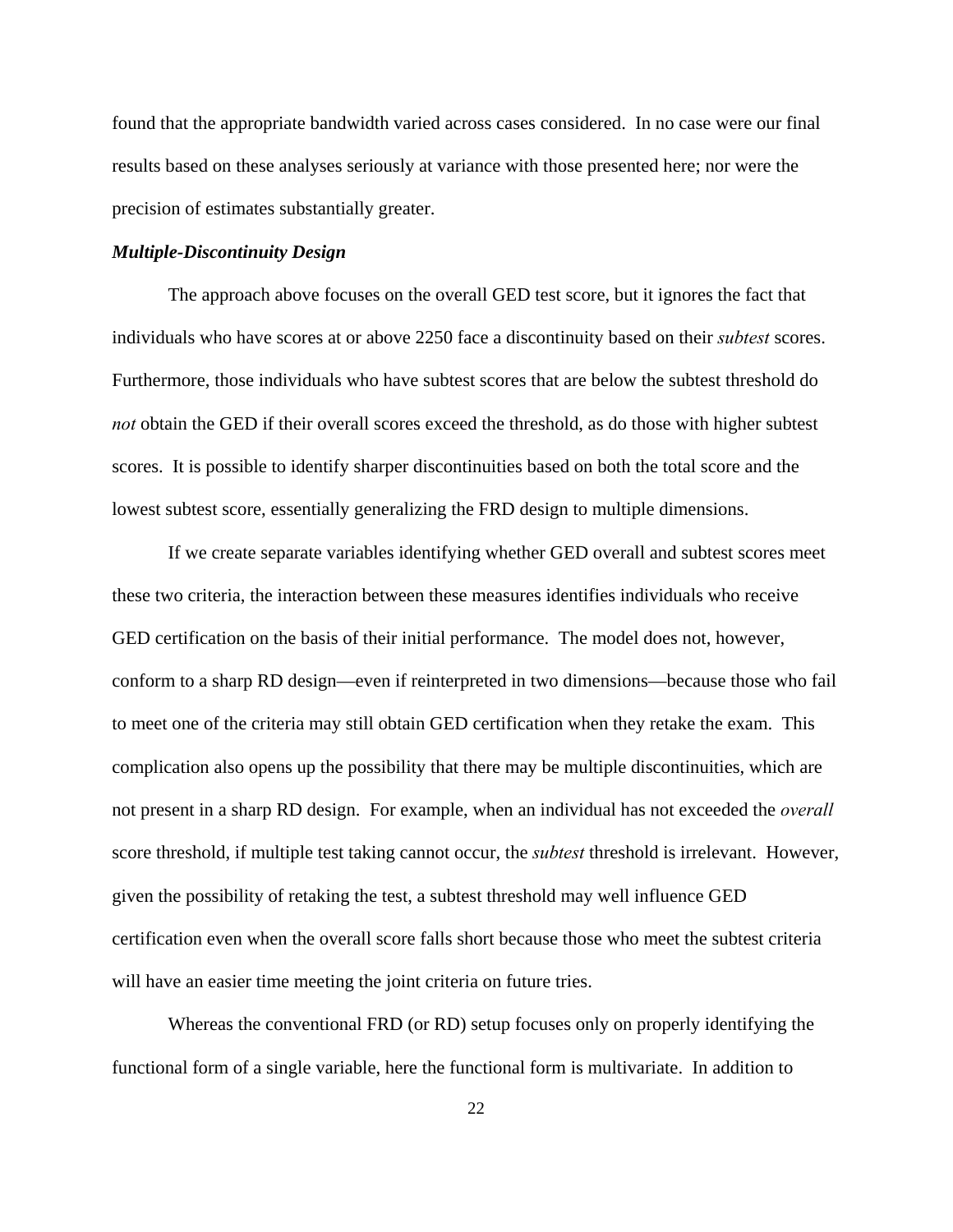controlling for the additive impact of the overall and subtest scores, it may be necessary to recognize that the overall score and each subtest score (not just the criteria) may interact with each over. In the specification below, we therefore include continuous interactions between the overall test and subtest scores, distinguishing scores above and below the threshold.

Combining these considerations, the specification for the equation predicting GED certification, based on the first test score, can be written:

$$
GED = \alpha_{wl} + \sum_{j=1}^{p} \beta_{willj} [D_{Tl} D_{SI} (T - 2250)]^{j} + \sum_{j=1}^{p} \gamma_{willj} [D_{Tl} D_{SI} (S - c)]^{j}
$$
  
+  $\phi_{will} [D_{Tl} D_{SI} (T - 2250)(S - c)]$   
+  $\alpha_{wrl} D_{Tr} D_{SI} + \sum_{j=1}^{p} \beta_{wrlj} [D_{Tr} D_{SI} (T - 2250)]^{j} + \sum_{j=1}^{p} \gamma_{wrlj} [D_{Tr} D_{SI} (S - c)]^{j}$   
+  $\phi_{wrl} [D_{Tr} D_{SI} (T - 2250)(S - c)]$   
+  $\alpha_{wl} D_{Tl} D_{Sr} + \sum_{j=1}^{p} \beta_{wlrj} [D_{Tl} D_{Sr} (T - 2250)]^{j} + \sum_{j=1}^{p} \gamma_{wlrj} [D_{Tl} D_{Sr} (S - c)]^{j}$   
+  $\phi_{wlr} [D_{Tl} D_{Sr} (T - 2250)(S - c)]$   
+  $\alpha_{wrr} D_{Tr} D_{Sr} + \phi_{w0} d_{S0} + X \eta_w + \varepsilon$ ,

where the dummy variable  $D_{Tl}$  ( $D_{Tr}$ ) identifies values below (equal to or above) the cutoff on the overall score, and  $D_{\text{S}l}$  ( $D_{\text{S}r}$ ) identifies values below (equal to or above) the cutoff on the lowest subtest score. *T* continues to designate the total score, and *S* is the lowest subtest score, with the subtest threshold  $c^{11}$ . The dummy variable  $d_{s0}$  indicates that the lowest subtest score is zero.<sup>12</sup> The estimated coefficients  $\beta_{whki}$  and  $\gamma_{whki}$  (*h*,*k*=*l*,*r*) identify the slope of the relationship of GED certification with the total score and the lowest subtest score, respectively, allowing different values depending on the scores relative to their thresholds. Discontinuities are estimated by  $\alpha_{whk}$  $(h, k=l, r)$ . The interaction term  $D_{Tr} D_{Sr}$  identifies individuals who receive a GED based on the

<sup>&</sup>lt;sup>11</sup> For 1995-2001,  $c=400$ ; for 2002 and after,  $c=410$ .

<sup>&</sup>lt;sup>12</sup> In many instances, test takers choose to skip at least one subtest. As might be expected, the linear relationship assumed for the lowest test score does not apply for scores of zero.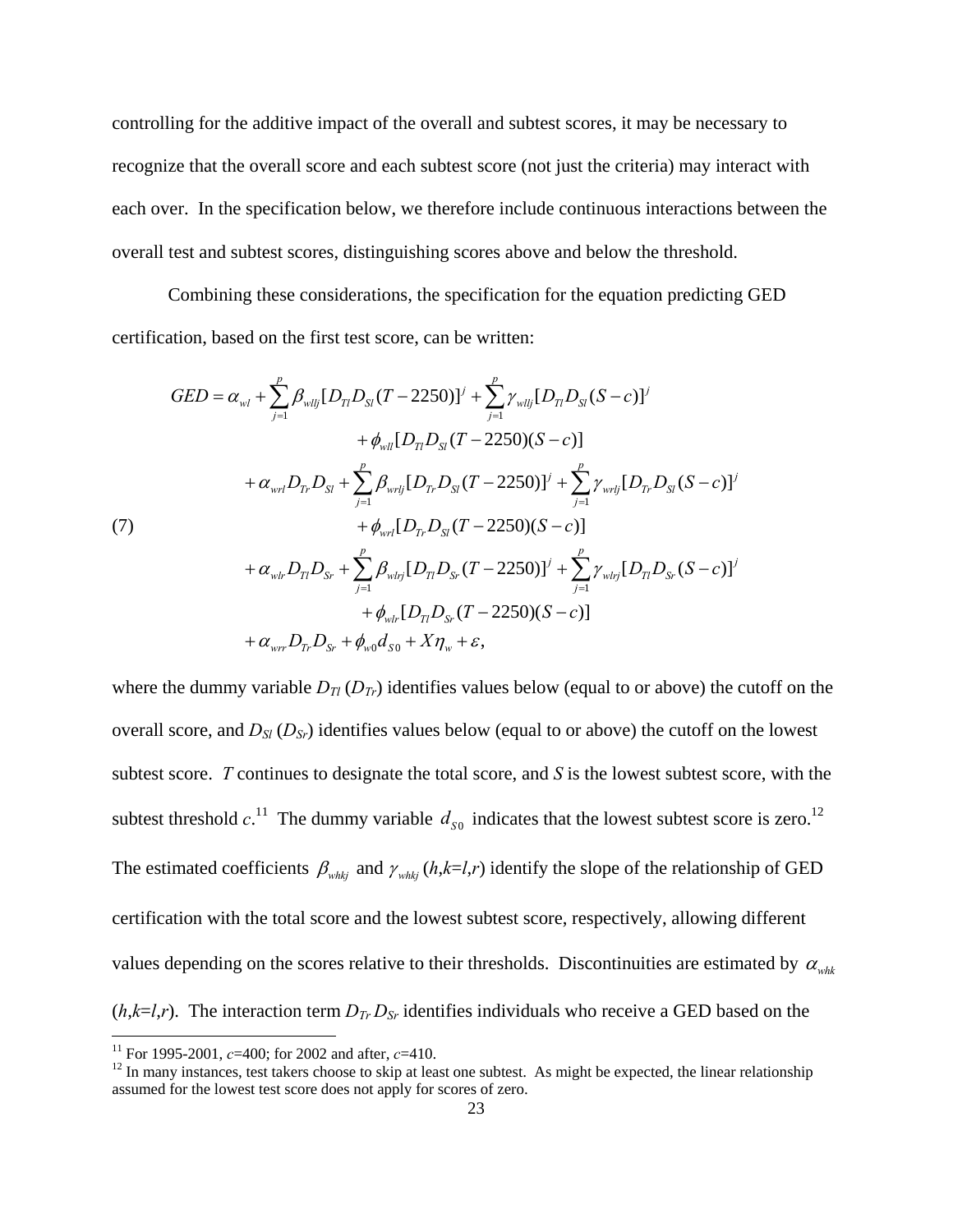initial test, and therefore  $\alpha_{\text{wrr}}$  is expected to identify a major discontinuity. The smooth interaction terms are fitted with  $\phi_{whk}(h,k=l,r)$ . Note that when both the total and lowest subtest scores are above their respective thresholds, the actual scores are not relevant because GED certification is certain, so coefficients  $\beta_{wrrj}$ ,  $\gamma_{wrrj}$  and  $\phi_{wrr}$  are not fitted, effectively constraining their values to be zero. The test score and subtest score functions are of order *p*, and we will consider *p*=2 (quadratic).

In fitting the corresponding outcome function, the structure parallels this closely, except that discontinuities are omitted because they are the excluded instruments used for identifying the model. The outcome equation is therefore written as:

$$
Y = \alpha_{l} + \tau \widehat{GED} + \sum_{j=1}^{p} \beta_{lij} [D_{TI}D_{SI}(T - 2250)]^{j} + \sum_{j=1}^{p} \gamma_{lij} [D_{TI}D_{SI}(S - c)]
$$
  
+  $\phi_{li} [D_{TI}D_{SI}(T - 2250)(S - c)]$   
+  $\sum_{j=1}^{p} \beta_{rij} [D_{Tr}D_{SI}(T - 2250)]^{j} + \sum_{j=1}^{p} \gamma_{rij} [D_{Tr}D_{SI}(S - c)]^{j}$   
+  $\phi_{ri} [D_{Tr}D_{SI}(T - 2250)(S - c)]$   
+  $\sum_{j=1}^{p} \beta_{lij} [D_{TI}D_{Sr}(T - 2250)]^{j} + \sum_{j=1}^{p} \gamma_{lij} [D_{TI}D_{Sr}(S - c)]^{j}$   
+  $\phi_{lr} [D_{TI}D_{Sr}(T - 2250)(S - c)]$   
+  $\sum_{j=1}^{p} \beta_{rij} [D_{Tr}D_{Sr}(T - 2250)]^{j} + \sum_{j=1}^{p} \gamma_{rij} [D_{Tr}D_{Sr}(S - c)]^{j}$   
+  $\phi_{rr} [D_{Tr}D_{Sr}(T - 2250)(S - c)] + \phi_{0} d_{SO} + X\eta + \nu$ 

Estimated coefficients are analogous to those in (7). The exceptions are  $\beta_{rrj}, \gamma_{rrj}$  and  $\phi_{rr}$  in (8), for which the analogous parameters are taken to be zero in equation (7)—reflecting the fact that all individuals with such scores receive GED certification. In (8) we must capture the relationship between the scores and the outcome when the GED criteria are satisfied.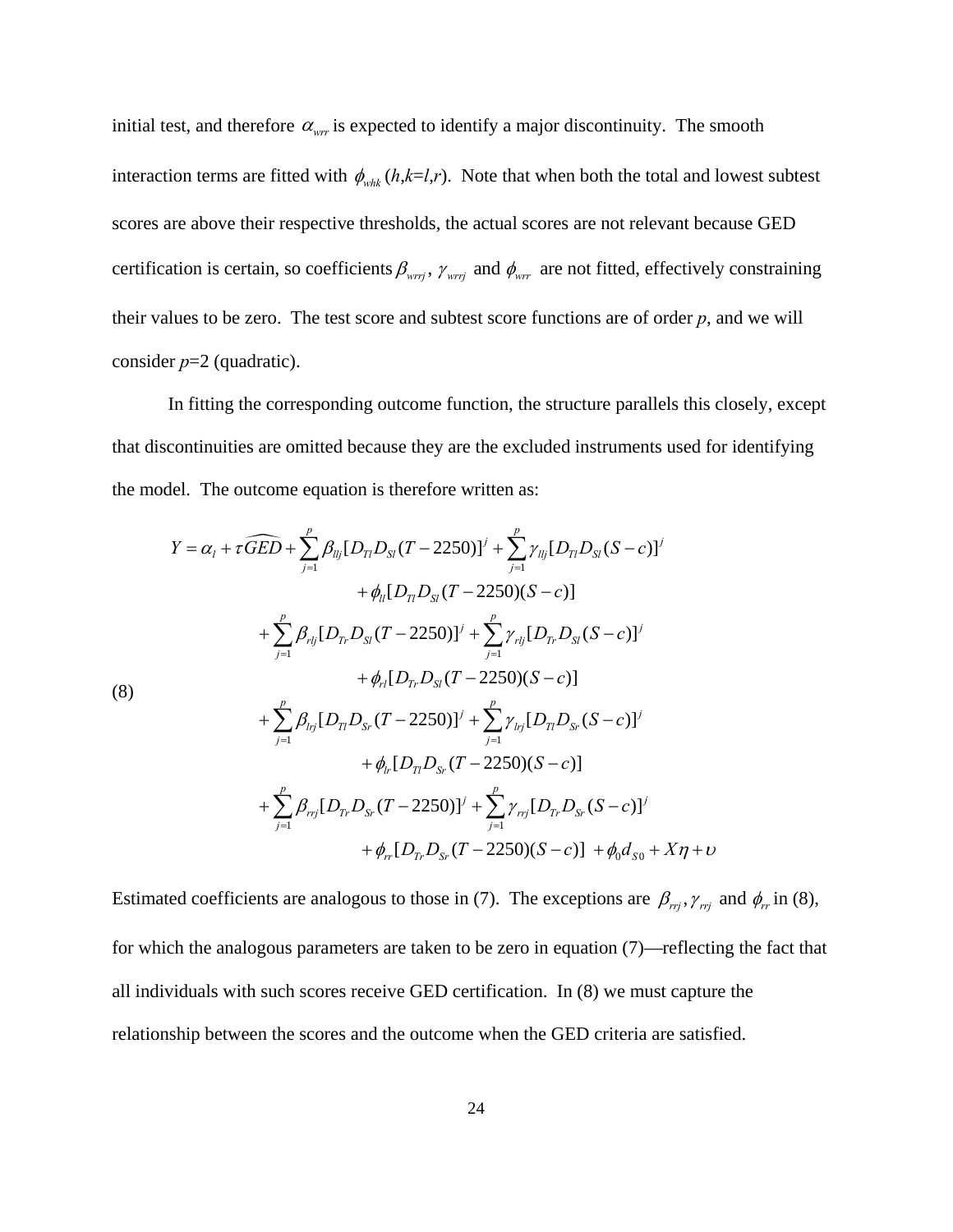Identification comes from the fact that the function in equation (8) is mostly smooth, reflecting our belief that a continuous function will identify the relationship between test scores and earnings, whereas the function determining GED receipt in equation (7) is not. As in the case of the single-dimension FRD model introduced above, the impact estimate is identified solely by the points of discontinuity, and the model fits the other relationships quite flexibly.

As a way of increasing power, we also fit this structure using a more parsimonious functional form. First, we omit the smooth interaction terms. For those below the overall test score threshold, we also constrain the slope of the overall test score to be the same whether or not the lowest subtest score is above the threshold, i.e., we take  $\beta_{wllj} = \beta_{wlvj} = \beta_{wloj}$ . Analogously, we assume that, when the subtest threshold is not met, the slope of the subtest score is the same whether or not the overall score is above the threshold, i.e.,  $\gamma_{wllj} = \gamma_{wrlj} = \gamma_{w0lj}$ . Incorporating these changes, we write a revised version of (7) as:

(9)  
\n
$$
GED = \alpha_{wl} + \sum_{j=1}^{p} \beta_{wl0j} [D_{Tl} (T - 2250)]^{j} + \sum_{j=1}^{p} \gamma_{w0lj} [D_{Sl} (S - c)]^{j}
$$
\n
$$
+ \alpha_{wrl} D_{Tr} D_{SI} + \sum_{j=1}^{p} \beta_{wrlj} [D_{Tr} D_{SI} (T - 2250)]^{j}
$$
\n
$$
+ \alpha_{wl} D_{Tl} D_{Sr} + \sum_{j=1}^{p} \gamma_{wlrj} [D_{Tl} D_{Sr} (S - c)]^{j}
$$
\n
$$
+ \alpha_{wrr} D_{Tr} D_{Sr} + \phi_{w0} d_{S0} + X \eta_{w} + \varepsilon
$$

The reduced version of equation (8) is specified analogously, except that here we also specify that  $\beta_{rlj} = \beta_{rrij} = \beta_{r0j}$  and  $\gamma_{rri} = \gamma_{lj} = \gamma_{0ri}$ .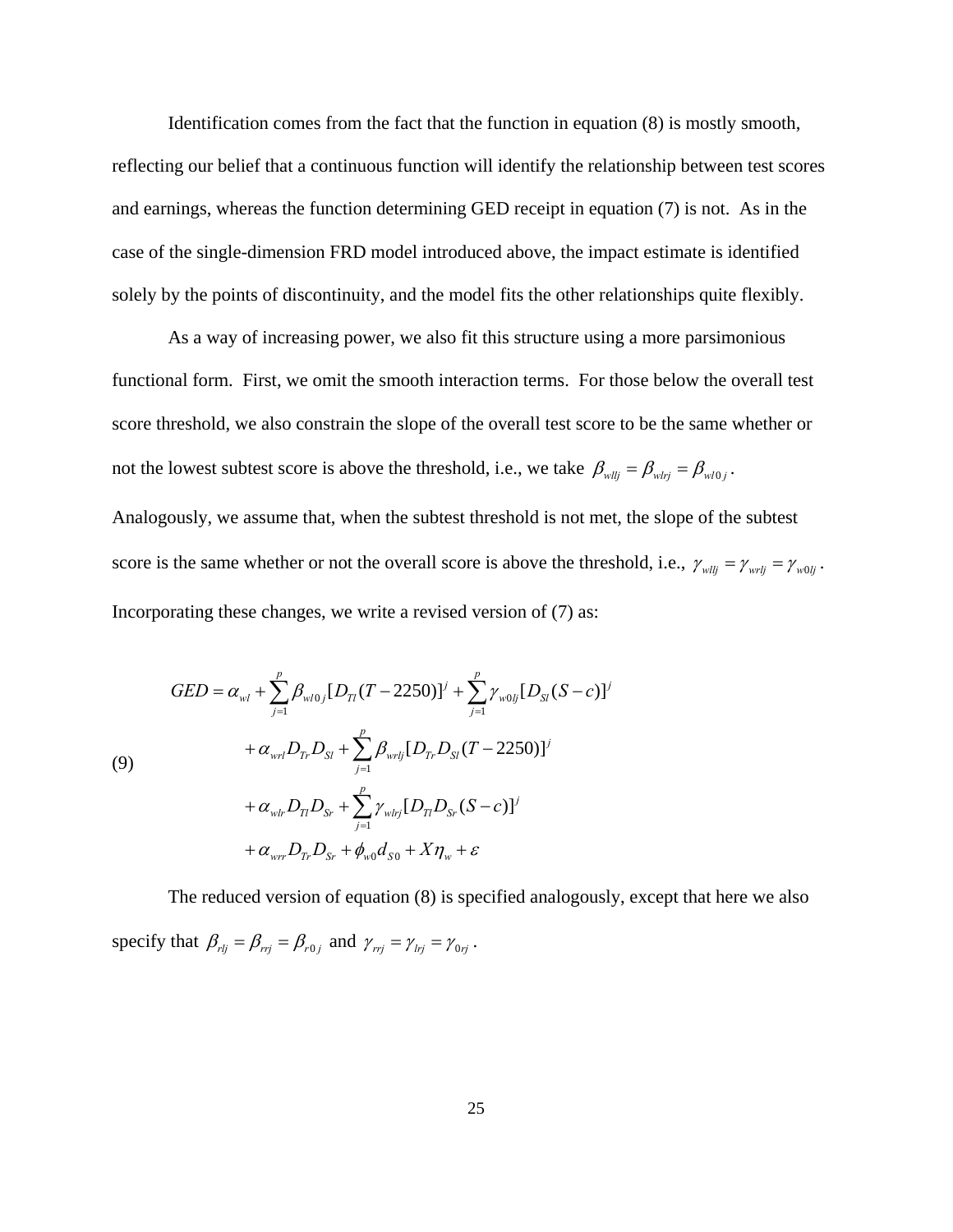(10)  
\n
$$
Y = \alpha_{l} + \tau \widehat{GED} + \sum_{j=1}^{p} \beta_{l0j} [D_{Tl} (T - 2250)]^{j} + \sum_{j=1}^{p} \gamma_{0lj} [D_{SI} (S - c)]^{j}
$$
\n
$$
+ \sum_{j=1}^{p} \beta_{r0j} [D_{Tr} (T - 2250)]^{j} + \sum_{j=1}^{p} \gamma_{0rj} [D_{Sr} (S - c)]^{j}
$$
\n
$$
+ \phi_{0} d_{S0} + X \eta + v
$$

For both multidimensional models, we fit equations that make use of the first three test scores, modifying estimation equations (7)-(10) to allow separate parameters by parity of test. As described in our discussion of the one-dimensional model, we control prior test score for the second and third test, and omit retake scores that are outside the range in which the discontinuity is relevant.

The third through sixth columns of Tables 4 through 6 present results from the two models presented above, again estimated as single system. As discussed previously, the first two columns contain results from the basic model. Generally, standard errors in the full multidimensional model are quite similar to those in the unidimensional model. The reduced model presented in columns (5) and (6) yields standard errors that are substantial smaller than those in the basic model (columns (1) and (2)). The impact estimates in both multidimensional models for earnings and employment yield substantive conclusions that are almost identical. Of estimates of effects on income over the 30 quarters, as in the unidimensional model, two are statistically significant and positive for men, whereas none are statistically significant for women. Effects for employment across men and women are statistically significant in only three cases, and these are negative.

Estimates of the impact on educational enrollment (Table 6) also display greater precision for the reduced multidimensional models. For men, estimates for quarters 1-4 are similar or slightly smaller than in the unidimensional model, and neither multidimensional model yields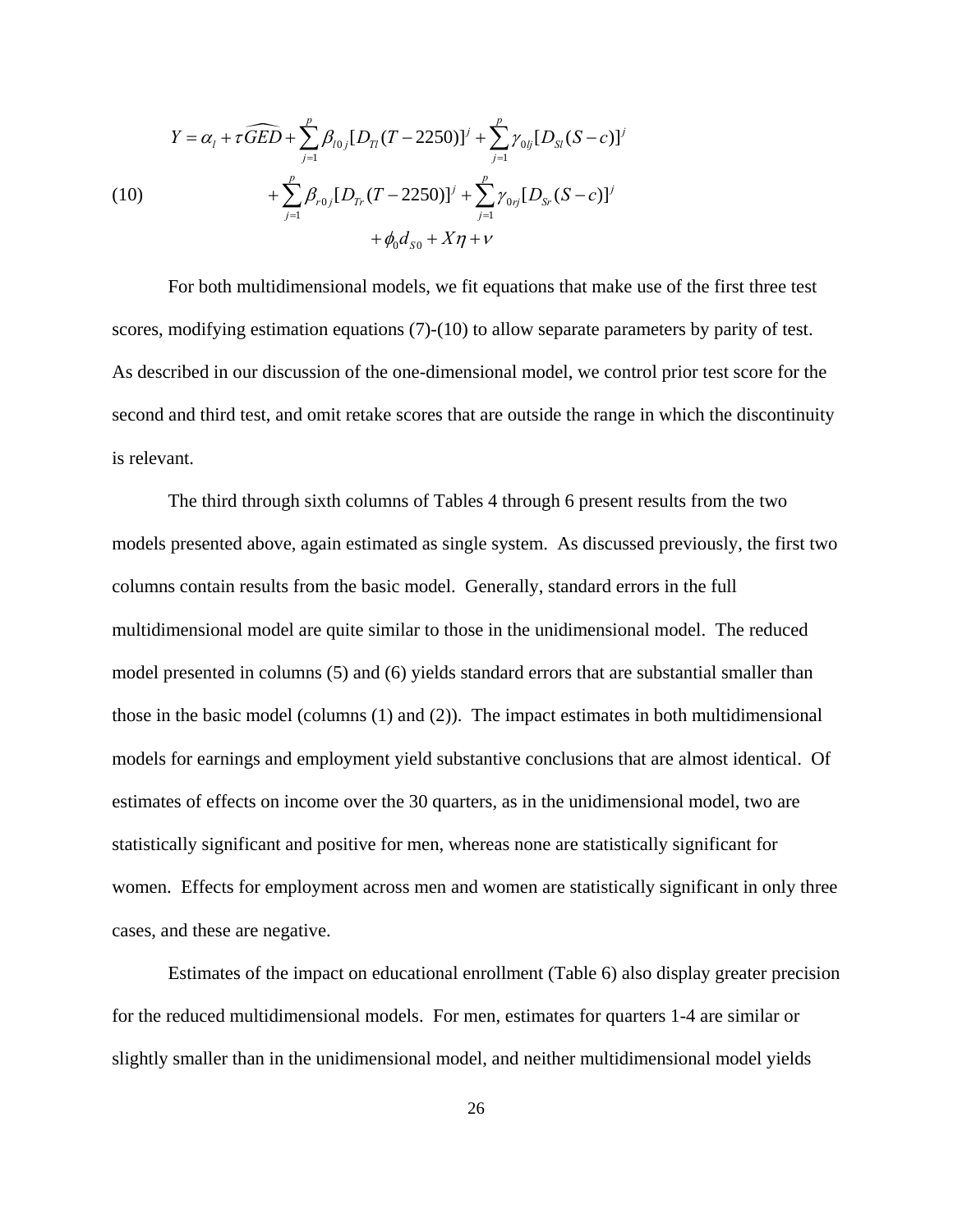statistically significant impacts on school attendance in any subsequent quarter. In the case of women, estimates for all models are basically consistent for the first eight quarters, but the reduced model suggests that there is a larger impact on enrollment in quarters 9-11.

To address the volatility of quarterly labor market outcomes for this low-skilled population, we also estimate reduced multidimensional models where we consider aggregate measures of earnings and employment based on one to two years of data. Table 7a contains the results from these specifications for earnings, where the dependent variable is the sum of quarterly earnings for the listed quarters. Table 7b contains the results for employment, where the dependent variable is the number of quarters employed for the one- or two-year period. In each table, the top panel is for men and the bottom panel is for women. The earnings coefficients are small and not statistically significant except for a positive effect for women in years 6 and 7, which is statistically significant at the ten-percent level. The employment coefficients are almost always negative, although they are generally small and not statistically significant. The exception is that men have a lower employment of 0.199 quarters in years 4 and 5, although this effect is only significant at the ten-percent level.

In Table 8, we look at the effect of the GED on subgroups of the population based on three demographic characteristics measured at the time of the first GED attempt: race/ethnicity, age, and highest grade completed. In addition to coefficients and standard errors, the table also includes t-statistics (in absolute value) for differences in coefficients between whites and nonwhites, age 20 or less and over 20, and grade 10 or less and grade 11 or more. The table shows that there are few differences among subgroups that are statistically significant at the tenpercent level and none significant at the five-percent level. For quarters 1-4 and quarters 21-28, nonwhite women register smaller impacts of GED on employment than white women, but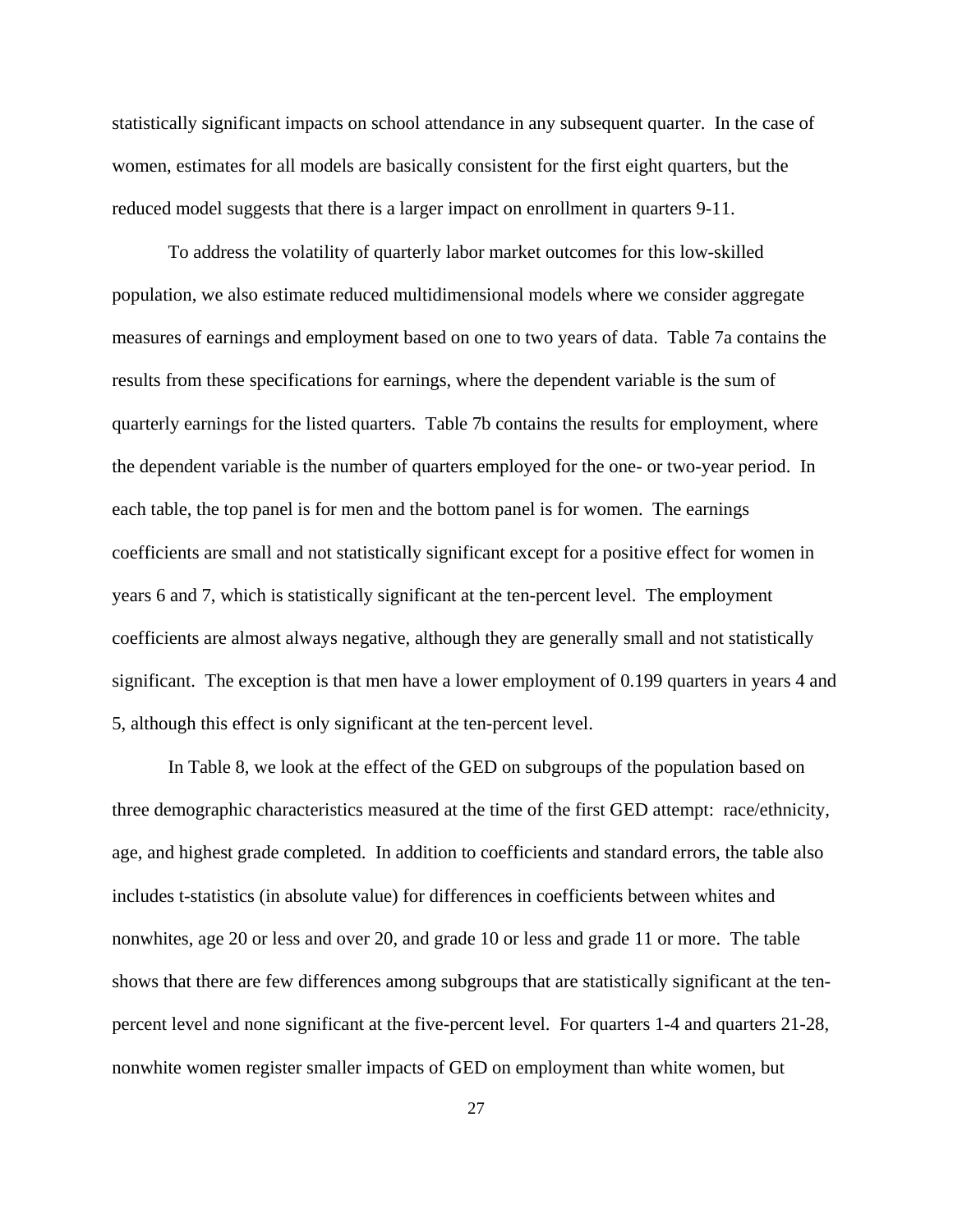nonwhite women register greater impacts on postsecondary attendance. In general, the returns to the GED do not appear to differ systematically by race/ethnicity, age, or highest grade completed.

#### **VI. Comparison with SRD Model**

As discussed previously, our FRD model differs substantially from the RD models previously estimated for the GED. Specifically, previous work estimates a sharp regression discontinuity (SRD) based on the last test attempt of the GED. Therefore, in this section, we estimate SRD models of the GED in order to compare the results between methods. The comparison of models using the same sample of GED test takers is more informative than comparing our results directly with those of previous work, which looked at different time periods and states.

To the extent possible, we fit a model corresponding to that of Tyler (2004). We limit the sample to individuals who passed the subtest requirement. This requirement is needed in order to make sure that the discontinuity is sharp. With this restriction, those who obtain a score of 2250 or higher on their last attempt receive GED certification, and those who score below 2250 do not receive GED certification. We also limit the sample to individuals whose final test score is between 2200 and 2300, which is analogous to the sample used in Tyler (2004).

We estimate the following SRD model in equation (11) below:

(11)  $Y = \alpha + \beta \text{PassGED} + \gamma \text{GEDLast} + X\eta + v$ 

*Y* is the outcome of interest: earnings, employment, or education. *PassGED* is a dummy variable for receiving a score of 2250 or higher on the final attempt.13 *GEDLast* is the score on the last

<sup>&</sup>lt;sup>13</sup> Because a GED test score is "valid" for up to two years, this score is the sum of the highest subgroup scores in the two-year period up to the last GED attempt.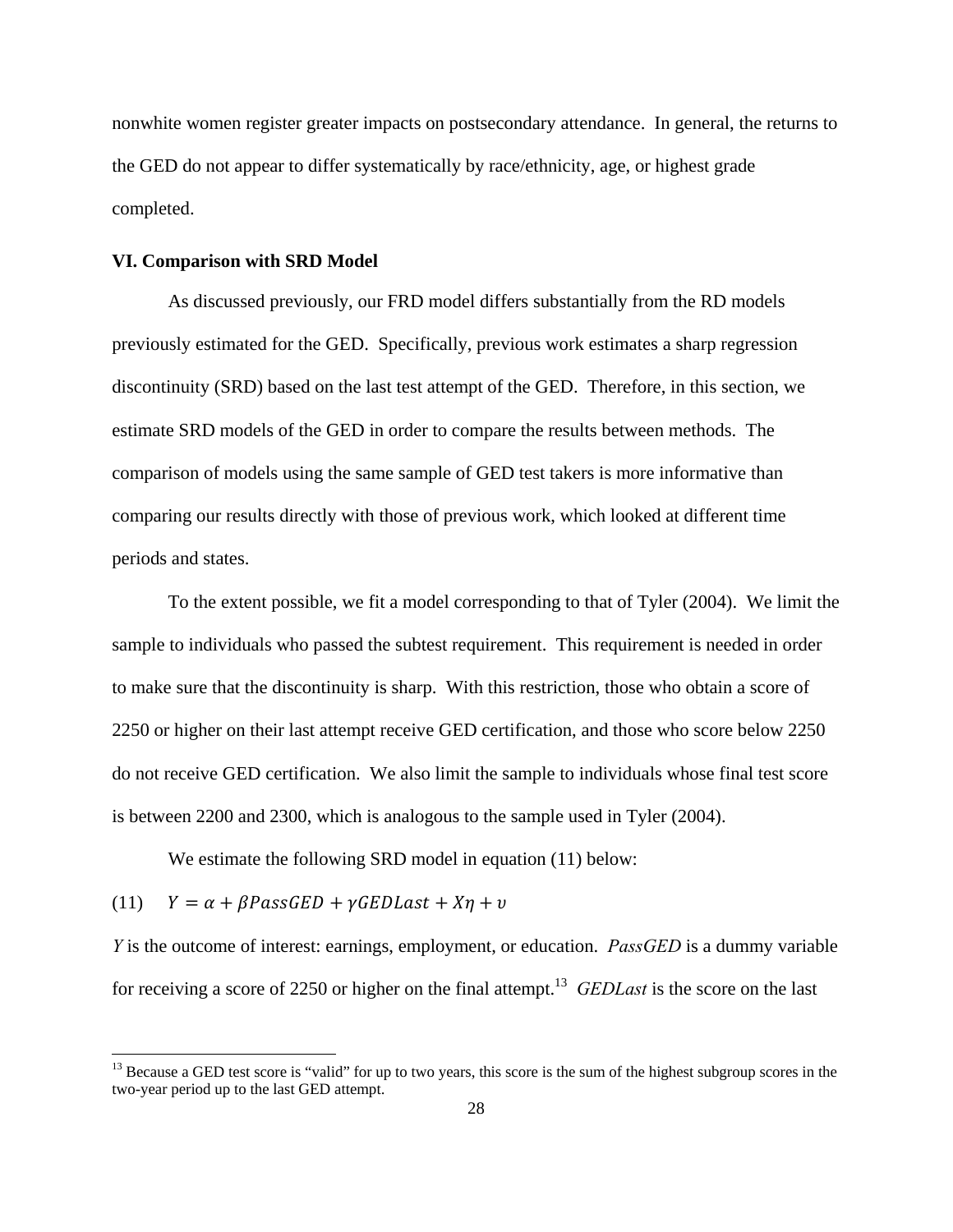GED attempt, and *X* is a set of covariates. This model is estimated using OLS. The main difference between the model in equation (9) and the model estimated by Tyler is that Tyler uses an average of the first and last GED score, whereas we use only the final test score.

Figures 5 and 6 allow us to compare the SRD and FRD results for men and women, respectively. The solid line and box marker in each graph contains the estimated effect  $\tau$  for the FRD model, as captured by the reduced multidimensional model presented in Tables 4-6. The dashed line and triangle marker is for a sharp regression discontinuity (SRD). Estimates that are statistically significant at the five-percent level (two-sided test) are shaded in black; estimates that are significant at the ten-percent level (two-sided test) are shaded in gray; and estimates that are not significant at the ten-percent level (two-sided test) are not shaded.

The figures show that the pattern of results differ by model and gender. For men's earnings, the SRD model has earnings impacts above \$200 per quarter for men in a majority of quarters starting with quarter 17, although the coefficients are not significantly different from zero at the 10 percent level. In contrast, the FRD model estimates seldom exceed \$100, and are statistically significant in two quarters. For women, the SRD estimates of the earnings impact increase dramatically over the period of the study, from levels that are initially negative in excess of \$200, to positive impacts exceeding \$400, with most of them easily statistically significant. In contrast, none of the earnings impact estimates in the FRD are statistically significant, and most are less than \$100.

The differences between models for employment are more dramatic, as illustrated by the middle panels of Figures 5 and 6. The SRD model estimates much larger positive employment impacts than the FRD model, especially for women. Except for most of the first eight quarters,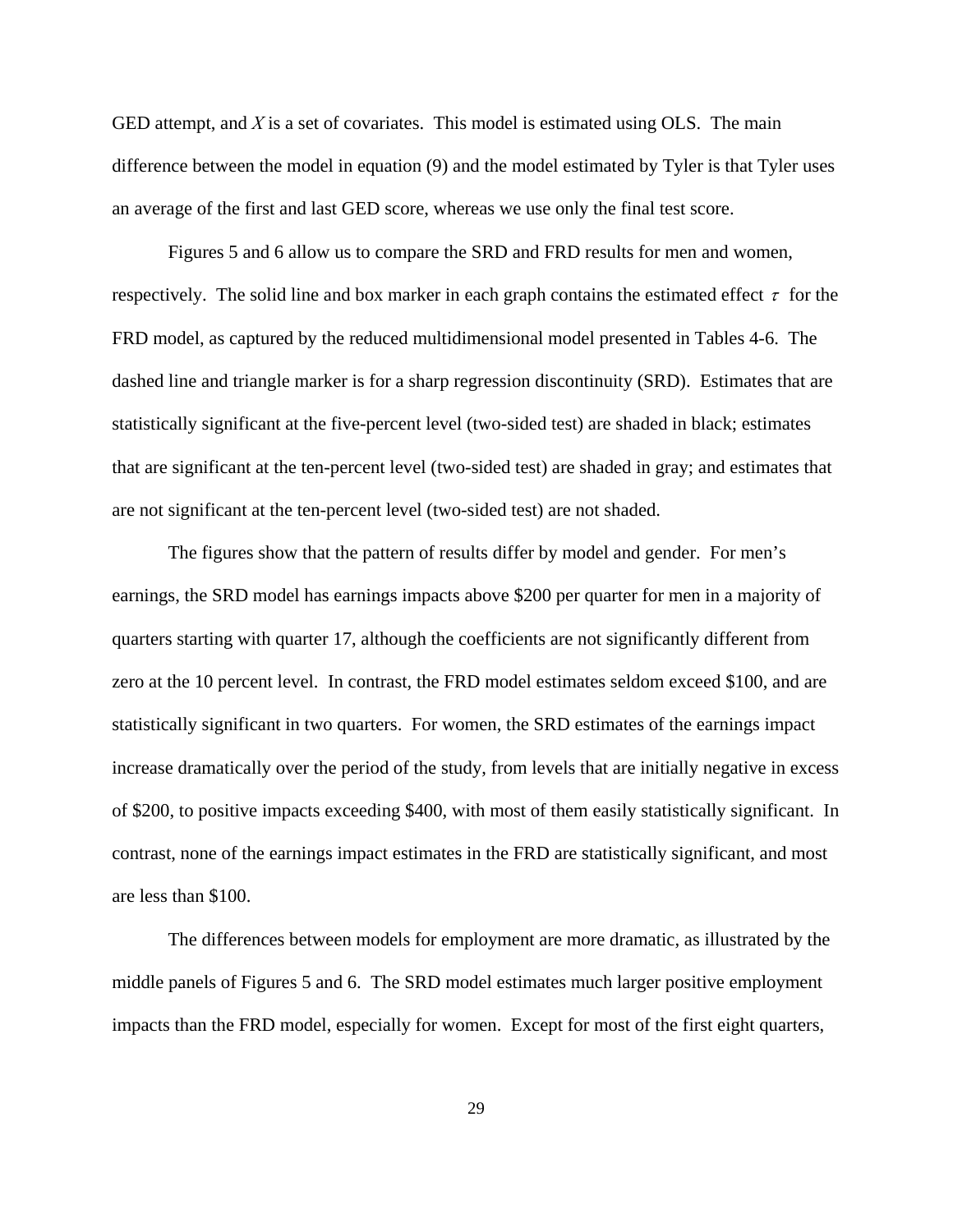the SRD results for women suggest that the GED is associated with increased employment probability, whereas the FRD model suggests, if anything, negative impacts.

The SRD and FRD models produce different patterns of results for education as well. For both men and women, the FRD model estimates decline over time and eventually become statistically nonsignificant and close to zero 12 quarters after the initial GED attempt. In contrast, the SRD results increase over time, and they produce statistically significant education effects in most quarters starting with quarter 8 for men and quarter 11 for women.

The potential difference in results by model is noteworthy given our concerns about the validity of the SRD model. We have shown that the last test score is not a valid running variable for conducting an RD analysis. Our analysis for Missouri suggests that conclusions drawn from RD models that do not take into account manipulation of the running variables—due here to a test that can be retaken—may be unreliable.

#### **VII. Conclusion**

In this paper we have demonstrated how one can apply a valid regression discontinuity approach—fuzzy regression discontinuity with multiple thresholds—to a situation where a treatment is based on a test score and individuals can manipulate the test score by retaking the test. We then use this technique to estimate the effect of the GED test, which is subject to manipulation because test takers can retake the test multiple times in a two-year period. Using the FRD methodology we find that, for persons near the threshold for passing the test, the effect of passing the GED is small and statistically insignificant. We do find a positive association between passing the GED and postsecondary enrollment of up to four percentage points for men and eight percentage points for women. Given that less than 12 percent of the population of GED test takers enrolls in postsecondary institutions in any given quarter, this impact is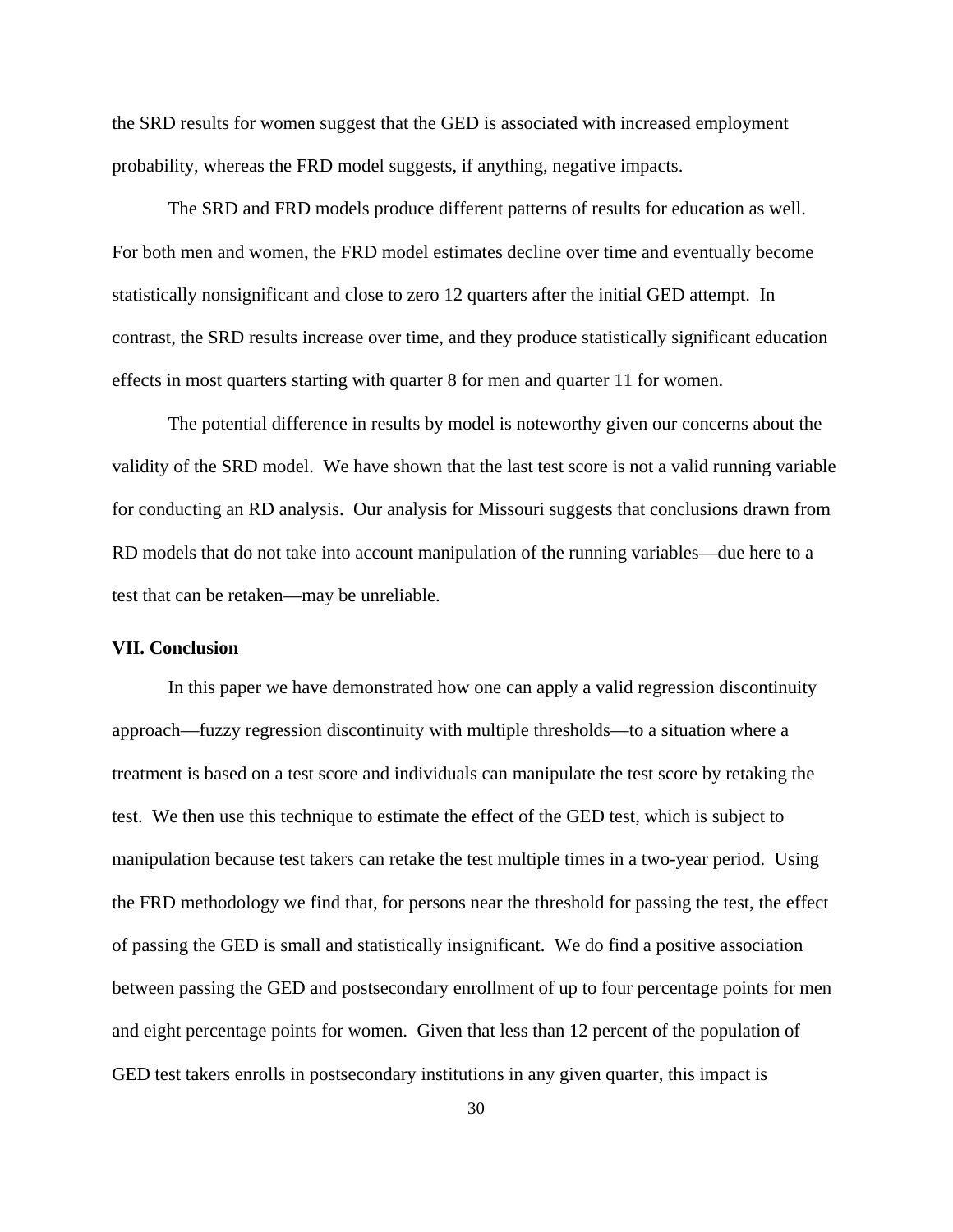substantial. However, these effects decline over time, becoming insignificant after five quarters for men and after 11 quarters for women.

Our results are robust to implementing the FRD technique as a local linear model as or to an instrumental variables model. Our results are also robust to the exclusion of demographic variables as well as prior earnings. However, our results are sensitive to the choice of the FRD approach as opposed to the SRD approach. The fragility of our results to the choice of technique demonstrates the importance of ensuring that the underlying assumptions of the RD estimator are met in the data. Using SRD when not appropriate may lead to the wrong conclusion.

 Our findings suggest that GED certification is not of use in helping high school dropouts escape their disadvantaged labor market status. Notwithstanding these results, the GED program could be valuable if those who study for the GED—whether or not they pass it—obtain valuable skills that improve their labor market opportunities. Unfortunately, this appears highly unlikely, since the typical GED test taker spends less than 40 hours studying for the test. Perhaps most troubling, a substantial portion of high school dropouts indicate that they dropped out because they believed it was easier to obtain a GED than complete high school (Heckman et al., 2008). Insofar as additional time in school would have benefited those who drop out, the GED may have reduced the labor market success of GED test takers. At the very least, the results in this paper lend further support to the growing consensus that the GED is simply not a substitute for a high school diploma.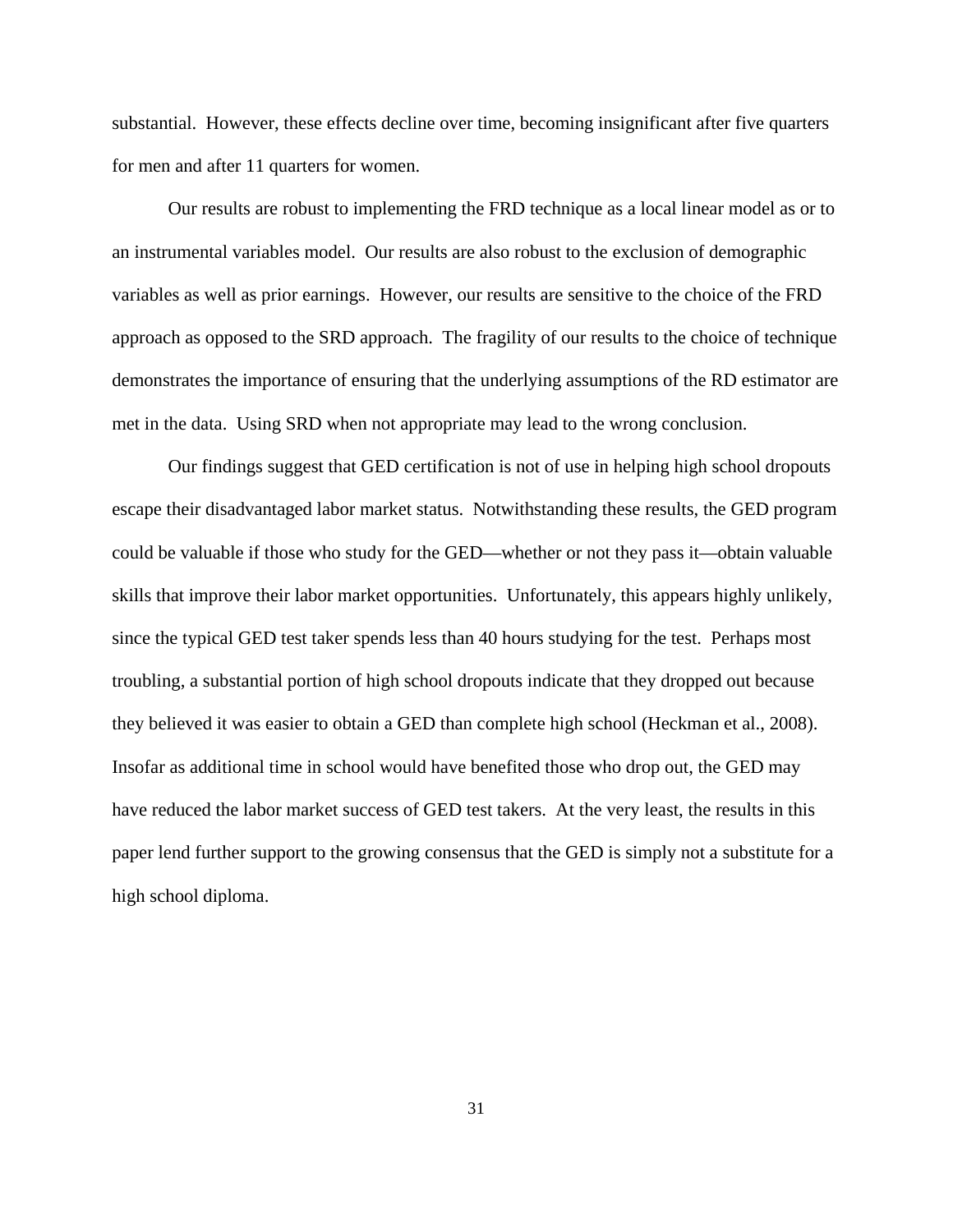#### **References**

- Boudett, Kathryn Parker, Richard J. Murnane, and John B. Willett. 2000. 'Second-chance' strategies for women who drop out of school. *Monthly Labor Review* (December):19-31.
- Cameron, Steven V., and James J. Heckman. 1993. The nonequivalence of high school equivalents. *Journal of Labor Economics* 11, no. 1 part 1: 1-47.
- Cao, Jian, Ernst W. Stromsdorfer, and Gregory Weeks. 1996. The human capital effect of General Education Development certificates on low income women. *Journal of Human Resources* 31, no.1 (Winter):206-228.
- Fuji, Daisuke, Guido Imbens, and Karthik Kalyanaraman. 2009. Notes for Matlab and Stata regression discontinuity software. Unpublished manuscript downloaded July 14, 2010 from http://www.economics.harvard.edu/faculty/imbens/files/rd\_software\_09aug4.pdf.
- General Educational Development (GED) Testing Service. 2009. GED testing fact sheet. Downloaded from http://www.acenet.edu/Content/NavigationMenu/ged/pubs/ GED\_Testing\_Program\_Fact\_Sheet\_2009.pdf on September 15, 2009.
- Heckman, James J., John Eric Humphries and Nicholas S. Mader, 2011. The GED. Chapter 9 in *Handbook of the Economics of Education*, vol. 3, edited by Eric A Hanushek, Stephen Machin and Ludger Woessmann. New York: North Holland/Elsevier.
- Heckman, James J., John Eric Humphries, Paul A. LaFontaine and Pedro L. Rodriguez, 2008. Taking the Easy Way Out: How the GED Testing Program Induces Students to Drop Out. National Bureau of Economic Research Working Paper #14044, Cambridge, MA.
- Heckman, James J., and Paul A. LaFontaine. 2006. Bias-corrected estimates of GED returns. *Journal of Labor Economics* 23, no. 3 (July): 661-700.
- Hahn, Jinyong, Petra Todd, and Wilbert van der Kaauw. 2001. Identification and estimation of treatment effects with a regression-discontinuity design. *Econometrica* 69, no. 1 (January): 201-209.
- Imbens, Guido W., and Thomas Lemieux. 2008. Regression discontinuity designs: A guide to practice. *Journal of Econometrics* 142, no. 2 (February): 615-635.
- Lee, David S., and Thomas Lemieux. 2010. Regression discontinuity designs in economics. *Journal of Economic Perspectives* 48, no 2. (June): 281-355.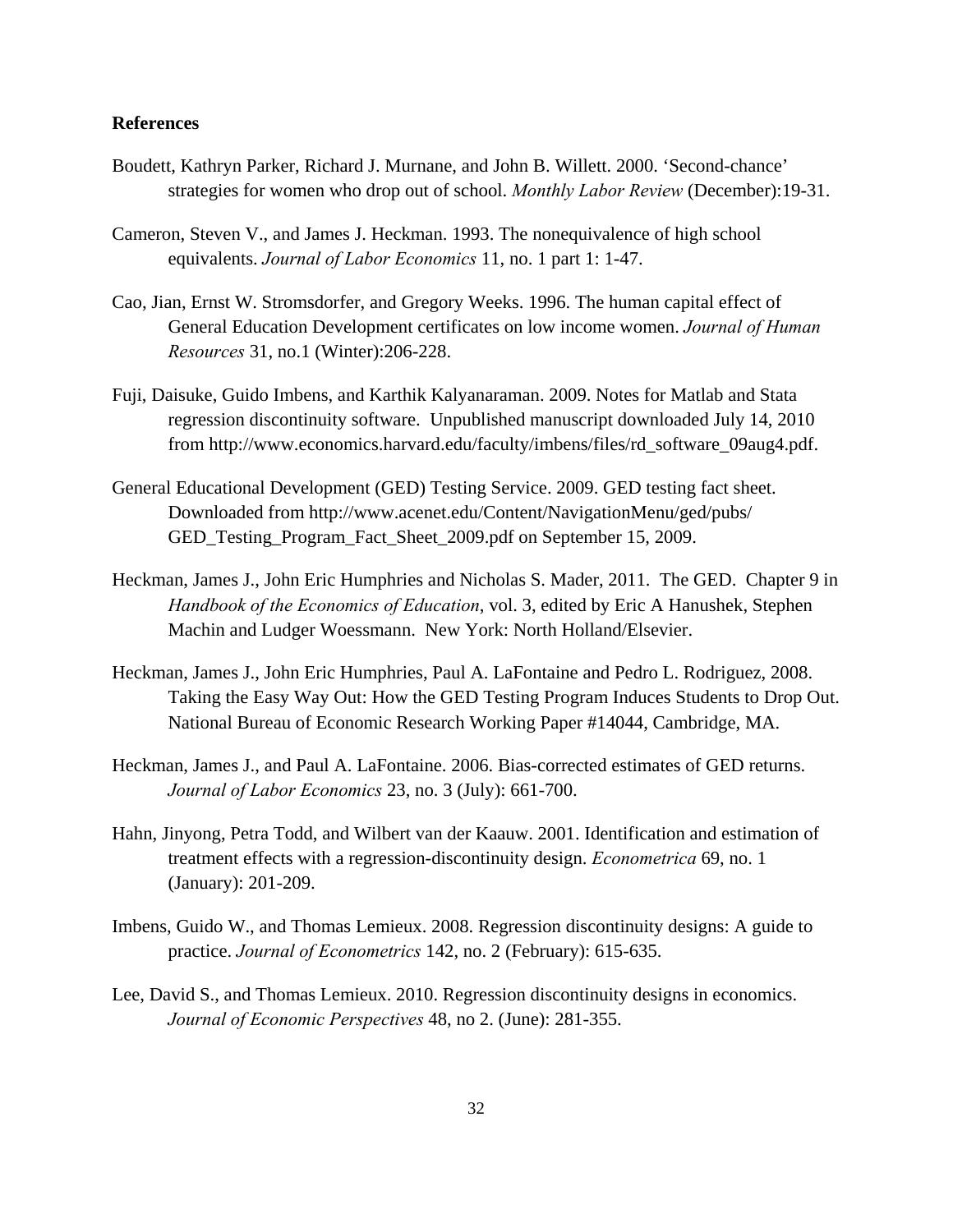- Lofstrom, Magnus, and John H. Tyler. 2008. Modeling the signaling value of the GED with an application to an exogenous passing standard increase in Texas. *Research in Labor Economics* 28: 305-352.
- Martorell, Paco, and Isaac McFarlin. 2011. Help or Hindrance? The effects of college remediation on academic and labor-market outcomes. *The Review of Economics and Statistics* 93, no. 2 (May): 436-454.
- McCrary, Justin. 2008. Manipulation of the running variable in the regression discontinuity design: A density test. *Journal of Econometrics* 142, no. 2 (February): 698-714.
- Murnane, Richard J., John B. Willett, and Kathryn Parker Boudett. 1995. Do high school dropouts benefit from obtaining a GED? *Educational Evaluation and Policy Analysis* 17, no.2 (Summer):133-147.
- Murnane, Richard J., John B. Willett, and Kathryn Parker Boudett. 1999. Do male dropouts benefit from obtaining a GED, postsecondary education, and training? *Evaluation Review* 23, no.5 (October):475-503.
- Murnane, Richard J., John B. Willett, and John H. Tyler. 2000. Who benefits from obtaining a GED? Evidence from High School and Beyond. *Review of Economics and Statistics* 82, no.1:23-37.
- Pantal, Michel-Ange, Michael Podgursky, and Peter Mueser. 2006. Retaking the ACT: The effect of a state merit scholarship on test-taking, enrollment, and retention. Paper prepared for 23rd Annual Student Financial Aid Research Network Conference, Providence, RI, June 22-24, 2006.
- Papay, John P., Richard J. Murnane, and John B. Willett. 2011. Extending the regression discontinuity approach to multiple assignment variables with an illustration using high school exit examinations. *Journal of Econometrics* 161, no. 2 (April): 203-207.
- Reardon, Sean F., and Joseph P. Robinson. 2010. Regression discontinuity designs with multiple rating-score variables. Working paper, Stanford University.
- Rubinstein, Yona. 2003. The use of interstate variation in GED passing standards for estimating the effect of a GED degree on labor-market outcomes of high school dropouts – a critique. Unpublished manuscript, Brown University.
- Schochet, P, T. Cook, J. Deke, G. Imbens, J.R. Lockwood, J. Porter, and J. Smith. 2010. Standards for regression discontinuity designs. What Works Clearinghouse (June): http://ies.ed.gov/ncee/wwc/pdf/wwc\_rd.pdf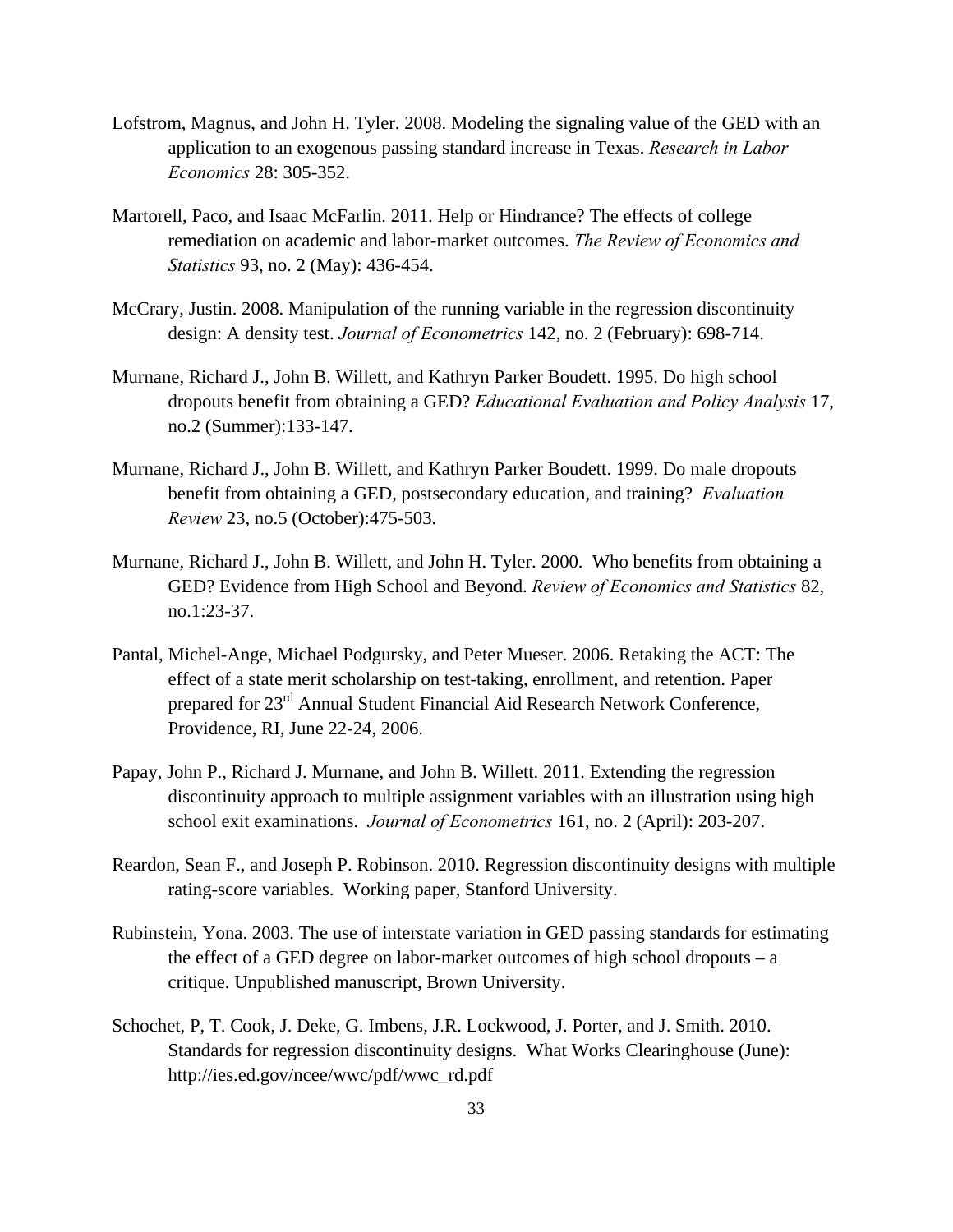- Thistlewaite, Donald L., and Donald T. Campbell. 1960. Regression-discontinuity analysis: An alternative to the ex-post facto experiment. *Journal of Educational Psychology* 51, no. 6 (December): 309-317.
- Tyler, John H. 2004. Does GED improve earnings? Estimates from a sample of both successful and unsuccessful GED candidates. *Industrial and Labor Relations Review* 57, no.4 (July):579-598.
- Tyler, John H., Richard J. Murnane, and John B. Willett. 2000a. Do the cognitive skills of school dropouts matter in the labor market? *Journal of Human Resources* 35, no.4 (Autumn):748-754.
- Tyler, John H., Richard J. Murnane, and John B. Willett. 2000b. Estimating the labor market signaling value of the GED. *Quarterly Journal of Economics* 115, no. 2 (May):431-468.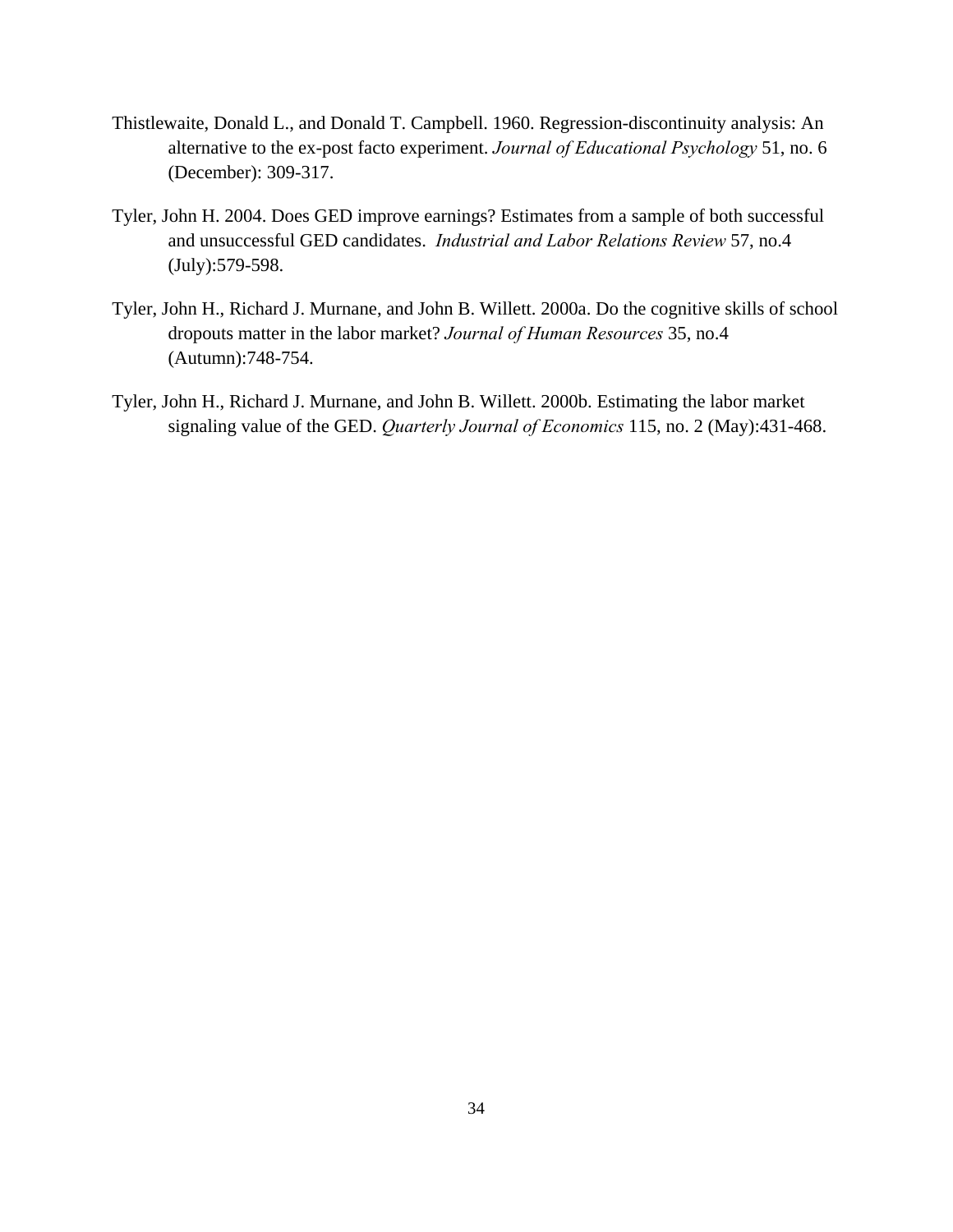| Score Range <sup>1</sup> | Number | Distribution $(\%)$ Retake $(\%)$ |       |
|--------------------------|--------|-----------------------------------|-------|
| $0 - 990$                | 1,009  | 1.0%                              | 65.7% |
| 1000-1490                | 897    | 0.9%                              | 51.7% |
| 1500-1740                | 1,410  | 1.5%                              | 37.6% |
| 1750-1990                | 4,787  | 4.9%                              | 42.9% |
| 2000-2090                | 4,223  | 4.4%                              | 52.9% |
| 2100-2140                | 2,798  | 2.9%                              | 57.0% |
| 2150-2190                | 3,423  | 3.5%                              | 62.0% |
| 2200-2240                | 3,946  | 4.1%                              | 68.9% |
| 2250-2290                | 4,398  | 4.5%                              | 20.9% |
| 2300-2340                | 4,879  | 5.0%                              | 14.0% |
| 2350-2490                | 16,343 | 16.9%                             | 6.8%  |
| 2500-2740                | 24,967 | 25.8%                             | 1.6%  |
| 2750-3000                | 15,171 | 15.7%                             | 0.4%  |
| 3010-4000                | 8,632  | 8.9%                              | 0.2%  |
| Total                    | 96,883 | 100.0%                            | 16.1% |

Table 1: Test Performance and Test Retaking: First Time Test Takers, 1995-2005

<sup>1</sup> Only test scores that are multiples of 10 are awarded.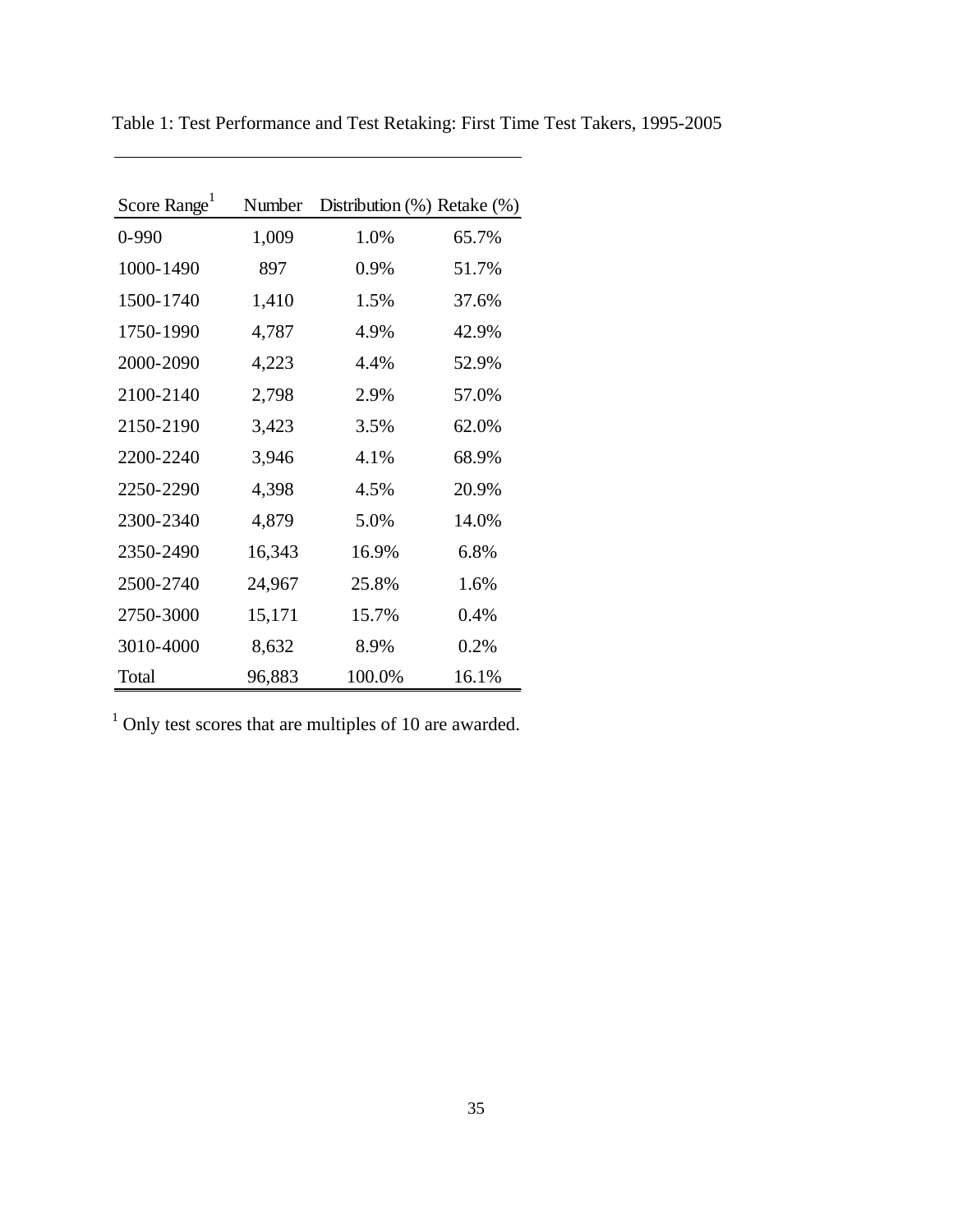|                |                  | <b>Final Test</b> | One-Time           |                   |
|----------------|------------------|-------------------|--------------------|-------------------|
|                |                  | Score             | <b>Test Takers</b> | <b>First Test</b> |
|                |                  | (1)               | (2)                | (3)               |
| Male           | Coefficient      | $-0.018$          | $-0.035$           | 0.010             |
|                | (Standard error) | (0.012)           | (0.016)            | (0.011)           |
|                | t-statistic      | $-1.5$            | $-2.2$             | 1.0               |
| Nonwhite       | Coefficient      | 0.032             | 0.035              | 0.006             |
|                | (Standard error) | (0.010)           | (0.012)            | (0.008)           |
|                | t-statistic      | 3.3               | 3.0                | 0.8               |
| Age            | Coefficient      | $-1.077$          | $-1.329$           | $-0.340$          |
|                | (Standard error) | (0.219)           | (0.278)            | (0.191)           |
|                | t-statistic      | $-4.9$            | $-4.8$             | $-1.8$            |
| Retake test    | Coefficient      | $-0.029$          |                    | $-0.504$          |
|                | (Standard error) | (0.008)           |                    | (0.006)           |
|                | t-statistic      | $-3.6$            |                    | $-80.7$           |
| Prior earnings | Coefficient      | $-320.50$         | $-321.95$          | $-53.03$          |
|                | (Standard error) | (242.07)          | (313.38)           | (210.26)          |
|                | t-statistic      | $-1.3$            | $-1.0$             | $-0.3$            |
|                | Observations     | 95,160            | 81,296             | 96,883            |

Table 2: Discontinuity in Estimates for the Distribution of Test Takers' Characteristics, 1995-2005.

Note: Prior earnings are measured as the total earnings in the four quarters (i.e. year) before the GED attempt.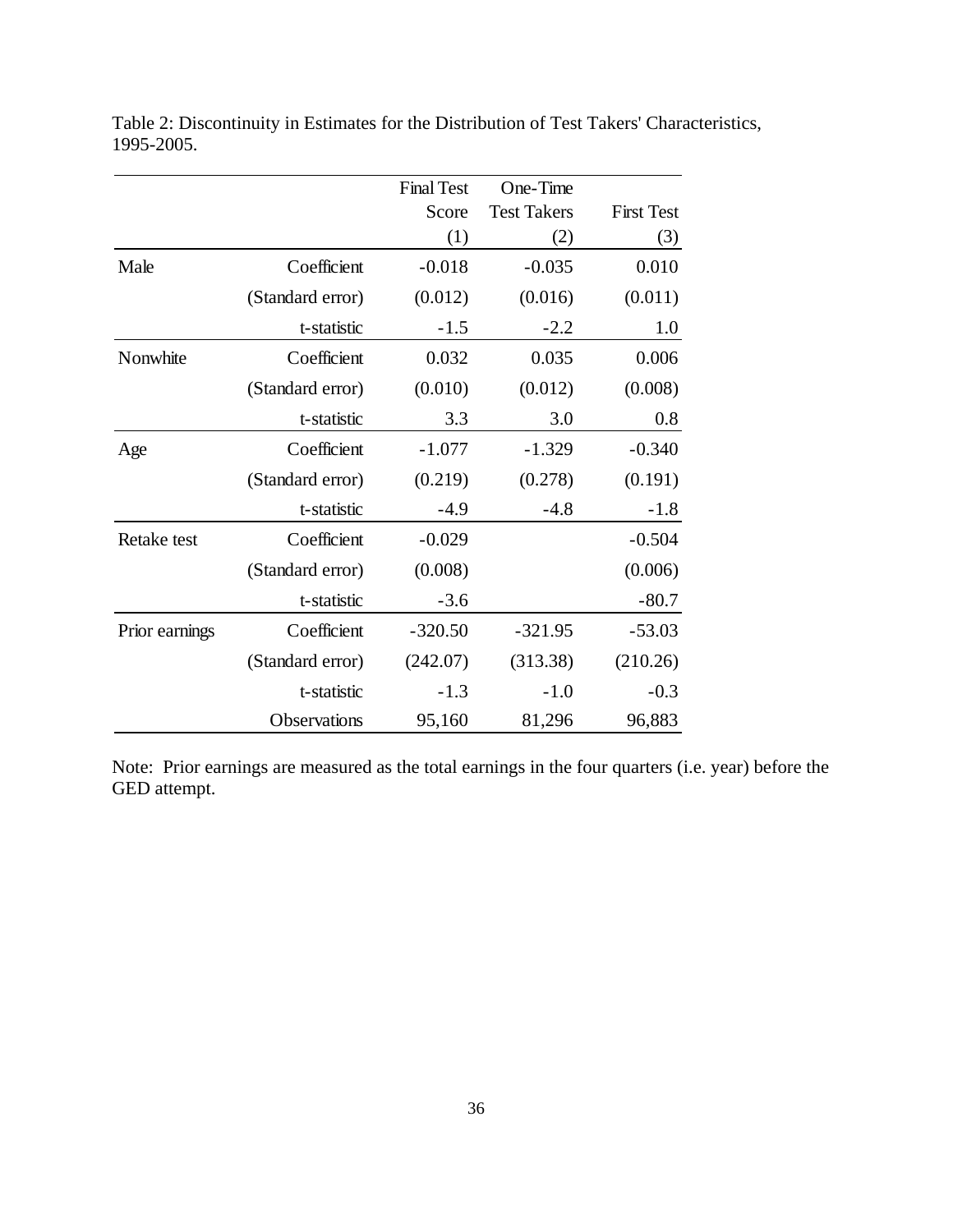|                          | Men         |                 | Women       |             |  |  |
|--------------------------|-------------|-----------------|-------------|-------------|--|--|
|                          |             | <b>Standard</b> |             | Standard    |  |  |
|                          | Coefficient | Error           | Coefficient | Error       |  |  |
| First test attempt       |             |                 |             |             |  |  |
| Discontinuity            | 0.33984     | (0.00709)       | 0.30127     | (0.00710)   |  |  |
| Linear - left            | 0.00190     | (0.00005)       | 0.00250     | (0.00005)   |  |  |
| Linear - right           | 0.00061     | (0.00003)       | 0.00055     | (0.00003)   |  |  |
| Quadratic - left         | 0.00205     | (0.00007)       | 0.00289     | (0.00008)   |  |  |
| Quadratic - right        | $-0.00061$  | (0.00004)       | $-0.00056$  | (0.00004)   |  |  |
| Second test attempt      |             |                 |             |             |  |  |
| Discontinuity            | 0.47387     | (0.01098)       | 0.46770     | (0.01041)   |  |  |
| Linear - left            | 0.00123     | (0.00006)       | 0.00127     | (0.00006)   |  |  |
| Linear - right           | 0.00004     | (0.00003)       | 0.00013     | (0.00004)   |  |  |
| Previous score           | $-0.00080$  | (0.00026)       | $-0.00019$  | (0.00030)   |  |  |
| Previous score squared   | 2.0E-07     | $(6.1E-08)$     | 5.1E-08     | $(7.1E-08)$ |  |  |
| Dummy for second attempt | 0.69914     | (0.27528)       | $-0.00596$  | (0.32522)   |  |  |
| Third test attempt       |             |                 |             |             |  |  |
| Discontinuity            | 0.39571     | (0.02228)       | 0.45537     | (0.02080)   |  |  |
| Linear - left            | 0.00161     | (0.00016)       | 0.00198     | (0.00015)   |  |  |
| Linear - right           | 0.00017     | (0.00010)       | 0.00015     | (0.00009)   |  |  |
| Previous score           | 0.00012     | (0.00031)       | 0.00102     | (0.00026)   |  |  |
| Previous score squared   | $-2.4E-08$  | $(8.3E-08)$     | $-3.0E-07$  | $(7.4E-08)$ |  |  |
| Dummy for third attempt  | $-0.33545$  | (0.30313)       | $-1.03227$  | (0.24406)   |  |  |
| <b>Observations</b>      | 51,637      |                 | 48,961      |             |  |  |
| Number of Individuals    | 44,378      |                 | 41,967      |             |  |  |
| Adjusted R-squared       | 0.58        |                 | 0.60        |             |  |  |

Table 3: Regression Discontinuity Equation Parameter Estimates, First Stage for Quarter 12

Notes: Bold terms represent coefficients that are statistically significant at the five-percent level (twosided test). Quadratic terms and earnings variables are measured in thousands. Standard errors are clustered by individual. Each regression also includes earnings in the four quarters prior to first GED attempt, race, dummy variables for year of first GED test, and quarter of the year (winter, spring, summer or fall).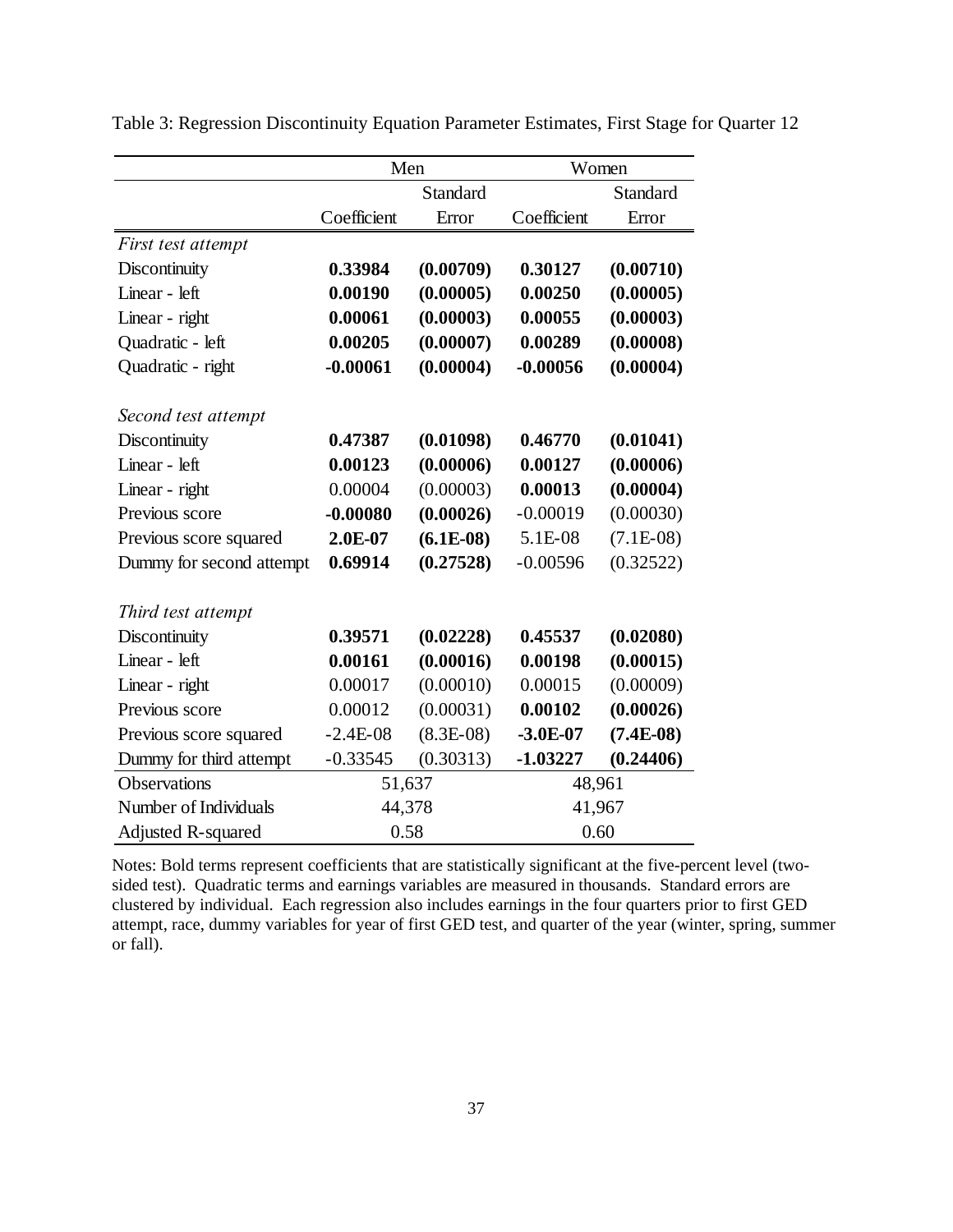| Quarters       |          |              |          | Full             |          | Reduced          |          |
|----------------|----------|--------------|----------|------------------|----------|------------------|----------|
| since 1st      |          | <b>Basic</b> |          | Multidimensional |          | Multidimensional | Mean     |
| GED test       | Coeff.   | Std. Err.    | Coeff.   | Std. Err.        | Coeff.   | Std. Err.        | Earnings |
| $\mathbf{1}$   | $-36.2$  | (66.9)       | 82.0     | (59.1)           | 27.3     | (42.8)           | \$2,048  |
| $\sqrt{2}$     | 71.2     | (80.1)       | 63.9     | (77.2)           | 5.4      | (56.0)           | \$2,190  |
| $\overline{3}$ | 78.8     | (90.8)       | 74.4     | (87.0)           | $-2.4$   | (63.1)           | \$2,255  |
| $\overline{4}$ | 9.0      | (103.9)      | 127.0    | (99.4)           | $-5.8$   | (73.0)           | \$2,333  |
| 5              | 228.2    | (114.6)      | 281.2    | (106.1)          | 199.3    | (78.7)           | \$2,404  |
| 6              | 238.9    | (120.6)      | 296.5    | (114.8)          | 124.2    | (86.2)           | \$2,470  |
| 7              | 210.5    | (131.8)      | 224.1    | (123.7)          | 103.5    | (92.6)           | \$2,507  |
| 8              | 133.1    | (139.2)      | $-8.8$   | (131.7)          | 63.6     | (96.7)           | \$2,565  |
| 9              | 131.7    | (144.8)      | 118.8    | (136.2)          | 70.0     | (100.1)          | \$2,607  |
| $10\,$         | 125.2    | (155.9)      | $-143.0$ | (145.4)          | $-60.8$  | (106.3)          | \$2,657  |
| 11             | 242.2    | (156.9)      | $-28.4$  | (147.0)          | 27.2     | (108.5)          | \$2,661  |
| 12             | 70.0     | (167.7)      | 60.1     | (155.0)          | 35.3     | (114.2)          | \$2,723  |
| 13             | $-16.7$  | (174.8)      | $-7.4$   | (159.0)          | $-97.5$  | (118.0)          | \$2,766  |
| 14             | $-42.4$  | (179.3)      | $-47.6$  | (161.9)          | $-98.6$  | (120.1)          | \$2,781  |
| 15             | $-11.8$  | (182.6)      | 77.7     | (167.1)          | $-32.2$  | (123.7)          | \$2,795  |
| 16             | $-129.6$ | (185.2)      | 59.1     | (169.6)          | $-114.8$ | (126.2)          | \$2,835  |
| 17             | $-11.6$  | (188.0)      | 71.7     | (174.9)          | $-44.1$  | (127.8)          | \$2,858  |
| 18             | $-147.9$ | (194.7)      | $-65.9$  | (179.2)          | $-93.4$  | (130.5)          | \$2,888  |
| 19             | 38.7     | (193.4)      | $-27.3$  | (178.0)          | $-13.8$  | (131.2)          | \$2,904  |
| 20             | $-45.9$  | (201.5)      | $-13.9$  | (183.7)          | $-74.7$  | (137.1)          | \$2,933  |
| 21             | 72.7     | (206.7)      | $-61.6$  | (191.4)          | 59.5     | (140.2)          | \$2,971  |
| 22             | 178.1    | (218.5)      | $-24.6$  | (199.9)          | 77.1     | (146.6)          | \$3,016  |
| 23             | 11.8     | (224.6)      | 98.7     | (207.7)          | 97.4     | (150.3)          | \$3,018  |
| 24             | 34.8     | (232.2)      | $-7.7$   | (214.3)          | $-66.8$  | (158.2)          | \$3,049  |
| 25             | 217.4    | (226.2)      | 233.3    | (214.4)          | 115.5    | (155.5)          | \$3,078  |
| 26             | 50.6     | (231.2)      | 303.0    | (221.6)          | 74.5     | (161.1)          | \$3,104  |
| 27             | $-32.0$  | (232.8)      | 78.6     | (226.0)          | $-36.5$  | (163.8)          | \$3,090  |
| 28             | 39.3     | (233.5)      | 190.7    | (227.4)          | 164.1    | (165.5)          | \$3,135  |
| 29             | $-51.4$  | (261.5)      | 196.1    | (251.2)          | 110.4    | (173.9)          | \$3,178  |
| 30             | $-90.0$  | (252.8)      | $-24.8$  | (246.3)          | $-28.9$  | (177.2)          | \$3,211  |

Table 4a: Estimated GED Impact on Earnings for Alternative FRD Designs, Men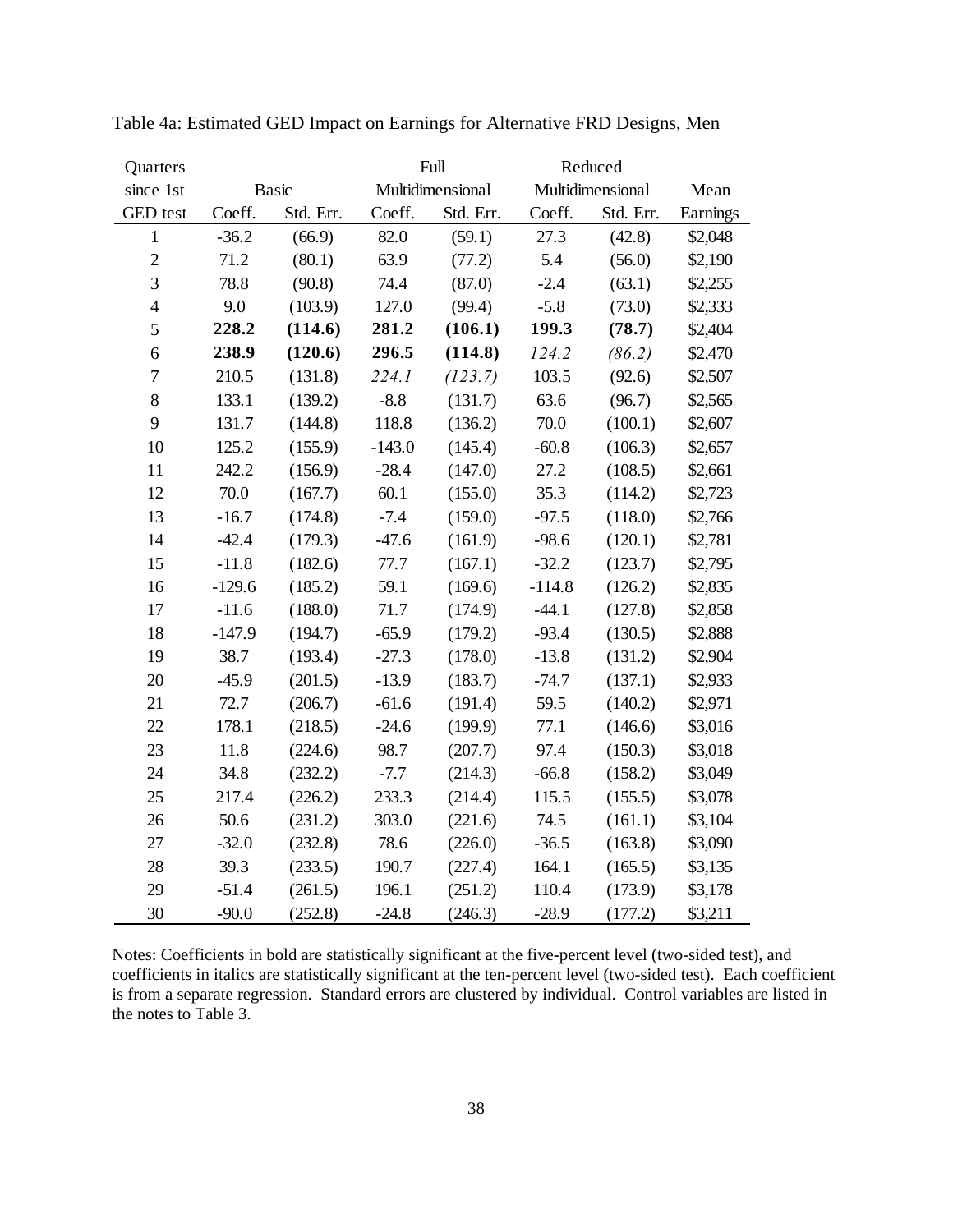| Quarters       |          |           |          | Full             |          | Reduced          |          |
|----------------|----------|-----------|----------|------------------|----------|------------------|----------|
| since 1st      |          | Basic     |          | Multidimensional |          | Multidimensional | Mean     |
| GED test       | Coeff.   | Std. Err. | Coeff.   | Std. Err.        | Coeff.   | Std. Err.        | Earnings |
| $\mathbf{1}$   | $-56.8$  | (59.7)    | $-2.8$   | (54.7)           | 29.1     | (37.7)           | \$1,725  |
| $\sqrt{2}$     | $-40.5$  | (71.2)    | $-14.9$  | (67.9)           | $-17.5$  | (48.2)           | \$1,864  |
| $\overline{3}$ | 21.4     | (80.2)    | 45.7     | (80.6)           | $-21.2$  | (58.9)           | \$1,921  |
| $\overline{4}$ | 68.1     | (89.8)    | 64.0     | (92.6)           | 9.3      | (62.2)           | \$1,996  |
| 5              | 2.3      | (94.9)    | $-19.6$  | (98.9)           | $-37.5$  | (69.9)           | \$2,058  |
| 6              | 41.5     | (102.6)   | $-19.3$  | (107.7)          | $-47.0$  | (71.6)           | \$2,109  |
| $\tau$         | $-49.9$  | (112.8)   | $-105.4$ | (119.4)          | $-45.0$  | (76.6)           | \$2,155  |
| $8\,$          | $-18.7$  | (116.7)   | $-103.7$ | (126.2)          | $-103.0$ | (80.7)           | \$2,227  |
| 9              | $-72.1$  | (125.2)   | $-45.7$  | (133.2)          | $-79.3$  | (85.2)           | \$2,261  |
| 10             | 5.6      | (131.1)   | $-40.3$  | (140.8)          | $-70.0$  | (88.3)           | \$2,300  |
| 11             | 17.0     | (135.8)   | $-18.3$  | (148.1)          | $-5.1$   | (93.5)           | \$2,312  |
| 12             | 37.8     | (140.0)   | 6.5      | (150.2)          | $-30.4$  | (97.0)           | \$2,359  |
| 13             | 5.6      | (144.7)   | 67.8     | (155.4)          | 45.0     | (99.3)           | \$2,382  |
| 14             | $-7.3$   | (151.4)   | 39.3     | (162.7)          | 39.6     | (103.2)          | \$2,398  |
| 15             | 110.0    | (149.4)   | 121.6    | (157.6)          | 68.8     | (102.1)          | \$2,413  |
| 16             | 181.7    | (151.6)   | 76.4     | (160.1)          | 71.5     | (103.2)          | \$2,434  |
| 17             | 116.0    | (159.1)   | 2.5      | (163.8)          | 39.4     | (107.0)          | \$2,457  |
| 18             | 102.8    | (164.0)   | $-8.7$   | (167.0)          | 22.6     | (109.5)          | \$2,483  |
| 19             | 125.0    | (162.6)   | $-67.5$  | (168.7)          | 36.4     | (109.2)          | \$2,473  |
| 20             | 211.5    | (169.4)   | $-9.5$   | (170.4)          | 57.3     | (111.7)          | \$2,477  |
| 21             | 294.2    | (169.9)   | $-38.2$  | (174.4)          | 148.6    | (115.0)          | \$2,500  |
| 22             | 267.7    | (190.4)   | $-80.2$  | (197.0)          | 111.1    | (126.0)          | \$2,527  |
| 23             | 111.4    | (178.2)   | $-60.4$  | (188.0)          | 143.6    | (122.2)          | \$2,517  |
| 24             | 204.8    | (182.1)   | 76.6     | (192.7)          | 97.1     | (129.6)          | \$2,555  |
| 25             | 242.3    | (182.1)   | 130.7    | (191.7)          | 200.9    | (127.1)          | \$2,566  |
| 26             | 60.1     | (190.2)   | 7.0      | (201.6)          | 64.1     | (131.2)          | \$2,598  |
| 27             | 88.7     | (191.0)   | $-126.8$ | (207.2)          | 68.6     | (134.3)          | \$2,576  |
| 28             | 127.6    | (191.5)   | $-34.3$  | (205.3)          | 91.6     | (135.3)          | \$2,604  |
| 29             | 135.8    | (200.5)   | $-204.3$ | (224.9)          | 132.2    | (141.2)          | \$2,604  |
| 30             | $-128.9$ | (205.2)   | $-113.2$ | (233.0)          | 15.5     | (143.7)          | \$2,633  |

Table 4b: Estimated GED Impact on Earnings for Alternative FRD Designs, Women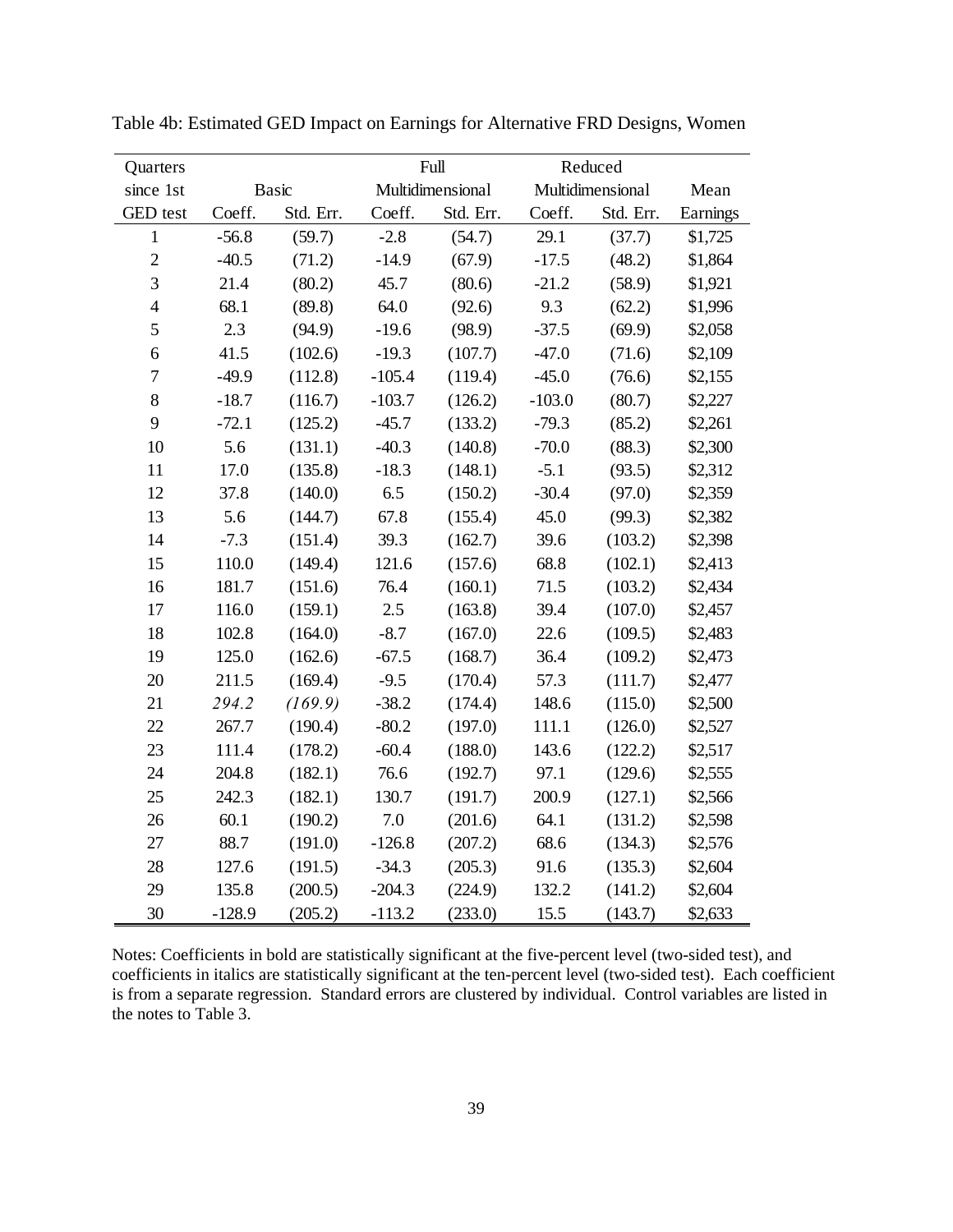| Quarters        |          |              | Full     |                  | Reduced  |                  |         |
|-----------------|----------|--------------|----------|------------------|----------|------------------|---------|
| since 1st       |          | <b>Basic</b> |          | Multidimensional |          | Multidimensional | Mean    |
| <b>GED</b> test | Coeff.   | Std. Err.    | Coeff.   | Std. Err.        | Coeff.   | Std. Err.        | Employ. |
| $\mathbf{1}$    | 0.013    | (0.017)      | 0.015    | (0.015)          | 0.006    | (0.010)          | 62.1%   |
| $\overline{c}$  | $-0.015$ | (0.018)      | $-0.020$ | (0.017)          | $-0.015$ | (0.012)          | 62.6%   |
| 3               | 0.016    | (0.019)      | $-0.002$ | (0.019)          | $-0.012$ | (0.013)          | 62.1%   |
| $\overline{4}$  | $-0.014$ | (0.020)      | $-0.010$ | (0.020)          | $-0.017$ | (0.014)          | 61.7%   |
| 5               | 0.000    | (0.021)      | $-0.003$ | (0.021)          | $-0.005$ | (0.015)          | 61.7%   |
| 6               | $-0.008$ | (0.022)      | 0.003    | (0.022)          | $-0.024$ | (0.015)          | 61.1%   |
| $\tau$          | $-0.010$ | (0.023)      | $-0.006$ | (0.022)          | $-0.013$ | (0.016)          | 60.7%   |
| $\,8\,$         | 0.007    | (0.024)      | $-0.005$ | (0.023)          | 0.001    | (0.016)          | 60.5%   |
| 9               | 0.004    | (0.024)      | $-0.020$ | (0.024)          | $-0.019$ | (0.017)          | 60.0%   |
| 10              | $-0.009$ | (0.025)      | $-0.015$ | (0.024)          | $-0.021$ | (0.017)          | 59.4%   |
| 11              | 0.000    | (0.025)      | $-0.027$ | (0.024)          | $-0.016$ | (0.017)          | 58.7%   |
| 12              | $-0.022$ | (0.026)      | $-0.006$ | (0.025)          | $-0.022$ | (0.018)          | 58.3%   |
| 13              | $-0.045$ | (0.026)      | $-0.020$ | (0.025)          | $-0.032$ | (0.018)          | 57.5%   |
| 14              | $-0.036$ | (0.026)      | $-0.022$ | (0.025)          | $-0.032$ | (0.018)          | 56.9%   |
| 15              | $-0.002$ | (0.026)      | $-0.013$ | (0.025)          | $-0.023$ | (0.018)          | 56.4%   |
| 16              | $-0.011$ | (0.027)      | $-0.005$ | (0.026)          | $-0.019$ | (0.018)          | 56.1%   |
| 17              | $-0.018$ | (0.027)      | $-0.005$ | (0.026)          | $-0.016$ | (0.018)          | 55.6%   |
| 18              | $-0.013$ | (0.027)      | $-0.019$ | (0.026)          | $-0.024$ | (0.018)          | 55.5%   |
| 19              | $-0.007$ | (0.027)      | $-0.025$ | (0.026)          | $-0.025$ | (0.019)          | 55.2%   |
| 20              | 0.004    | (0.027)      | 0.001    | (0.026)          | $-0.025$ | (0.019)          | 54.6%   |
| 21              | $-0.017$ | (0.028)      | $-0.041$ | (0.027)          | $-0.031$ | (0.019)          | 54.5%   |
| 22              | $-0.011$ | (0.028)      | $-0.054$ | (0.028)          | $-0.032$ | (0.020)          | 54.5%   |
| 23              | $-0.027$ | (0.029)      | $-0.010$ | (0.028)          | $-0.029$ | (0.020)          | 53.9%   |
| 24              | $-0.027$ | (0.029)      | $-0.016$ | (0.028)          | $-0.022$ | (0.020)          | 53.6%   |
| 25              | $-0.021$ | (0.029)      | $-0.001$ | (0.029)          | $-0.038$ | (0.020)          | 53.4%   |
| 26              | $-0.038$ | (0.029)      | 0.016    | (0.029)          | $-0.017$ | (0.021)          | 53.3%   |
| 27              | $-0.052$ | (0.029)      | $-0.005$ | (0.030)          | $-0.040$ | (0.021)          | 52.8%   |
| 28              | $-0.033$ | (0.030)      | 0.000    | (0.030)          | $-0.017$ | (0.021)          | 52.7%   |
| 29              | $-0.026$ | (0.030)      | 0.008    | (0.030)          | $-0.006$ | (0.022)          | 52.7%   |
| 30              | $-0.057$ | (0.030)      | $-0.018$ | (0.030)          | $-0.022$ | (0.022)          | 52.5%   |

Table 5a: Estimated GED Impact on Employment for Alternative FRD Designs, Men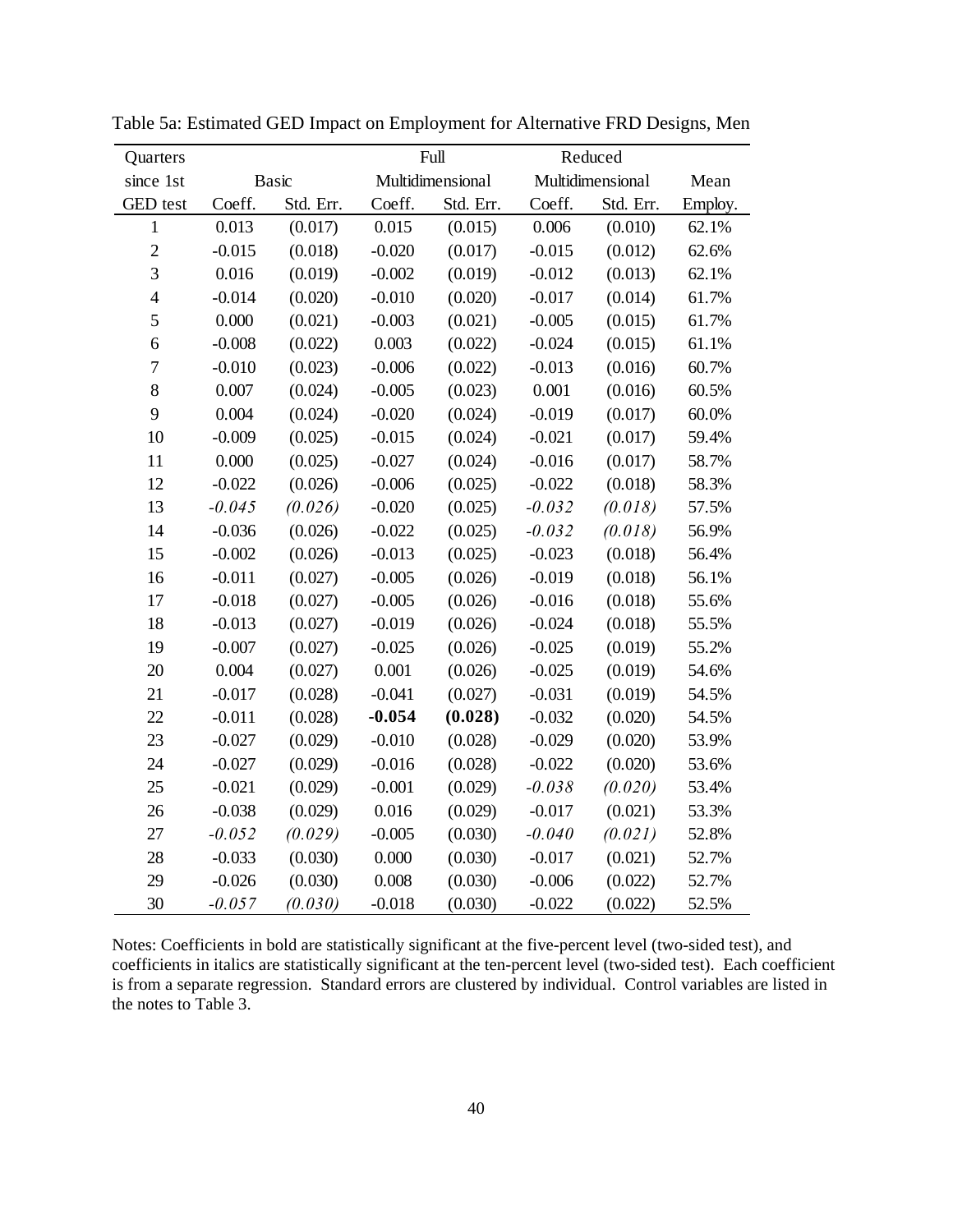| Quarters                |          |              | Full     |                  | Reduced  |                  |         |
|-------------------------|----------|--------------|----------|------------------|----------|------------------|---------|
| since 1st               |          | <b>Basic</b> |          | Multidimensional |          | Multidimensional | Mean    |
| GED test                | Coeff.   | Std. Err.    | Coeff.   | Std. Err.        | Coeff.   | Std. Err.        | Employ. |
| $\mathbf{1}$            | $-0.005$ | (0.017)      | $-0.001$ | (0.016)          | $-0.004$ | (0.011)          | 63.1%   |
| $\overline{c}$          | $-0.016$ | (0.018)      | $-0.015$ | (0.018)          | $-0.008$ | (0.012)          | 64.1%   |
| $\overline{3}$          | 0.002    | (0.020)      | $-0.004$ | (0.020)          | $-0.004$ | (0.014)          | 64.2%   |
| $\overline{\mathbf{4}}$ | $-0.010$ | (0.021)      | 0.004    | (0.022)          | $-0.003$ | (0.014)          | 64.6%   |
| 5                       | 0.001    | (0.022)      | 0.023    | (0.023)          | $-0.005$ | (0.015)          | 64.4%   |
| 6                       | $-0.025$ | (0.023)      | 0.001    | (0.024)          | $-0.019$ | (0.016)          | 64.3%   |
| $\tau$                  | $-0.012$ | (0.024)      | 0.004    | (0.025)          | $-0.016$ | (0.017)          | 64.0%   |
| $8\,$                   | $-0.017$ | (0.024)      | $-0.014$ | (0.026)          | $-0.024$ | (0.017)          | 64.0%   |
| 9                       | $-0.045$ | (0.025)      | $-0.021$ | (0.027)          | $-0.043$ | (0.017)          | 63.9%   |
| 10                      | $-0.020$ | (0.025)      | $-0.026$ | (0.027)          | $-0.037$ | (0.018)          | 63.5%   |
| 11                      | $-0.011$ | (0.026)      | $-0.009$ | (0.028)          | $-0.015$ | (0.018)          | 62.7%   |
| 12                      | 0.001    | (0.027)      | 0.019    | (0.028)          | $-0.009$ | (0.018)          | 62.5%   |
| 13                      | 0.000    | (0.027)      | 0.003    | (0.029)          | $-0.010$ | (0.019)          | 62.2%   |
| 14                      | 0.003    | (0.028)      | 0.021    | (0.029)          | 0.004    | (0.019)          | 61.9%   |
| 15                      | 0.033    | (0.028)      | 0.034    | (0.030)          | 0.009    | (0.019)          | 61.3%   |
| 16                      | 0.046    | (0.029)      | 0.035    | (0.030)          | 0.019    | (0.019)          | 60.8%   |
| 17                      | 0.041    | (0.029)      | 0.033    | (0.030)          | 0.007    | (0.019)          | 60.5%   |
| 18                      | 0.006    | (0.029)      | $-0.009$ | (0.030)          | $-0.021$ | (0.020)          | 60.2%   |
| 19                      | $-0.018$ | (0.029)      | $-0.019$ | (0.031)          | $-0.035$ | (0.020)          | 59.6%   |
| 20                      | 0.036    | (0.030)      | $-0.001$ | (0.031)          | $-0.007$ | (0.020)          | 59.3%   |
| 21                      | $-0.002$ | (0.031)      | $-0.029$ | (0.032)          | $-0.009$ | (0.021)          | 58.8%   |
| 22                      | 0.004    | (0.031)      | $-0.039$ | (0.032)          | $-0.012$ | (0.021)          | 58.4%   |
| 23                      | $-0.011$ | (0.031)      | $-0.046$ | (0.033)          | $-0.008$ | (0.021)          | 58.0%   |
| 24                      | $-0.011$ | (0.032)      | $-0.013$ | (0.033)          | $-0.004$ | (0.022)          | 57.9%   |
| 25                      | 0.040    | (0.032)      | 0.009    | (0.034)          | 0.021    | (0.022)          | 57.5%   |
| 26                      | 0.020    | (0.032)      | 0.033    | (0.035)          | 0.003    | (0.022)          | 57.5%   |
| 27                      | 0.000    | (0.032)      | $-0.005$ | (0.035)          | $-0.005$ | (0.023)          | 57.0%   |
| 28                      | 0.026    | (0.033)      | 0.037    | (0.035)          | 0.007    | (0.023)          | 56.7%   |
| 29                      | 0.011    | (0.033)      | 0.001    | (0.036)          | 0.004    | (0.023)          | 56.4%   |
| 30                      | 0.027    | (0.033)      | 0.021    | (0.037)          | 0.023    | (0.023)          | 56.2%   |

Table 5b: Estimated GED Impact on Employment for Alternative FRD Designs, Women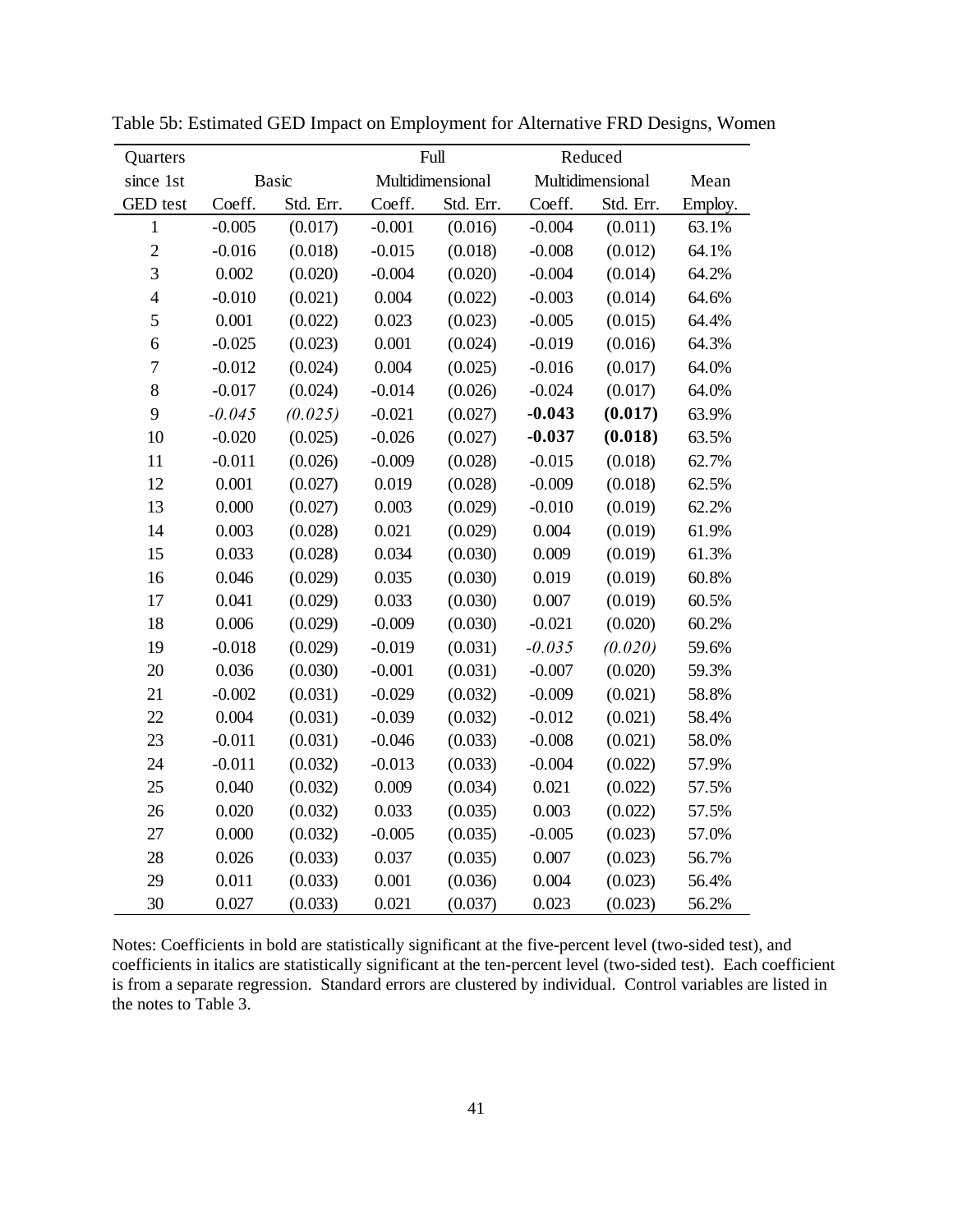| Quarters        |        |              | Full             |           |                  | Reduced   |           |
|-----------------|--------|--------------|------------------|-----------|------------------|-----------|-----------|
| since 1st       |        | <b>Basic</b> | Multidimensional |           | Multidimensional |           | Mean      |
| <b>GED</b> test | Coeff. | Std. Err.    | Coeff.           | Std. Err. | Coeff.           | Std. Err. | Education |
| $\mathbf{1}$    | 0.039  | (0.007)      | 0.038            | (0.007)   | 0.029            | (0.005)   | 7.7%      |
| 2               | 0.032  | (0.008)      | 0.038            | (0.007)   | 0.027            | (0.006)   | 7.2%      |
| 3               | 0.022  | (0.008)      | 0.030            | (0.008)   | 0.022            | (0.006)   | 6.7%      |
| $\overline{4}$  | 0.023  | (0.008)      | 0.030            | (0.008)   | 0.024            | (0.006)   | 6.4%      |
| 5               | 0.024  | (0.008)      | 0.023            | (0.009)   | 0.016            | (0.007)   | 6.0%      |
| 6               | 0.016  | (0.009)      | 0.015            | (0.009)   | 0.004            | (0.007)   | 5.5%      |
| 7               | 0.002  | (0.009)      | $-0.001$         | (0.009)   | $-0.003$         | (0.007)   | 5.2%      |
| 8               | 0.006  | (0.009)      | $-0.002$         | (0.009)   | 0.004            | (0.007)   | 5.0%      |
| 9               | 0.025  | (0.008)      | 0.013            | (0.009)   | 0.011            | (0.006)   | 4.8%      |
| 10              | 0.031  | (0.008)      | 0.005            | (0.009)   | 0.009            | (0.006)   | 4.5%      |
| 11              | 0.023  | (0.008)      | 0.002            | (0.008)   | 0.007            | (0.006)   | 4.2%      |
| 12              | 0.013  | (0.008)      | 0.001            | (0.009)   | 0.002            | (0.006)   | 4.1%      |
| 13              | 0.004  | (0.009)      | $-0.004$         | (0.008)   | $-0.006$         | (0.006)   | 3.8%      |
| 14              | 0.011  | (0.008)      | 0.003            | (0.008)   | $-0.001$         | (0.006)   | 3.6%      |
| 15              | 0.006  | (0.008)      | $-0.002$         | (0.009)   | $-0.002$         | (0.006)   | 3.5%      |
| 16              | 0.002  | (0.008)      | $-0.001$         | (0.008)   | 0.001            | (0.006)   | 3.3%      |

Table 6a: Estimated GED Impact on Education for Alternative FRD Designs, Men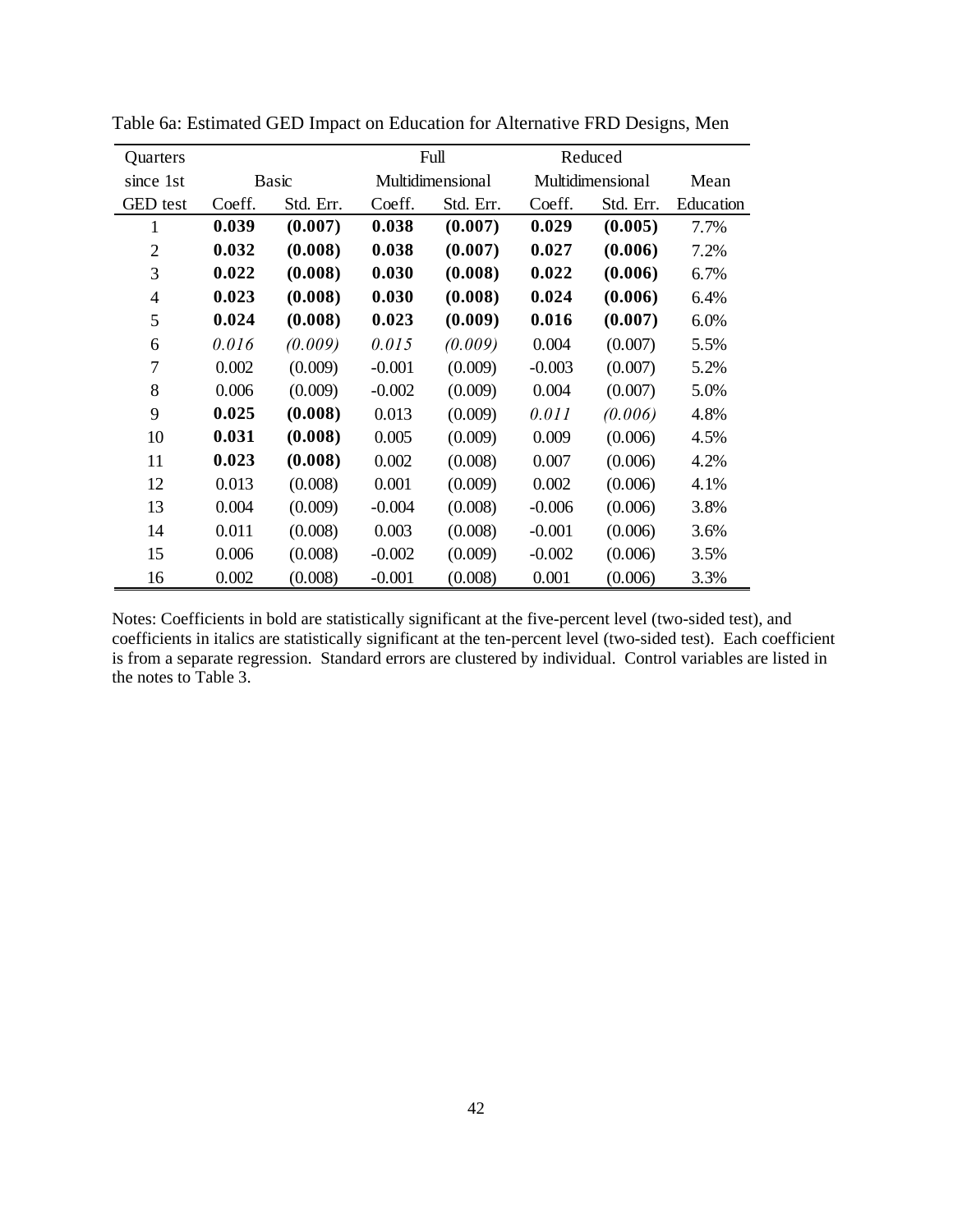| Quarters        |          |              |          | Full             |                  | Reduced   |           |
|-----------------|----------|--------------|----------|------------------|------------------|-----------|-----------|
| since 1st       |          | <b>Basic</b> |          | Multidimensional | Multidimensional |           | Mean      |
| <b>GED</b> test | Coeff.   | Std. Err.    | Coeff.   | Std. Err.        | Coeff.           | Std. Err. | Education |
| 1               | 0.080    | (0.009)      | 0.077    | (0.009)          | 0.065            | (0.007)   | 12.0%     |
| $\overline{2}$  | 0.077    | (0.009)      | 0.068    | (0.010)          | 0.064            | (0.007)   | 11.7%     |
| 3               | 0.056    | (0.010)      | 0.073    | (0.011)          | 0.057            | (0.008)   | 10.9%     |
| $\overline{4}$  | 0.053    | (0.010)      | 0.055    | (0.011)          | 0.049            | (0.008)   | 10.4%     |
| 5               | 0.051    | (0.011)      | 0.051    | (0.012)          | 0.049            | (0.008)   | 9.7%      |
| 6               | 0.038    | (0.011)      | 0.042    | (0.012)          | 0.042            | (0.008)   | 9.2%      |
| 7               | 0.035    | (0.012)      | 0.029    | (0.013)          | 0.041            | (0.009)   | 8.9%      |
| 8               | 0.032    | (0.012)      | 0.029    | (0.013)          | 0.037            | (0.009)   | 8.4%      |
| 9               | 0.021    | (0.012)      | 0.023    | (0.014)          | 0.031            | (0.009)   | 8.0%      |
| 10              | 0.011    | (0.013)      | 0.015    | (0.013)          | 0.023            | (0.009)   | 7.7%      |
| 11              | 0.018    | (0.012)      | 0.013    | (0.013)          | 0.024            | (0.009)   | 7.4%      |
| 12              | 0.014    | (0.012)      | $-0.001$ | (0.013)          | 0.013            | (0.009)   | 7.0%      |
| 13              | 0.004    | (0.012)      | 0.001    | (0.013)          | 0.010            | (0.009)   | 6.6%      |
| 14              | 0.002    | (0.013)      | $-0.009$ | (0.013)          | 0.008            | (0.009)   | 6.4%      |
| 15              | $-0.003$ | (0.013)      | $-0.005$ | (0.013)          | 0.010            | (0.009)   | 6.1%      |
| 16              | $-0.002$ | (0.012)      | 0.004    | (0.013)          | 0.012            | (0.009)   | 5.9%      |

Table 6b: Estimated GED Impact on Education for Alternative FRD Designs, Women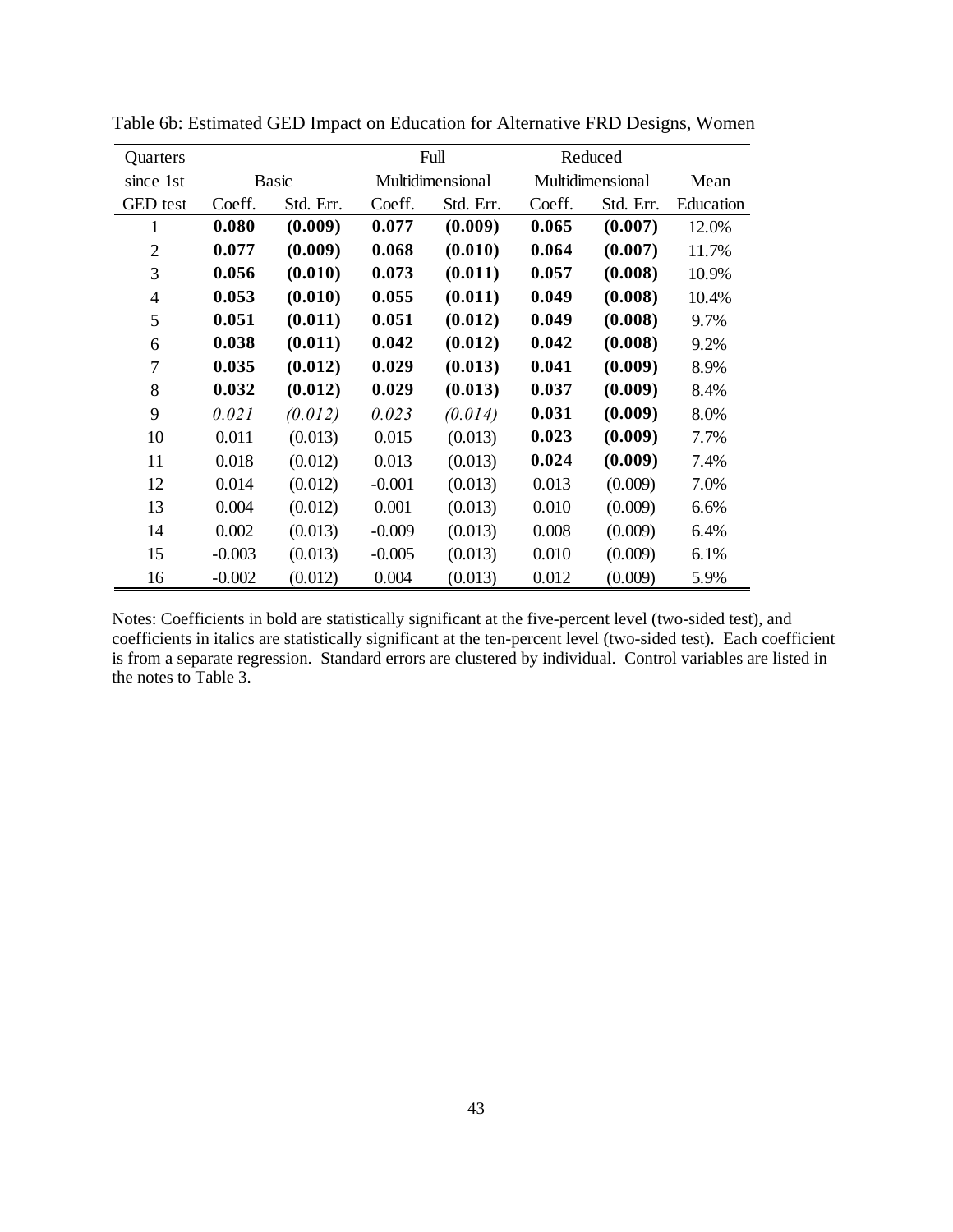| Quarters        |          |          |          | Coeff.   | Std. Err. |  |  |  |  |
|-----------------|----------|----------|----------|----------|-----------|--|--|--|--|
| since 1st       |          | Standard | Mean     | As Pct   | As Pct    |  |  |  |  |
| <b>GED</b> test | Coeff.   | Error    | Earnings | Of Mean  | Of Mean   |  |  |  |  |
| Men             |          |          |          |          |           |  |  |  |  |
| $1 - 4$         | 42.9     | (162.9)  | 8,750    | 0.5%     | 1.9%      |  |  |  |  |
| $5 - 12$        | 459.4    | (584.3)  | 20,470   | 2.2%     | 2.9%      |  |  |  |  |
| $13 - 20$       | $-626.2$ | (855.1)  | 22,813   | $-2.7\%$ | 3.7%      |  |  |  |  |
| 21-28           | 496.5    | (1109.1) | 24,594   | 2.0%     | 4.5%      |  |  |  |  |
|                 |          | Women    |          |          |           |  |  |  |  |
| $1 - 4$         | 34.5     | (145.1)  | 7,465    | 0.5%     | 1.9%      |  |  |  |  |
| $5 - 12$        | $-226.3$ | (483.2)  | 17,717   | $-1.3%$  | 2.7%      |  |  |  |  |
| $13 - 20$       | 386.7    | (706.2)  | 19,514   | 2.0%     | 3.6%      |  |  |  |  |
| 21-28           | 1612.9   | (913.6)  | 20,532   | 7.9%     | 4.4%      |  |  |  |  |

Table 7a: Estimated GED Impact for Total Earnings Multidimensional Reduced Model

Table 7b: Estimated GED Impact for Total Quarters Employed Multidimensional Reduced Model

| <b>Ouarters</b> |          |          |         | Coeff.   | Std. Err. |  |  |  |  |
|-----------------|----------|----------|---------|----------|-----------|--|--|--|--|
| since 1st       |          | Standard | Mean    | As Pct   | As Pct    |  |  |  |  |
| <b>GED</b> test | Coeff.   | Error    | Employ. | Of Mean  | Of Mean   |  |  |  |  |
| Men             |          |          |         |          |           |  |  |  |  |
| $1 - 4$         | $-0.012$ | (0.032)  | 2.461   | $-0.5%$  | 1.3%      |  |  |  |  |
| $5 - 12$        | $-0.123$ | (0.091)  | 4.768   | $-2.6%$  | 1.9%      |  |  |  |  |
| $13 - 20$       | $-0.199$ | (0.115)  | 4.472   | $-4.4\%$ | 2.6%      |  |  |  |  |
| 21-28           | $-0.188$ | (0.135)  | 4.295   | $-4.4\%$ | 3.1%      |  |  |  |  |
|                 |          | Women    |         |          |           |  |  |  |  |
| $1 - 4$         | $-0.007$ | (0.034)  | 2.547   | $-0.3%$  | 1.3%      |  |  |  |  |
| $5 - 12$        | $-0.127$ | (0.091)  | 5.101   | $-2.5%$  | 1.8%      |  |  |  |  |
| $13 - 20$       | $-0.031$ | (0.121)  | 4.890   | $-0.6%$  | 2.5%      |  |  |  |  |
| $21 - 28$       | 0.054    | (0.145)  | 4.672   | 1.2%     | 3.1%      |  |  |  |  |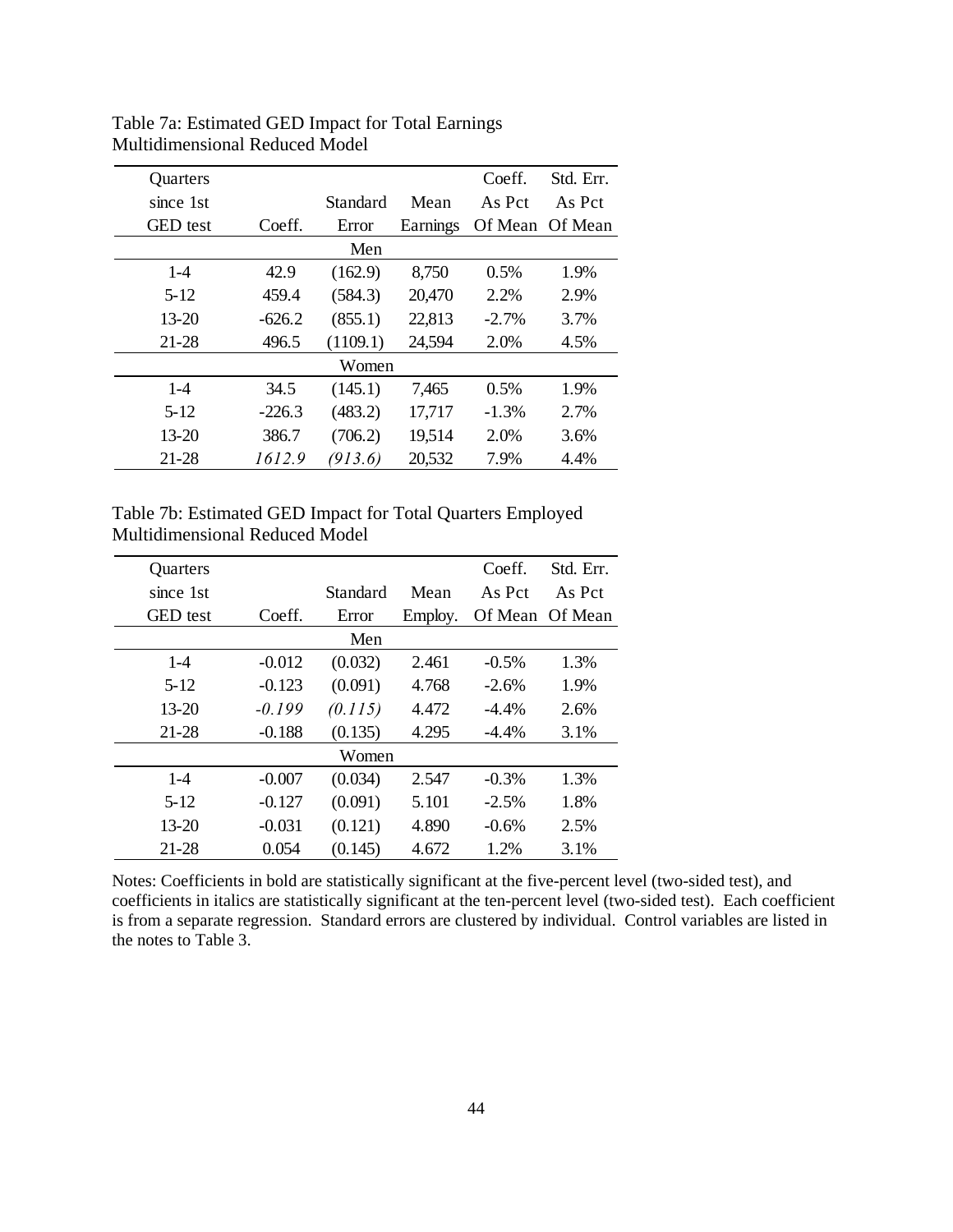| Quarters                                    |          | Nonwhite        |          | White   | Diff. |          | 20 or Under |          | Over 20 | Diff. |
|---------------------------------------------|----------|-----------------|----------|---------|-------|----------|-------------|----------|---------|-------|
| since 1st                                   |          | Std.            |          | Std.    | $T-$  |          | Std.        |          | Std.    | $T -$ |
| <b>GED</b> test                             | Coeff.   | Err.            | Coeff.   | Err.    | Stat. | Coeff.   | Err.        | Coeff.   | Err.    | Stat. |
|                                             |          |                 |          |         | Men   |          |             |          |         |       |
| <b>Total Earnings</b>                       |          |                 |          |         |       |          |             |          |         |       |
| $1-4$                                       | 253      | (269)           | $-43.1$  | (201)   | 0.9   | 262      | (183)       | $-122$   | (283)   | 1.1   |
| $5 - 12$                                    | 917      | (939)           | 346      | (721)   | 0.5   | 653      | (710)       | 1031     | (962)   | 0.3   |
| $13 - 20$                                   | 516      | (1418)          | $-999$   | (1046)  | 0.9   | 787      | (1072)      | $-1517$  | (1388)  | 1.3   |
| $21 - 28$                                   | 3127     | (1849)          | $-123$   | (1343)  | 1.4   | 1417     | (1407)      | $-50.7$  | (1766)  | 0.6   |
| Quarters Employed                           |          |                 |          |         |       |          |             |          |         |       |
| $1-4$                                       | $-0.003$ | (0.066)         | $-0.020$ | (0.037) | 0.2   | 0.042    | (0.043)     | $-0.070$ | (0.048) | 1.7   |
| $5 - 12$                                    | $-0.258$ | (0.183)         | $-0.051$ | (0.105) | 1.0   | $-0.059$ | (0.122)     | $-0.138$ | (0.137) | 0.4   |
| $13 - 20$                                   | $-0.181$ | (0.224)         | $-0.190$ | (0.133) | 0.0   | 0.031    | (0.153)     | $-0.371$ | (0.173) | 1.7   |
| 21-28                                       | $-0.100$ | (0.269)         | $-0.227$ | (0.155) | 0.4   | $-0.074$ | (0.177)     | $-0.242$ | (0.205) | 0.6   |
| Quarters Enrolled in Postscondary Education |          |                 |          |         |       |          |             |          |         |       |
| $1 - 4$                                     | 0.127    | (0.036) 0.061   |          | (0.018) | 1.7   | 0.060    | (0.023)     | 0.095    | (0.021) | 1.1   |
| $5 - 12$                                    | 0.031    | (0.083)         | 0.043    | (0.038) | 0.1   | $-0.004$ | (0.052)     | 0.074    | (0.049) | 1.1   |
|                                             |          |                 |          |         | Women |          |             |          |         |       |
| <b>Total Earnings</b>                       |          |                 |          |         |       |          |             |          |         |       |
| $1-4$                                       | $-46.1$  | (297)           | 83.2     | (167)   | 0.4   | 113      | (183)       | $-42.3$  | (215)   | 0.6   |
| $5 - 12$                                    | $-160$   | (958)           | $-355$   | (570)   | 0.2   | $-123$   | (651)       | $-386$   | (691)   | 0.3   |
| $13 - 20$                                   | $-19.3$  | (1415)          | 595      | (818)   | 0.4   | 248      | (996)       | 520      | (985)   | 0.2   |
| 21-28                                       | 840      | (1848)          | 2075     | (1057)  | 0.6   | 589      | (1295)      | 2177     | (1270)  | 0.9   |
| Quarters Employed                           |          |                 |          |         |       |          |             |          |         |       |
| $1-4$                                       | $-0.118$ | (0.071)         | 0.026    | (0.039) | 1.8   | $-0.043$ | (0.051)     | 0.016    | (0.046) | 0.9   |
| $5 - 12$                                    | $-0.251$ | (0.174)         | $-0.080$ | (0.109) | 0.8   | $-0.175$ | (0.136)     | $-0.079$ | (0.123) | 0.5   |
| $13 - 20$                                   | $-0.063$ | (0.223)         | $-0.007$ | (0.145) | 0.2   | $-0.081$ | (0.187)     | 0.017    | (0.160) | 0.4   |
| $21 - 28$                                   | $-0.358$ | (0.279)         | 0.213    | (0.173) | 1.7   | $-0.100$ | (0.225)     | 0.111    | (0.193) | 0.7   |
| Quarters Enrolled in Postscondary Education |          |                 |          |         |       |          |             |          |         |       |
| $1-4$                                       | 0.273    | $(0.056)$ 0.155 |          | (0.024) | 1.9   | 0.131    | (0.036)     | 0.204    | (0.028) | 1.6   |
| $5 - 12$                                    | 0.424    | (0.111)         | 0.188    | (0.054) | 1.9   | 0.195    | (0.080)     | 0.254    | (0.062) | 0.6   |

Table 8: Estimated GED Impact for Subgroups, Reduced Multidimensional Model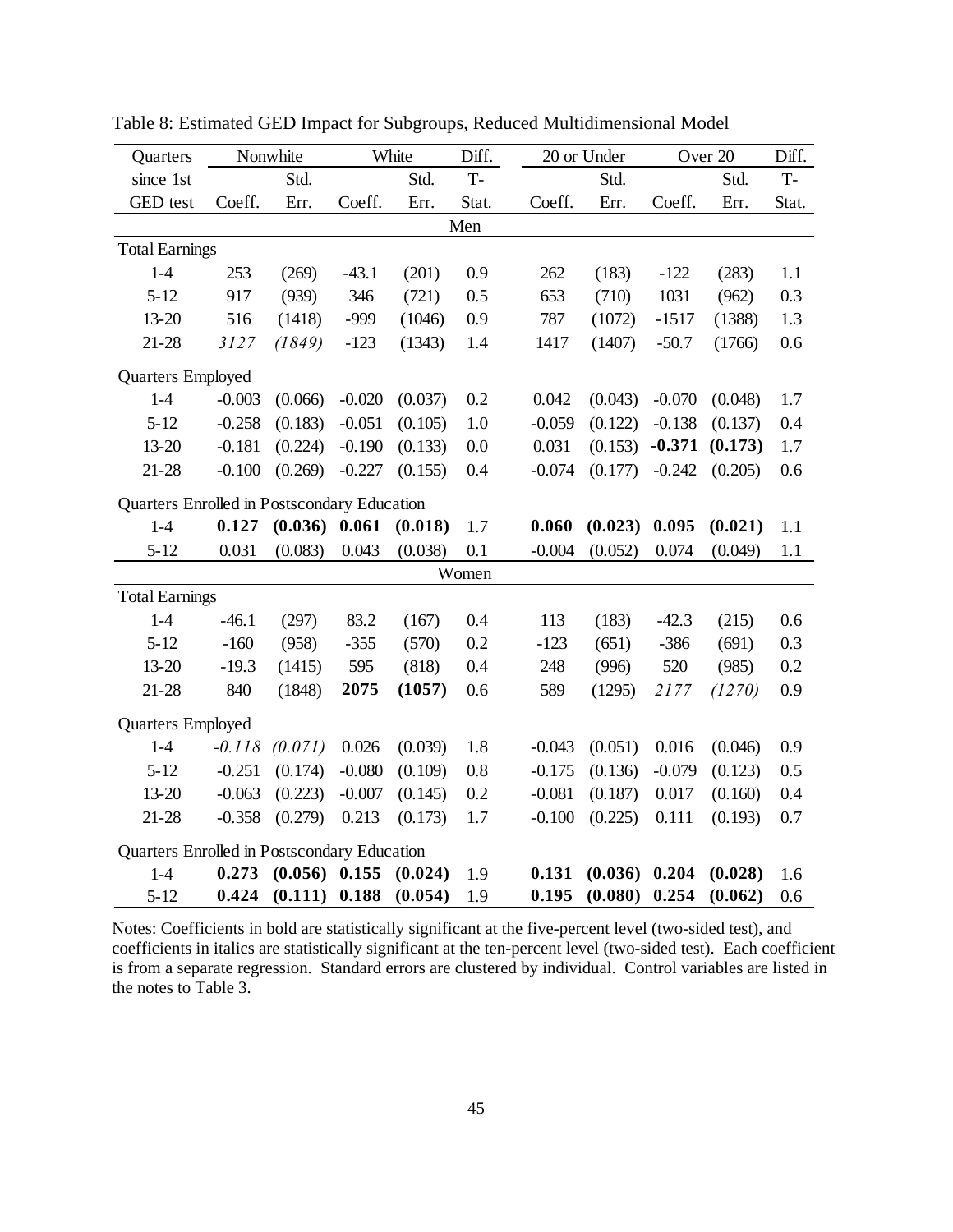| Quarters                                    |           | Grade 10 or less | Grade 11 or more |          |        |  |  |  |  |  |  |  |
|---------------------------------------------|-----------|------------------|------------------|----------|--------|--|--|--|--|--|--|--|
| since 1st                                   | Std.      |                  |                  | Std.     |        |  |  |  |  |  |  |  |
| GED test                                    | Coeff.    | Err.             | Coeff.           | Err.     | Stat.  |  |  |  |  |  |  |  |
| Men                                         |           |                  |                  |          |        |  |  |  |  |  |  |  |
| <b>Total Earnings</b>                       |           |                  |                  |          |        |  |  |  |  |  |  |  |
| $1 - 4$                                     | 25.4      | (211.1)          | 534.4            | (351.6)  | $-1.2$ |  |  |  |  |  |  |  |
| $5 - 12$                                    | 341.5     | (773.8)          | 1966.9           | (1258.3) | $-1.1$ |  |  |  |  |  |  |  |
| 13-20                                       | $-1059.7$ | (1118.4)         | 1079.1           | (1931.3) | $-1.0$ |  |  |  |  |  |  |  |
| $21 - 28$                                   | $-108.3$  | (1354.5)         | 3730.8           | (2368.1) | $-1.4$ |  |  |  |  |  |  |  |
| Quarters Employed                           |           |                  |                  |          |        |  |  |  |  |  |  |  |
| $1-4$                                       | $-0.027$  | (0.044)          | 0.109            | (0.064)  | $-1.8$ |  |  |  |  |  |  |  |
| $5 - 12$                                    | $-0.145$  | (0.123)          | $-0.029$         | (0.186)  | $-0.5$ |  |  |  |  |  |  |  |
| 13-20                                       | $-0.230$  | (0.152)          | $-0.165$         | (0.242)  | $-0.2$ |  |  |  |  |  |  |  |
| 21-28                                       | $-0.184$  | (0.168)          | $-0.154$         | (0.268)  | $-0.1$ |  |  |  |  |  |  |  |
| Quarters Enrolled in Postscondary Education |           |                  |                  |          |        |  |  |  |  |  |  |  |
| $1 - 4$                                     | 0.089     | (0.020)          | 0.026            | (0.035)  | 1.5    |  |  |  |  |  |  |  |
| $5 - 12$                                    | 0.040     | (0.046)          | 0.053            | (0.081)  | $-0.1$ |  |  |  |  |  |  |  |
| Women                                       |           |                  |                  |          |        |  |  |  |  |  |  |  |
| <b>Total Earnings</b>                       |           |                  |                  |          |        |  |  |  |  |  |  |  |
| $1-4$                                       | 145.8     | (193.8)          | 62.6             | (304.9)  | 0.2    |  |  |  |  |  |  |  |
| $5 - 12$                                    | 130.8     | (637.9)          | $-456.1$         | (1008.0) | 0.5    |  |  |  |  |  |  |  |
| 13-20                                       | 1521.4    | (912.7)          | $-346.2$         | (1471.3) | 1.1    |  |  |  |  |  |  |  |
| $21 - 28$                                   | 2829.1    | (1104.5)         | $-463.9$         | (1778.9) | 1.6    |  |  |  |  |  |  |  |
| Quarters Employed                           |           |                  |                  |          |        |  |  |  |  |  |  |  |
| $1-4$                                       | $-0.027$  | (0.046)          | $-0.020$         | (0.069)  | $-0.1$ |  |  |  |  |  |  |  |
| $5 - 12$                                    | $-0.088$  | (0.122)          | $-0.286$         | (0.181)  | 0.9    |  |  |  |  |  |  |  |
| 13-20                                       | 0.128     | (0.159)          | $-0.380$         | (0.231)  | 1.8    |  |  |  |  |  |  |  |
| $21 - 28$                                   | 0.175     | (0.178)          | $-0.270$         | (0.270)  | 1.4    |  |  |  |  |  |  |  |
| Quarters Enrolled in Postscondary Education |           |                  |                  |          |        |  |  |  |  |  |  |  |
| $1-4$                                       | 0.161     | (0.028)          | 0.138            | (0.047)  | 0.4    |  |  |  |  |  |  |  |
| $5 - 12$                                    | 0.234     | (0.064)          | 0.219            | (0.104)  | 0.1    |  |  |  |  |  |  |  |

Table 8 (Continued): Estimated GED Impact for Subgroups, Reduced Multidimensional Model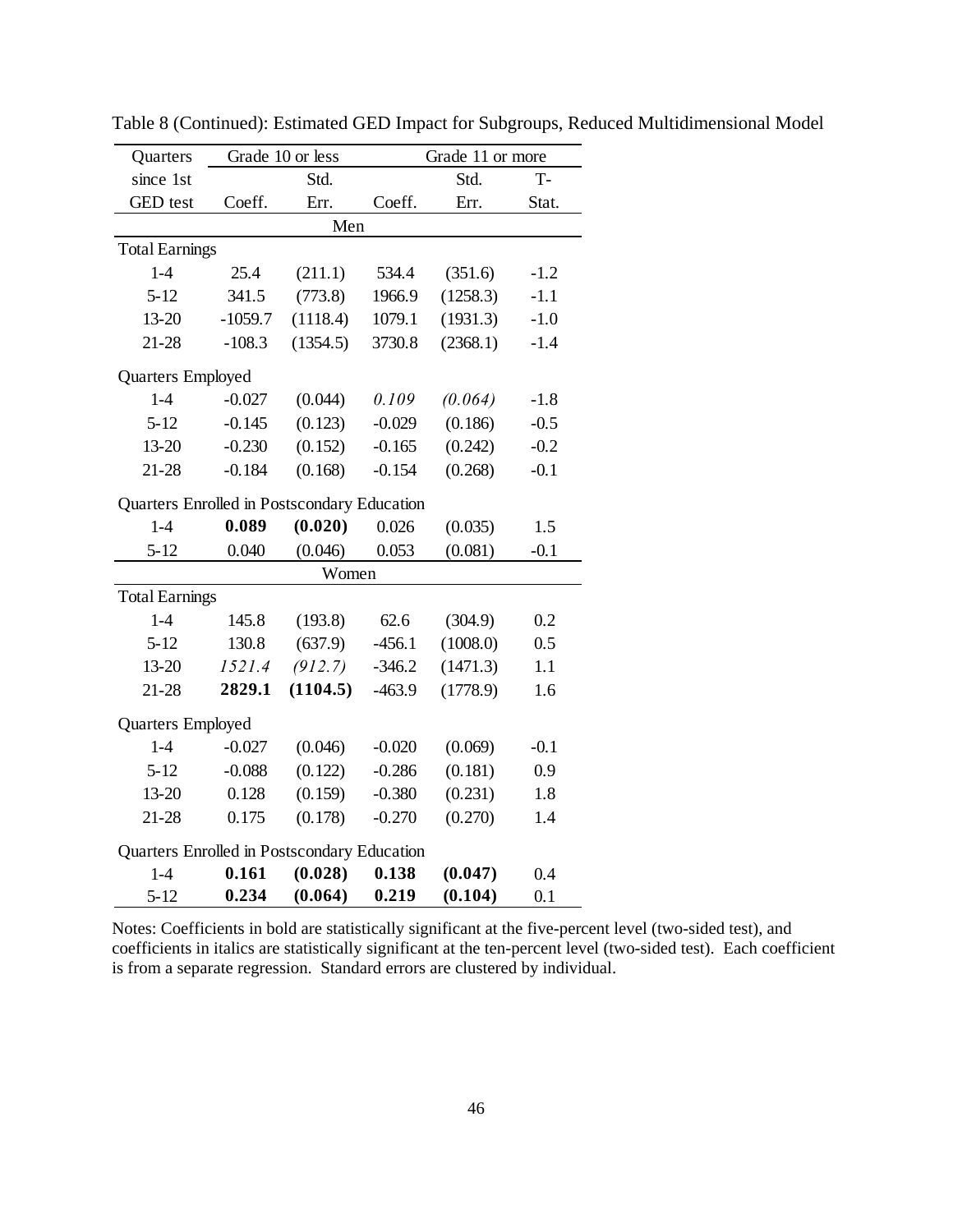

Figure 1: Distribution of Final Test Score, 1995-2005

Figure 2: Distribution of First Test Score for Single Test Takers, 1995-2005

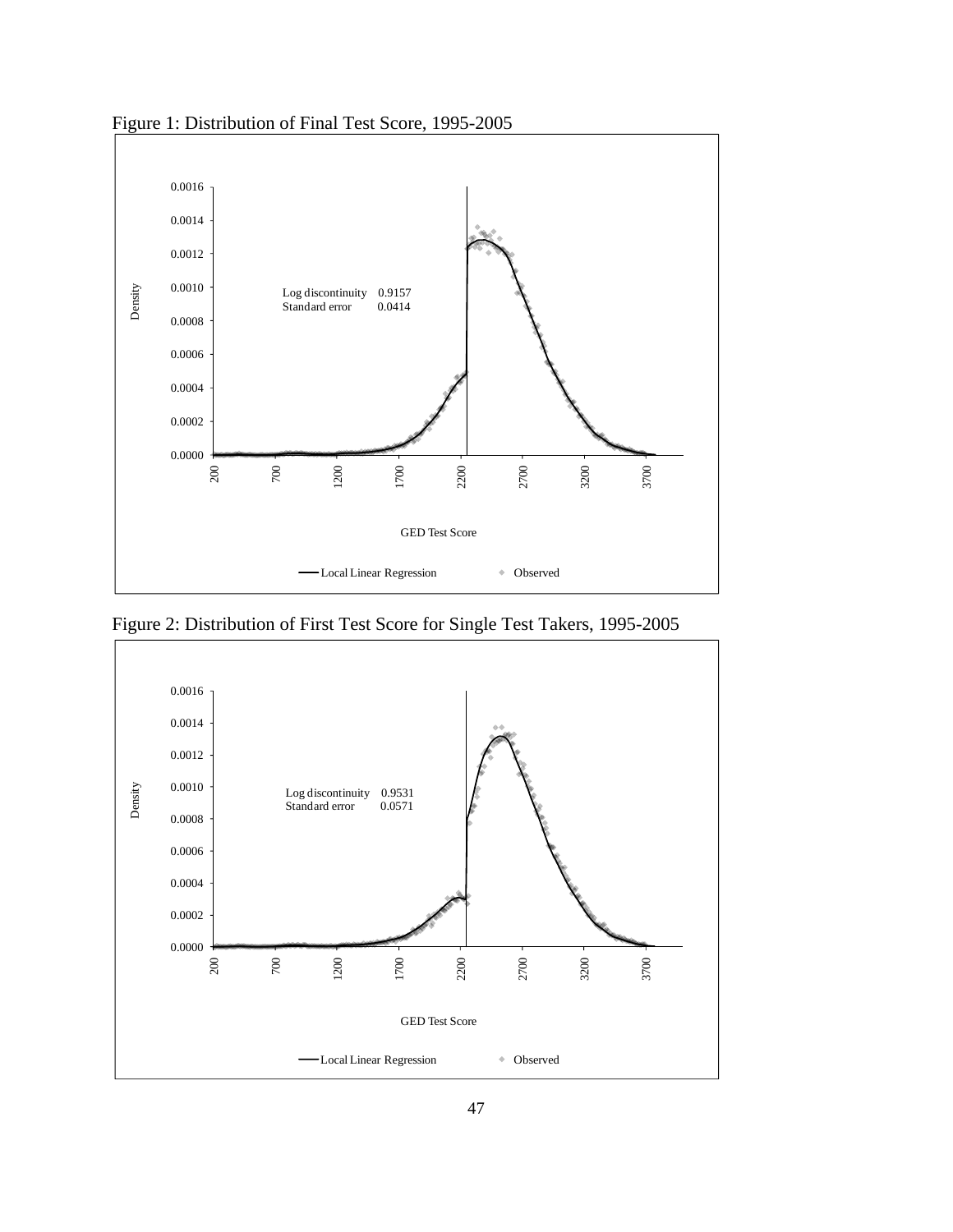

Figure 3: Distribution of First Test Score, 1995-2005

Figure 4: Regression Discontinuity Models Predicting GED and Quarterly Earnings, Men

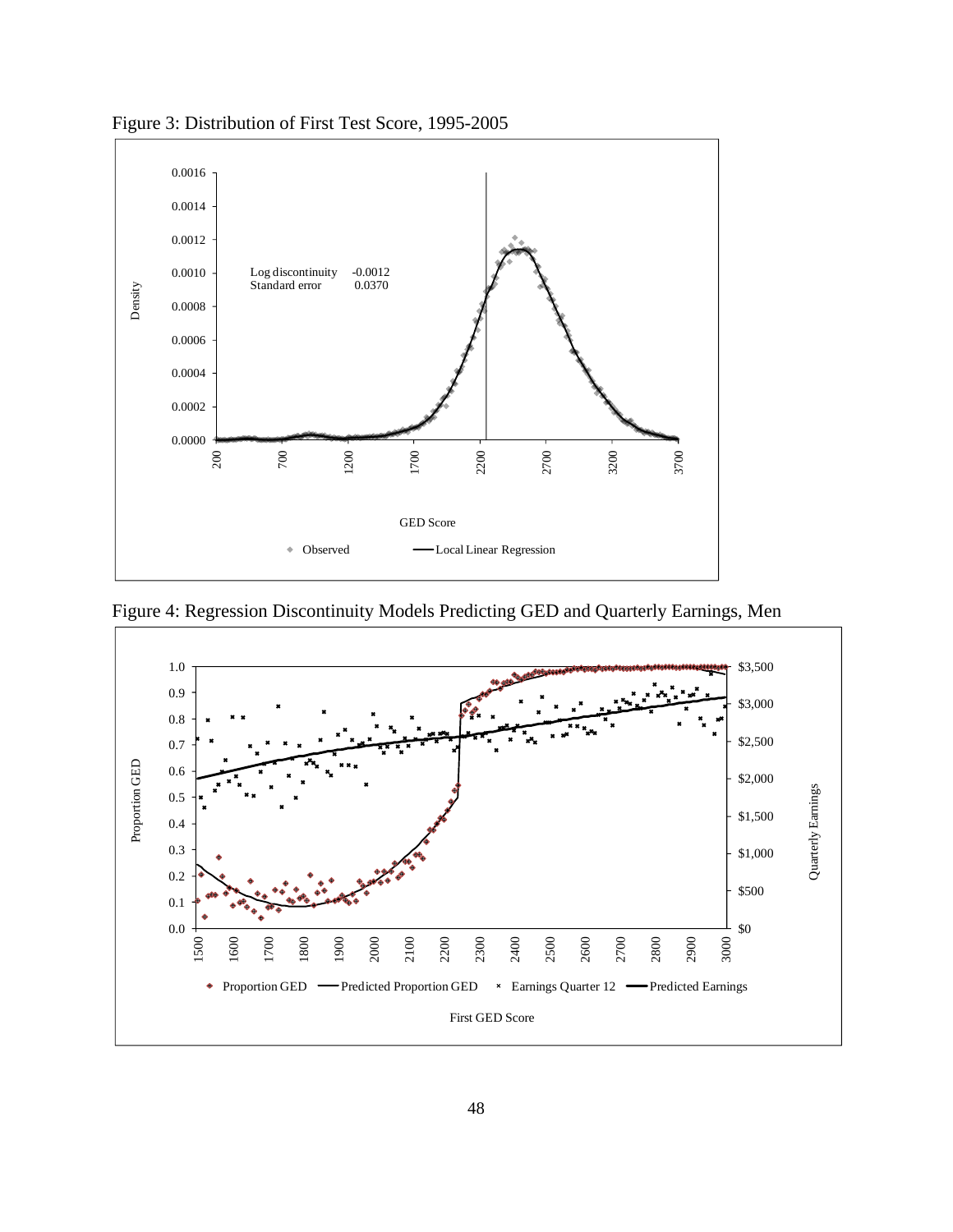

Figure 5: Estimated Multidimensional Reduced FRD and SRD GED Impacts for Men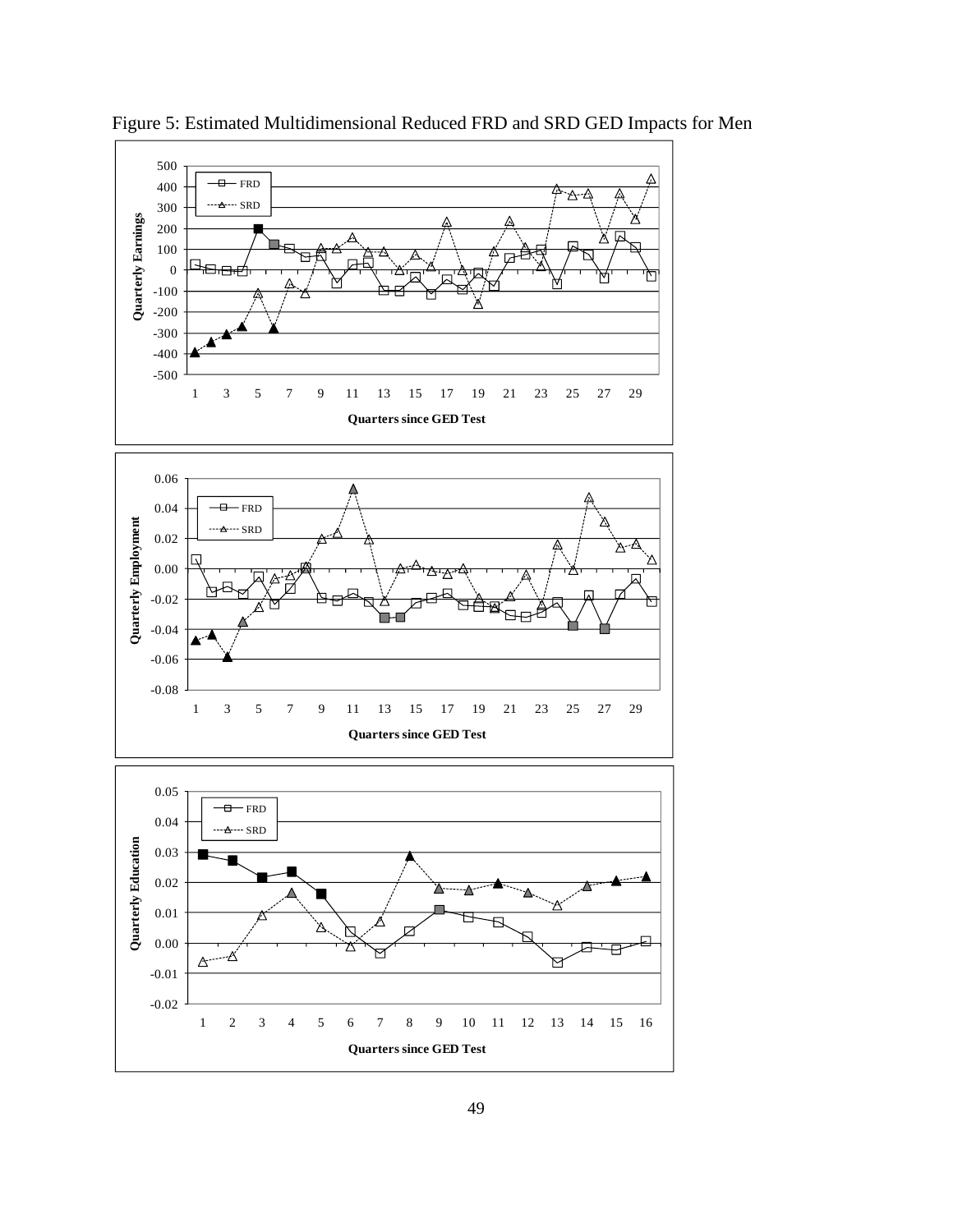

Figure 6: Estimated Multidimensional Reduced FRD and SRD GED Impacts for Women